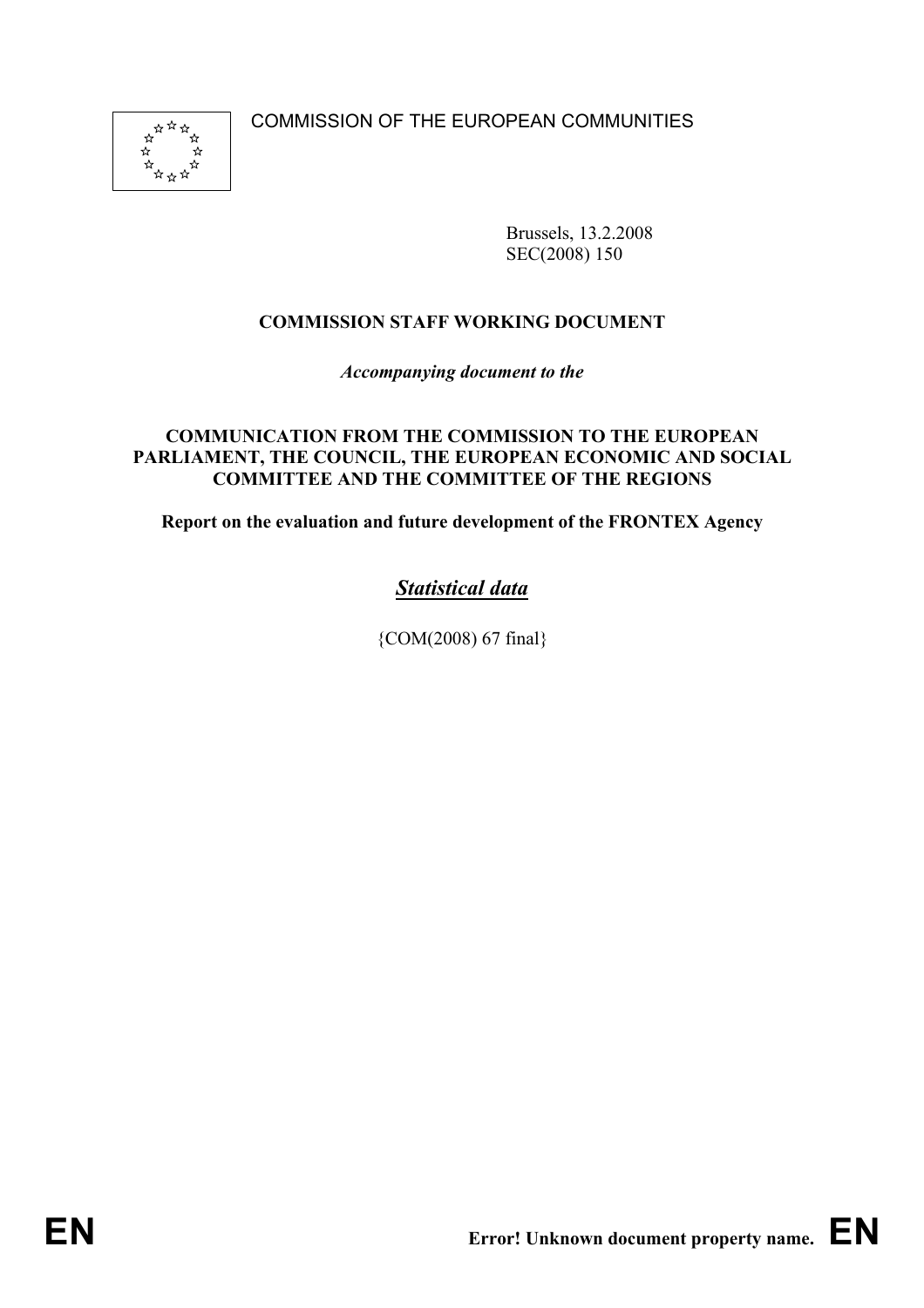## **TABLE OF CONTENTS**

| 1.               |                                                                                   |  |
|------------------|-----------------------------------------------------------------------------------|--|
| 2.               |                                                                                   |  |
| 2.1.             |                                                                                   |  |
| 2.2.             |                                                                                   |  |
| 2.3.             |                                                                                   |  |
| 2.4.             |                                                                                   |  |
| 2.5.             |                                                                                   |  |
| 2.6.             |                                                                                   |  |
| 2.7.             |                                                                                   |  |
| 2.8.             |                                                                                   |  |
| 3.               |                                                                                   |  |
| 3.1.             |                                                                                   |  |
| 3.2.             |                                                                                   |  |
| $\overline{4}$ . |                                                                                   |  |
| 4.1.             |                                                                                   |  |
| 4.2.             |                                                                                   |  |
| 4.3.             | Tailored Assessments in preparation by the Risk Analysis Unit, to be completed in |  |
| 4.4.             |                                                                                   |  |
| 5.               |                                                                                   |  |
| 6.               |                                                                                   |  |
| 6.1.             | List of operations for which the agency provided for assistance  41               |  |
| 6.2.             |                                                                                   |  |
| 6.3.             |                                                                                   |  |
| 6.4.             |                                                                                   |  |
| 6.5.             |                                                                                   |  |
| 7.               |                                                                                   |  |
| 8.               |                                                                                   |  |
| 8.1.             | Third countries with which working arrangements are concluded:  45                |  |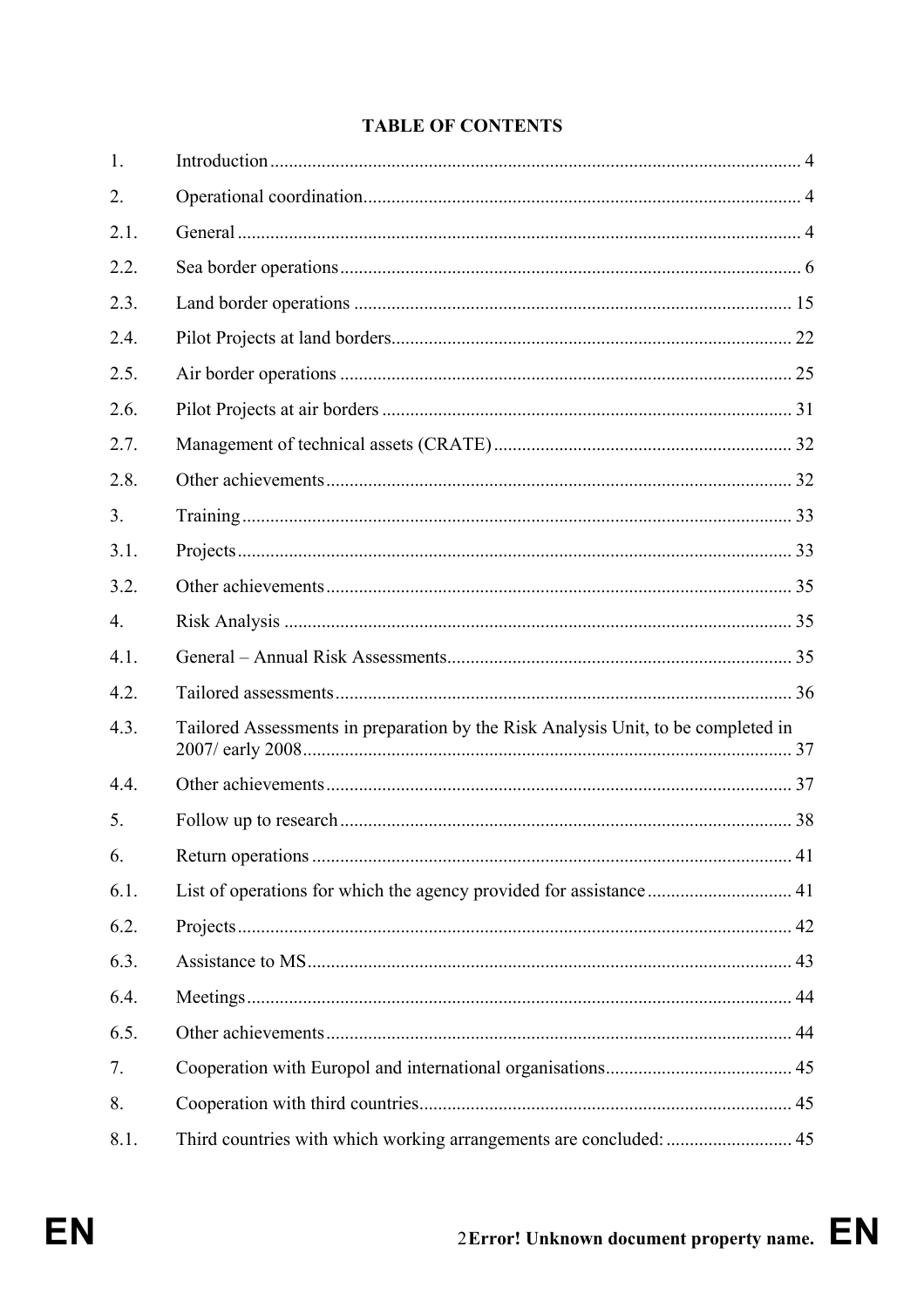| 8.2. |  |
|------|--|
| 9.   |  |
| 10.  |  |
|      |  |
|      |  |
|      |  |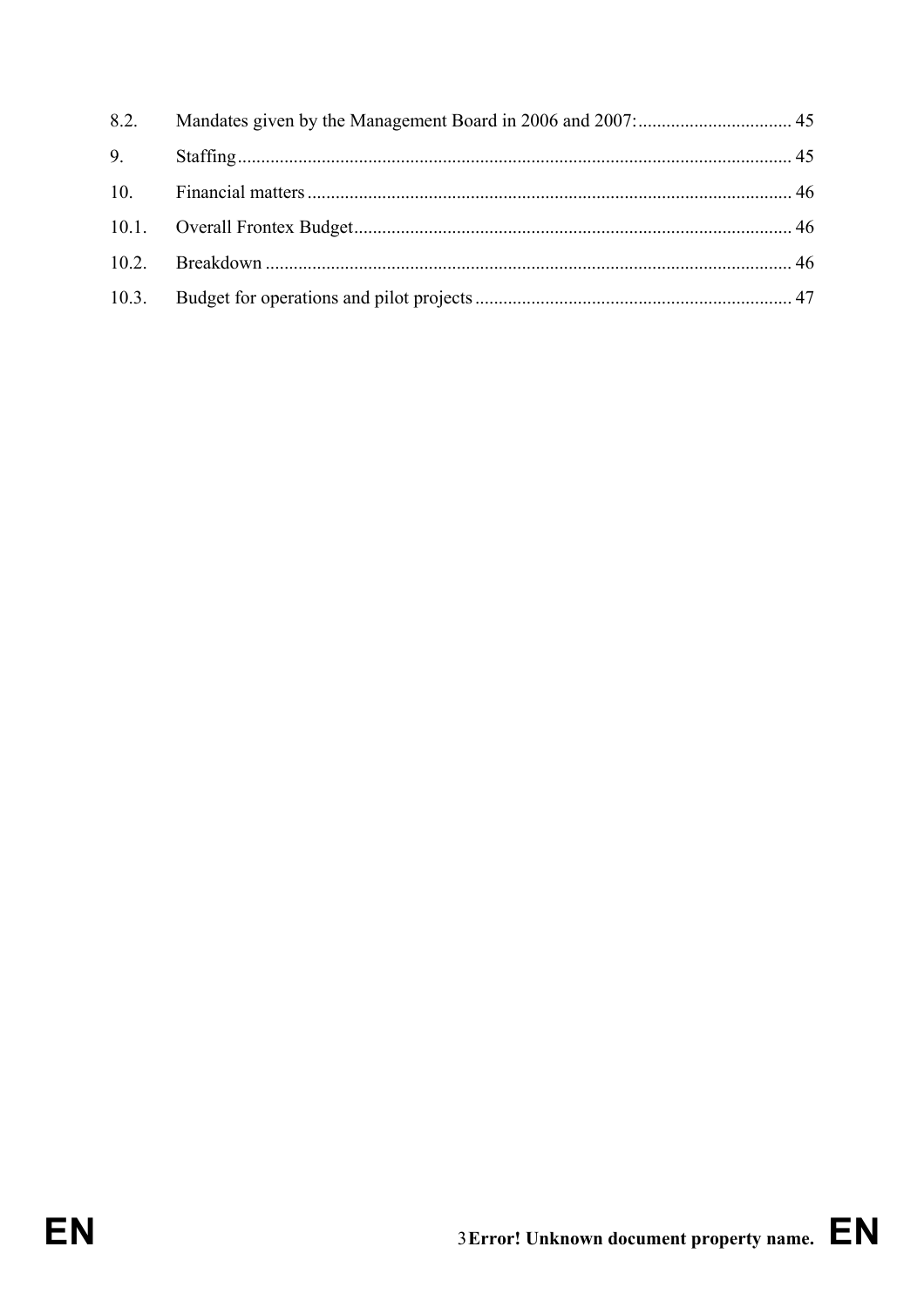## **1. INTRODUCTION**

This annex is attached to the Commission's Report on the evaluation and future development of the Frontex Agency. The data contained in it is based on information provided and compiled by the Agency itself. Figures used in the evaluation report are based on the data of this annex.

As the Agency effectively became operational in October 2005 the data cover 2006 and 2007 (for the latter representing state-of-play on 30 September 2007).

It should be noted that the purpose of the annex is to give, primarily, a quantitative appreciation of the output of the Agency during this period.

For joint operations at the sea borders it should be stressed that each single operation covered several subsequent phases, each phase equivalent to an entire operation when compared to 2007 in terms of budget, timeframe and deployed resources.

### **2. OPERATIONAL COORDINATION**

## **2.1. General**

|   | Number of joint operations based on the Agency's own<br>initiative | 2006 | 2007          |
|---|--------------------------------------------------------------------|------|---------------|
| A | at sea borders                                                     |      | $\mathfrak b$ |
| B | at land borders                                                    |      | 8             |
|   | at air borders                                                     |      |               |
|   | Involving different types of borders                               | 3    |               |

|   | Total number of joint operations based on a MS's   2006<br>initiative |          | 2007 |
|---|-----------------------------------------------------------------------|----------|------|
| A | at sea borders                                                        | 4        |      |
| B | at land borders                                                       | $\theta$ | U    |
|   | at air borders                                                        | $\bf{0}$ | U    |
| D | Involving different types of borders                                  | O        | U    |

| Overall    |  | number of participating MS in joint 2006 |  |  | 2007 |  |
|------------|--|------------------------------------------|--|--|------|--|
| operations |  |                                          |  |  |      |  |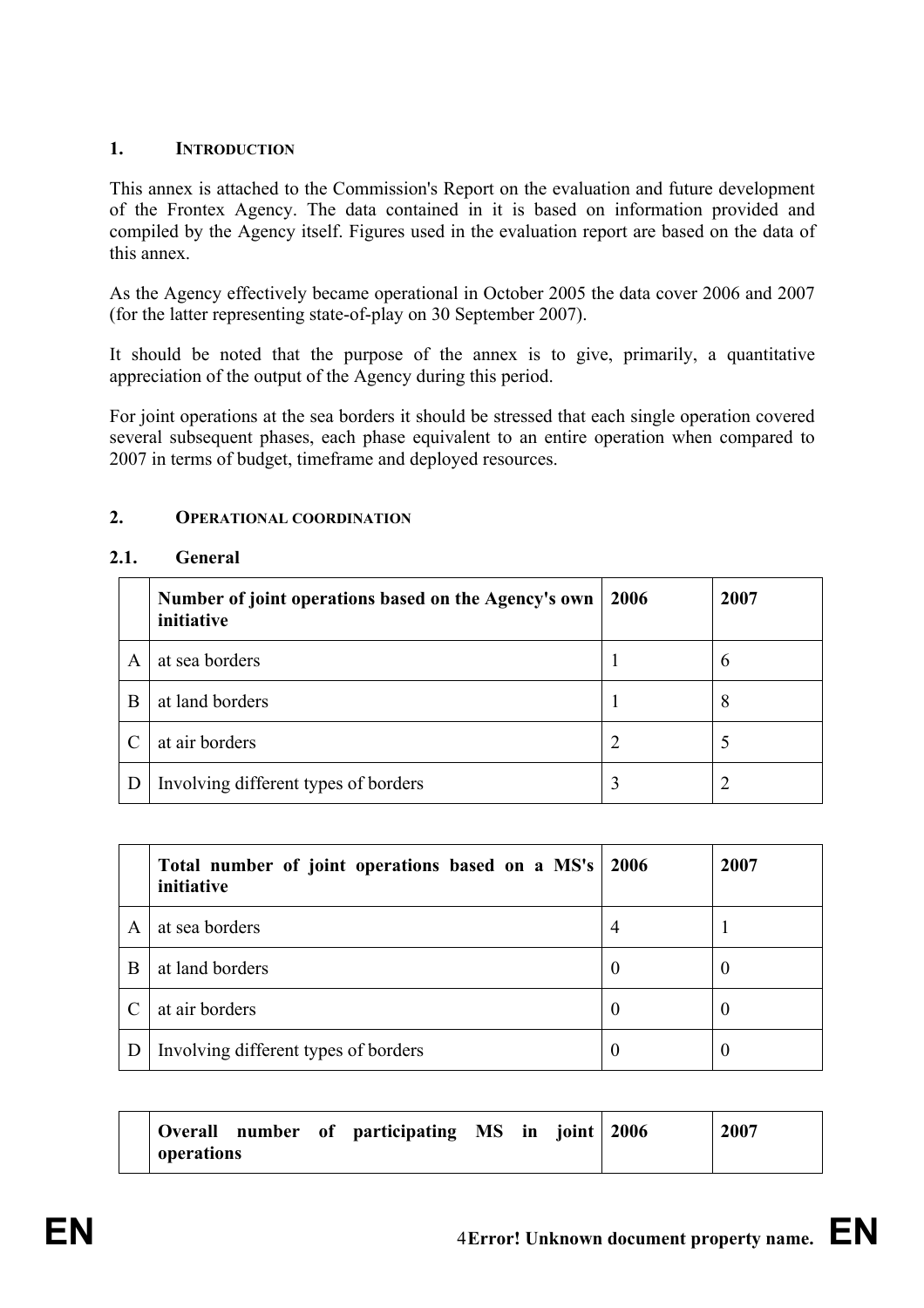| A | at sea borders                       |    | 22 |
|---|--------------------------------------|----|----|
| B | at land borders                      | 8  | 23 |
|   | at air borders                       | 18 | 26 |
|   | Involving different types of borders | 19 | 23 |

|   | Number of pilot projects based on the Agency's<br>initiative | 2006     | 2007 |
|---|--------------------------------------------------------------|----------|------|
| A | at sea borders                                               | 3        | 3    |
| B | at land borders                                              |          | 3    |
|   | at air borders                                               | $\theta$ |      |
| D | Involving different types of borders                         |          |      |

|   | Number of participating MS in pilot projects | 2006 | 2007 |
|---|----------------------------------------------|------|------|
| A | at sea borders                               | 14   | 16   |
| B | at land borders                              | All  | All  |
|   | at air borders                               | U    | 8    |
|   | Involving different types of borders         | All  | All  |

| List of MS participated in at least one joint operation 2006<br>or pilot project |     | 2007 |
|----------------------------------------------------------------------------------|-----|------|
|                                                                                  | All | All  |

|   | Number of intercepted/apprehended third country<br>nationals in the course of joint operations | 2006   | 2007   |
|---|------------------------------------------------------------------------------------------------|--------|--------|
| A | at sea borders                                                                                 | 23,438 | 11,476 |
|   | at land borders                                                                                | 4,721  | 4,522  |
|   | at air borders                                                                                 | 3,857  | 3,297  |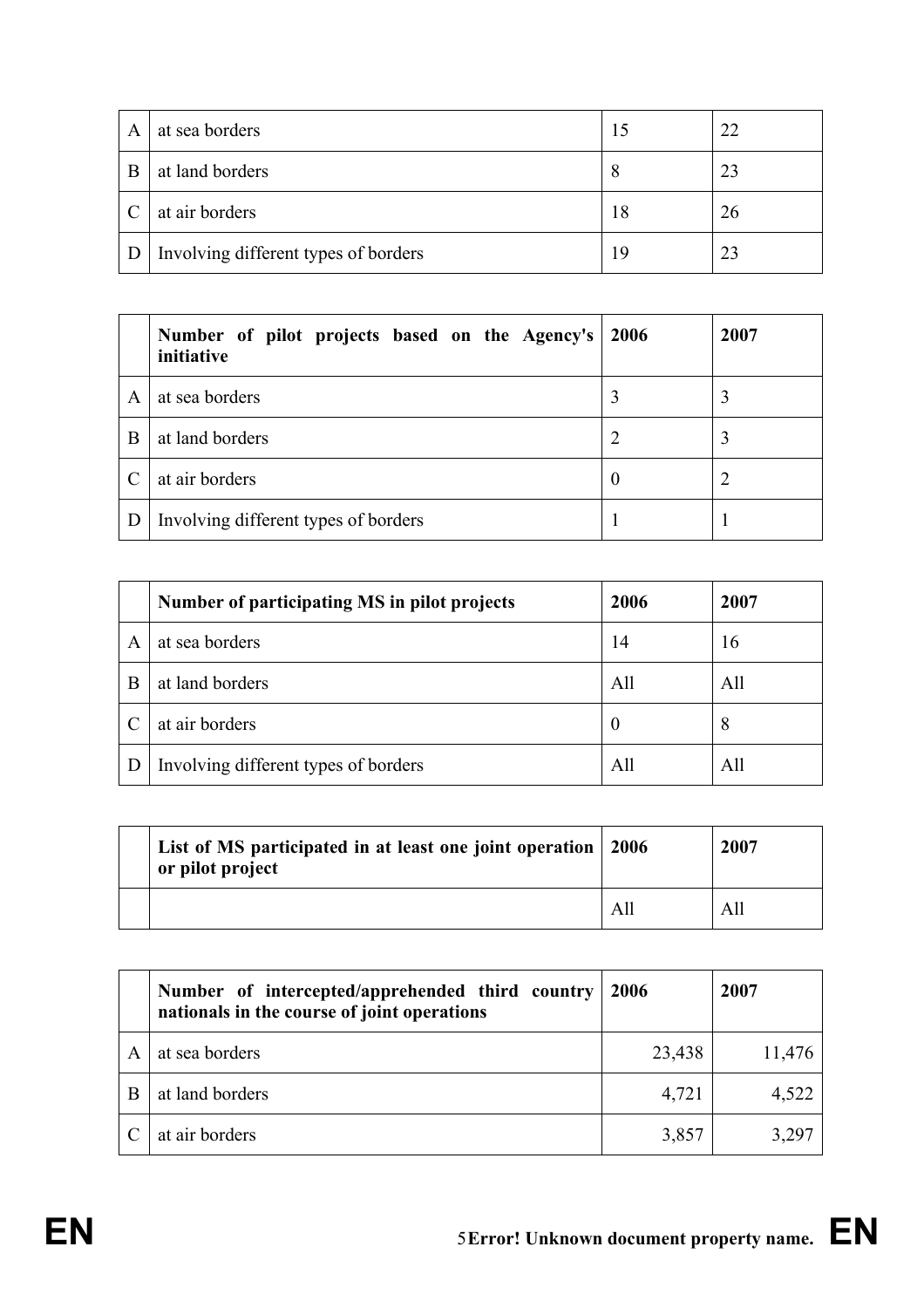# **2.2. Sea border operations**

| <b>Joint Operations 2006</b> | <b>Host Member State(s)</b> |
|------------------------------|-----------------------------|
| <b>HERAI</b>                 | ES                          |
| <b>HERAII</b>                | ES                          |
| <b>HERA III</b>              | ES                          |
| <b>AGIOS</b>                 | ES                          |
| <b>NAUTILUS 2006</b>         | MT+IT                       |
| POSEIDON 2006                | <b>GR</b>                   |
| <b>NIRIS</b>                 | DK, EE, LV, LT              |

| Name of activity:      | <b>Joint Operation HERA I</b>                                                                                                                                                                                                                                                                                                                                                                                                                      |
|------------------------|----------------------------------------------------------------------------------------------------------------------------------------------------------------------------------------------------------------------------------------------------------------------------------------------------------------------------------------------------------------------------------------------------------------------------------------------------|
| Description (Aims):    | The aim of the Joint Operation was to strengthen the security at<br>the EU external borders by assisting Spain in the identification of<br>nationality and country of origin of the illegal migrants arriving to<br>Canary Islands to facilitate possible return activities. It was<br>performed by a team of EU MS experts with thorough knowledge<br>of Western Africa, who were deployed to the three main arrival<br>places in Canary Islands. |
| Participating MS:      | 7: DE, FR, IT, NL, NO, PT, UK                                                                                                                                                                                                                                                                                                                                                                                                                      |
| Operational resources: | Assets: not applicable                                                                                                                                                                                                                                                                                                                                                                                                                             |
|                        | EU MS Experts: 29                                                                                                                                                                                                                                                                                                                                                                                                                                  |
| Implementation phase:  | 19/07-31/10/2006 105 Days                                                                                                                                                                                                                                                                                                                                                                                                                          |
| Budget (EUR):          | 370.000                                                                                                                                                                                                                                                                                                                                                                                                                                            |
| Results:               | Deployed Experts carried out 881 interviews                                                                                                                                                                                                                                                                                                                                                                                                        |
|                        | Data on more than 11.000 third country nationals gathered                                                                                                                                                                                                                                                                                                                                                                                          |
|                        | Illegal Migrants returned $-6076$                                                                                                                                                                                                                                                                                                                                                                                                                  |

| <b>Joint Operation HERA II</b><br>Name of activity: |
|-----------------------------------------------------|
|-----------------------------------------------------|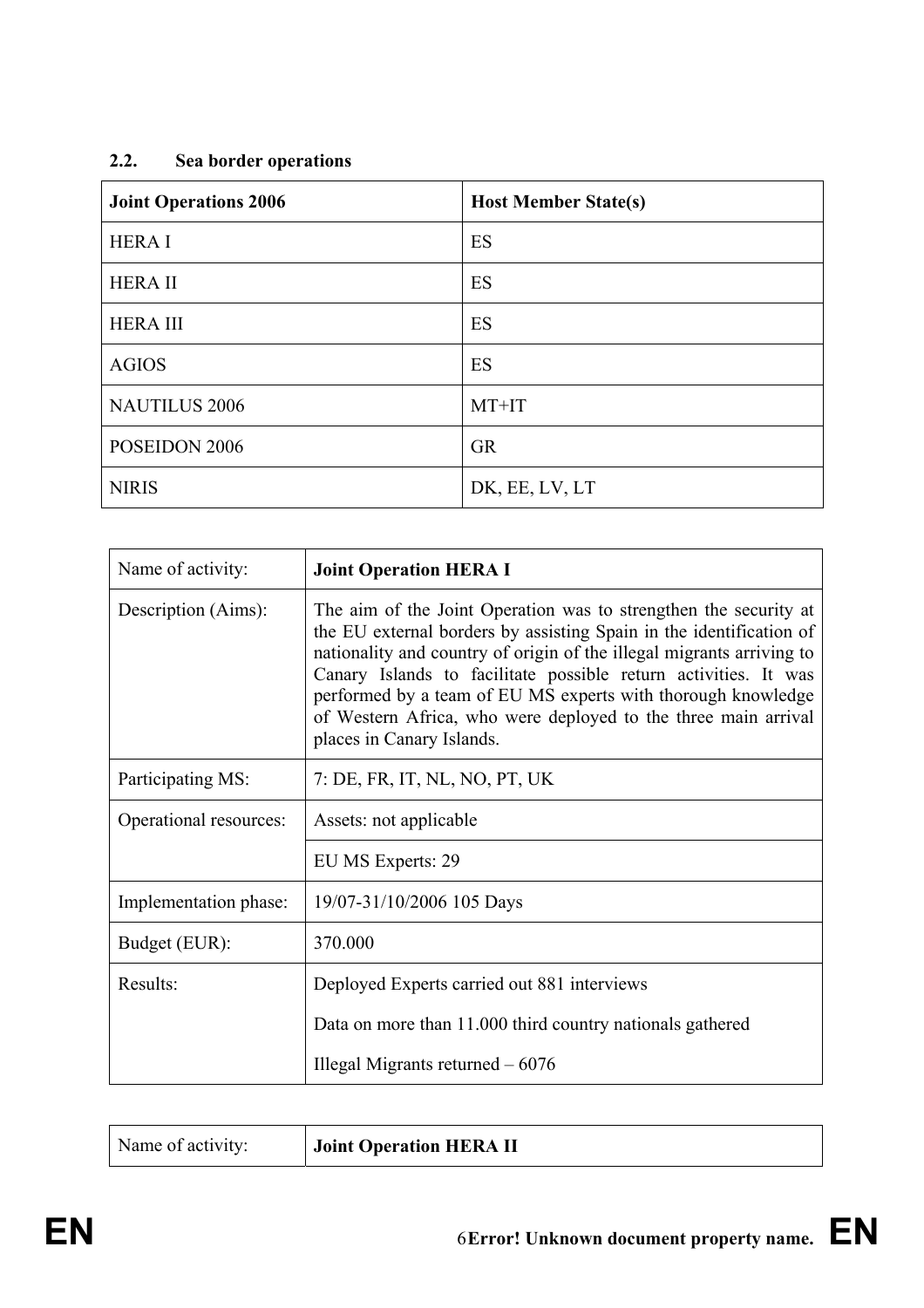| Description (Aims):    | Main objective was to coordinate operational cooperation between<br>Members States in the field of management of external borders<br>through organizing joint patrols of the assets provided by the<br>Member States in the predefined areas in order to combat illegal<br>migration across the external maritime borders of the EU from<br>West African countries disembarking in Canary Islands. |
|------------------------|----------------------------------------------------------------------------------------------------------------------------------------------------------------------------------------------------------------------------------------------------------------------------------------------------------------------------------------------------------------------------------------------------|
| Participating MS:      | 7: AT, ES, FI, IT, LV, PL, PT                                                                                                                                                                                                                                                                                                                                                                      |
| Operational resources: | Assets: 3 vessels, 1 helicopter, 2 aircrafts                                                                                                                                                                                                                                                                                                                                                       |
|                        | EU MS Experts: 10                                                                                                                                                                                                                                                                                                                                                                                  |
| Implementation phase:  | 11/08-15/12/2006 127 Days                                                                                                                                                                                                                                                                                                                                                                          |
| Budget (EUR):          | 3.200.000                                                                                                                                                                                                                                                                                                                                                                                          |
| Results:               | Total number of incidents $-235$                                                                                                                                                                                                                                                                                                                                                                   |
|                        | Illegal migrants intercepted $-20192$                                                                                                                                                                                                                                                                                                                                                              |
|                        | Illegal migrants diverted back - 3625                                                                                                                                                                                                                                                                                                                                                              |

| Name of activity:      | <b>Joint Operation HERA III</b>                                                                                                                                                                                                                                                                                                                                                                    |
|------------------------|----------------------------------------------------------------------------------------------------------------------------------------------------------------------------------------------------------------------------------------------------------------------------------------------------------------------------------------------------------------------------------------------------|
|                        | (Note: initiated in 2006. Additional funding and operational phase<br>in $2007$ )                                                                                                                                                                                                                                                                                                                  |
| Description (Aims):    | Main objective was to coordinate operational cooperation between<br>Members States in the field of management of external borders<br>through organizing joint patrols of the assets provided by the<br>Member States in the predefined areas in order to combat illegal<br>migration across the external maritime borders of the EU from<br>West African countries disembarking in Canary Islands. |
| Participating MS:      | 6: DE, ES, FR, IT, LU, PT                                                                                                                                                                                                                                                                                                                                                                          |
| Operational resources: | Assets: 3 vessels, 1 helicopter, 3 aircrafts                                                                                                                                                                                                                                                                                                                                                       |
|                        | EU MS Experts: 17                                                                                                                                                                                                                                                                                                                                                                                  |
| Implementation phase:  | 12/02/-12/04/2007 60 Days                                                                                                                                                                                                                                                                                                                                                                          |
| Budget (EUR):          | 2,745,315                                                                                                                                                                                                                                                                                                                                                                                          |
| Results:               | Total number of incidents $-31$                                                                                                                                                                                                                                                                                                                                                                    |
|                        | Illegal migrants intercepted $-2020$                                                                                                                                                                                                                                                                                                                                                               |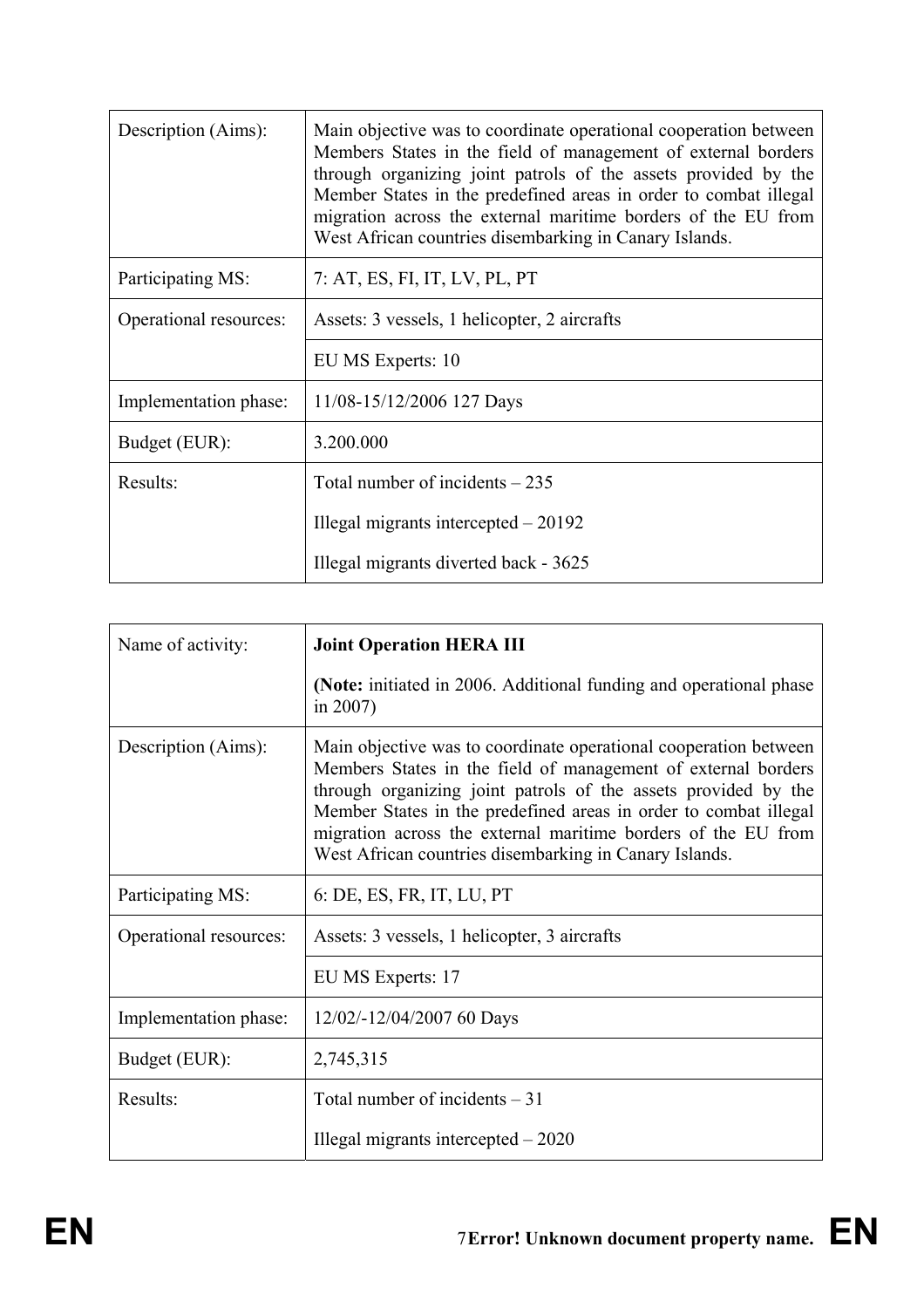| Illegal migrants diverted back - 1559 |
|---------------------------------------|
|---------------------------------------|

| Name of activity:      | <b>Joint Operation AGIOS</b>                                                                                                                                                                                                                                                                                                      |
|------------------------|-----------------------------------------------------------------------------------------------------------------------------------------------------------------------------------------------------------------------------------------------------------------------------------------------------------------------------------|
| Description (Aims):    | Joint Operation focused on strengthening the security at the EU<br>external borders by means of exhaustive border controls on ferry<br>passengers traveling to Spain from North Africa disembarking in<br>the seaports of Tarifa, Algeciras, Almeria, Alicante and<br>particularly it aimed at the detection of forged documents. |
| Participating MS:      | 5: DE, FR, IT, NL, PT                                                                                                                                                                                                                                                                                                             |
| Operational resources: | Assets: not applicable                                                                                                                                                                                                                                                                                                            |
|                        | EU MS Experts: 8                                                                                                                                                                                                                                                                                                                  |
| Implementation phase:  | 15/07-15/09/2006 63 Days                                                                                                                                                                                                                                                                                                          |
| Budget (EUR):          | 73,000                                                                                                                                                                                                                                                                                                                            |
| Results:               | Total number of incidents - 488                                                                                                                                                                                                                                                                                                   |
|                        | Illegal migrants intercepted $-501$                                                                                                                                                                                                                                                                                               |
|                        | Illegal migrants diverted back $-498$                                                                                                                                                                                                                                                                                             |
|                        | Falsified Documents – 501                                                                                                                                                                                                                                                                                                         |

| Name of activity:      | Joint Operation NAUTILUS 2006 (formerly JASON)                                                                                                                                                                                                                                                                                                                                                                                                                                                                              |
|------------------------|-----------------------------------------------------------------------------------------------------------------------------------------------------------------------------------------------------------------------------------------------------------------------------------------------------------------------------------------------------------------------------------------------------------------------------------------------------------------------------------------------------------------------------|
| Description (Aims):    | Joint Operation aimed at performing surveillance of the EU<br>southern maritime borders. It was launched in order to combat<br>illegal migration flows in the Central Mediterranean area<br>originating from the North Africa. The main focus was on illegal<br>migration flows to Malta and Lampedusa.<br>The operation also aimed at creating a shared operational<br>foundation for improved co-operation and co-ordination of<br>border control operations among the EU Member States from<br>the Mediterranean region. |
| Participating MS:      | 5: DE, FR, GR, IT, MT                                                                                                                                                                                                                                                                                                                                                                                                                                                                                                       |
| Operational resources: | Assets: 5 Offshore Patrol Vessels, 1 Coast Patrol Vessel, 2<br>helicopters, 3 aircrafts                                                                                                                                                                                                                                                                                                                                                                                                                                     |
|                        | EU MS Experts: 9                                                                                                                                                                                                                                                                                                                                                                                                                                                                                                            |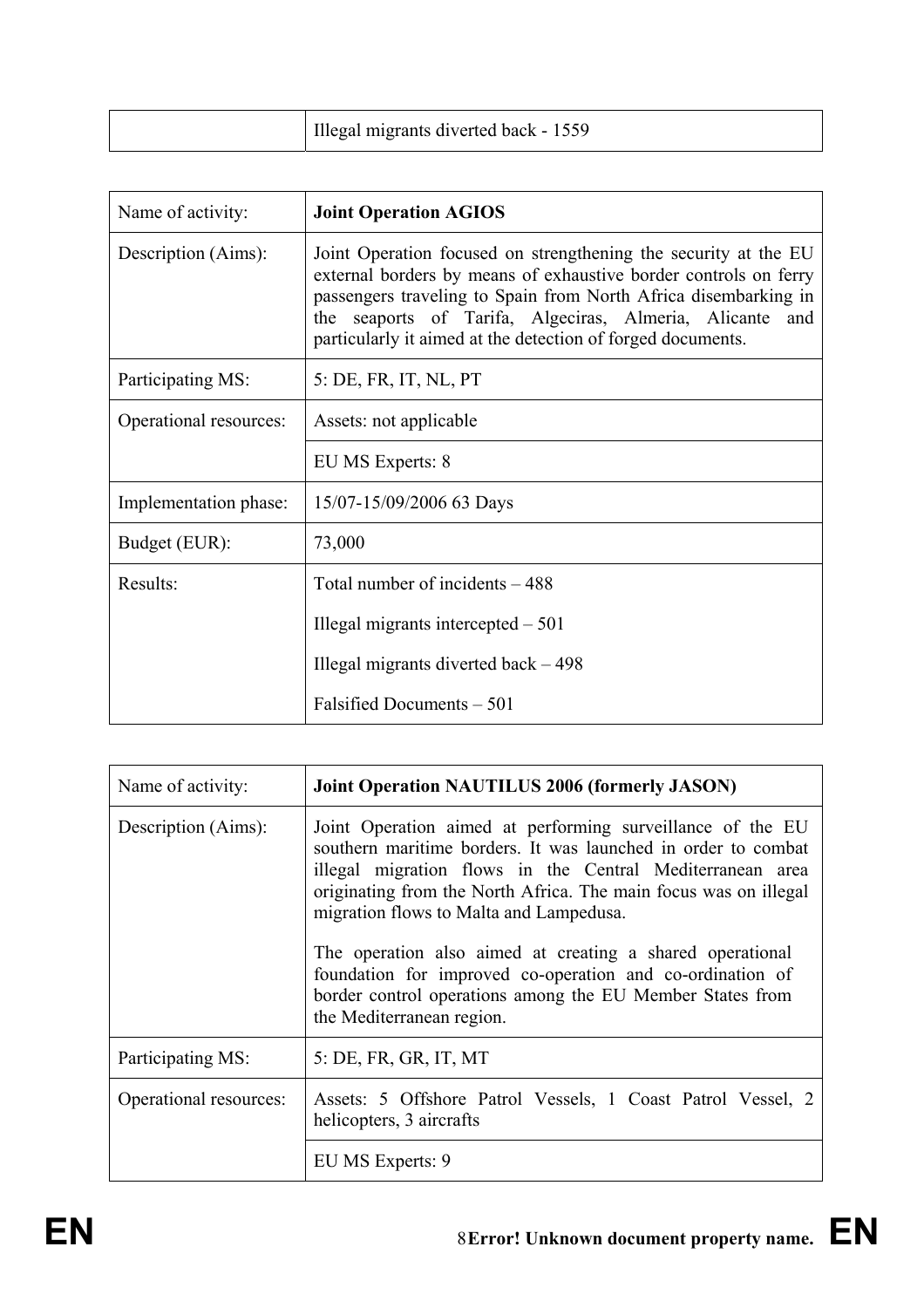| Implementation phase: | 5-15/10/2006 11 Days                |
|-----------------------|-------------------------------------|
| Budget (EUR):         | 1,600,000                           |
| Results:              | Total number of incidents $-9$      |
|                       | Illegal migrants intercepted $-650$ |
|                       | Facilitators arrested $-2$          |

| Name of activity:      | Joint Operation POSEIDON 2006 (combined sea and land<br>borders operation)                                                                                                                                                                                  |
|------------------------|-------------------------------------------------------------------------------------------------------------------------------------------------------------------------------------------------------------------------------------------------------------|
| Description (Aims):    | The main objective was to coordinate operational cooperation<br>between Members States in the field of management of external<br>and combat illegal immigration in the Eastern<br>borders<br>Mediterranean Sea area and on the Greek – Turkish land border. |
|                        | It focused on enhanced land and maritime border control and<br>surveillance as well as exchange and improvement of knowledge<br>and skills of border guard officers.                                                                                        |
| Participating MS:      | 6: AT, ES, GR, IT, PL, UK                                                                                                                                                                                                                                   |
| Operational resources: | Assets: 11 vessels, 1 aircraft                                                                                                                                                                                                                              |
|                        | EU MS Experts: 12                                                                                                                                                                                                                                           |
| Implementation phase:  | 25/06-05/07/2006 11 Days                                                                                                                                                                                                                                    |
| Budget (EUR):          | 255,064.45                                                                                                                                                                                                                                                  |
| Results:               | Illegal migrants intercepted $-426$ (89 in ports, 73 at sea, 264 at<br>land borders)                                                                                                                                                                        |
|                        | Facilitators arrested $-6$                                                                                                                                                                                                                                  |
|                        | Falsified Documents - 41                                                                                                                                                                                                                                    |

| Name of activity: | Joint Operation (combined sea-land-air border) NIRIS        |  |
|-------------------|-------------------------------------------------------------|--|
|                   | 12 Days                                                     |  |
|                   | (More detailed information at Land Border joint operations) |  |
| Budget (EUR):     | 98,700                                                      |  |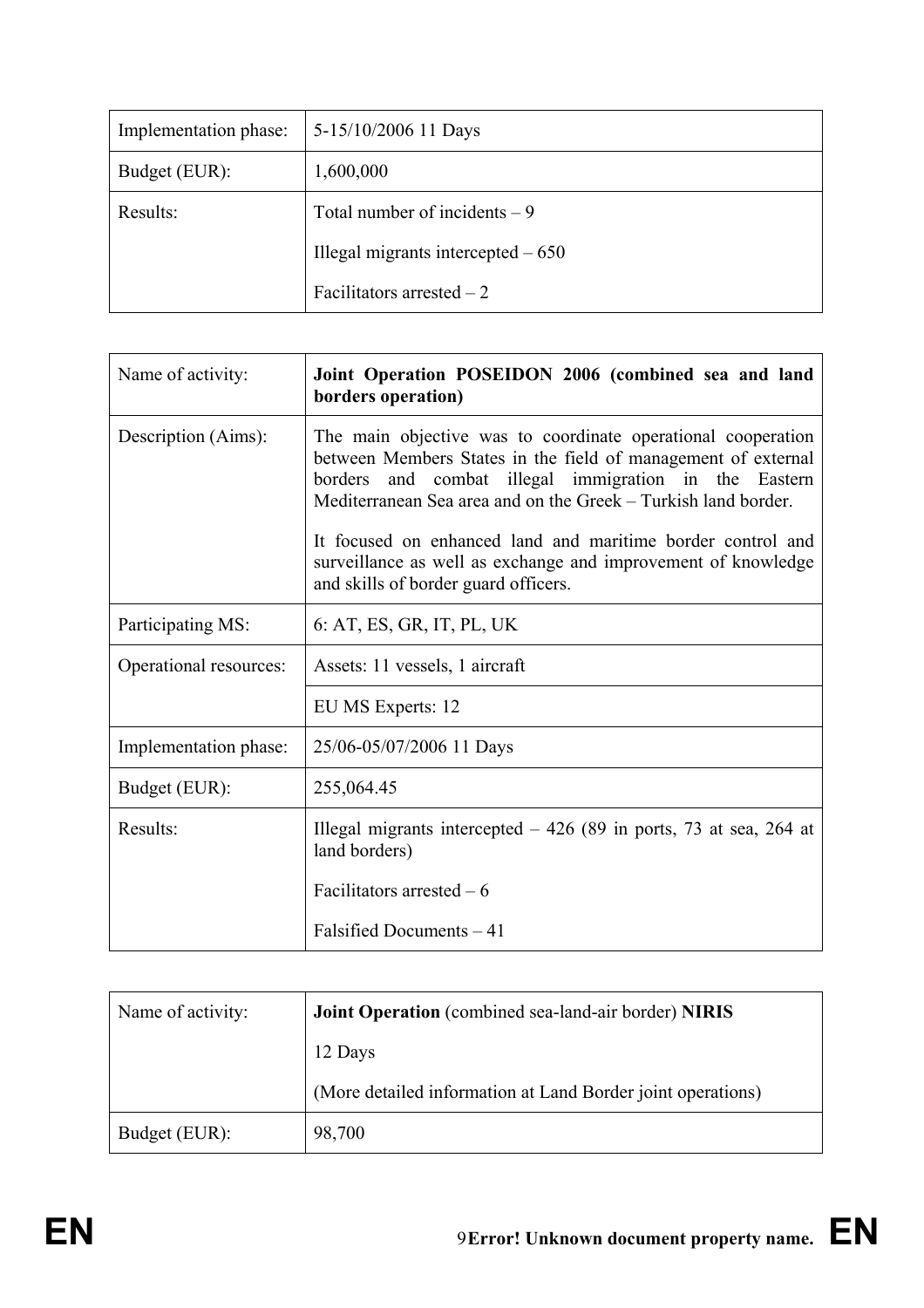| <b>Joint Operations 2007</b> | <b>Host Member States(s)</b> |
|------------------------------|------------------------------|
| <b>HERA 2007</b>             | ES                           |
| <b>MINERVA</b>               | ES                           |
| <b>NAUTILUS 2007</b>         | MT+IT                        |
| <b>HERMES</b>                | $IT+ES$                      |
| POSEIDON 2007                | <b>GR</b>                    |
| <b>ZEUS</b>                  | DE                           |

| Name of activity:         | <b>Joint Operation HERA 2007</b>                                                                                                                                                                                                                                                                                                                                                                                                                                                                                                                                                                                       |
|---------------------------|------------------------------------------------------------------------------------------------------------------------------------------------------------------------------------------------------------------------------------------------------------------------------------------------------------------------------------------------------------------------------------------------------------------------------------------------------------------------------------------------------------------------------------------------------------------------------------------------------------------------|
|                           | Note: Joint Operation in process, results not final, full evaluation<br>will follow                                                                                                                                                                                                                                                                                                                                                                                                                                                                                                                                    |
| Description (Aims):       | The main objective of this operation is to coordinate operational<br>cooperation between Member States in the field of the<br>management of the EU external borders through organizing joint<br>patrols with the assets provided by the Member States in<br>predefined areas in order to tackle the of illegal migration flows<br>across the EU maritime borders from Senegal and Mauritania,<br>disembarking<br>Canary<br>Islands.<br>in<br>It involved exhaustive air and naval surveillance at the waters<br>close to Mauritania and Senegal in order to reinforce the early<br>detection of immigrants at the sea. |
| Participating MS:         | First Stage: 6 MS – DE, ES, FR, LU, IT, PT;                                                                                                                                                                                                                                                                                                                                                                                                                                                                                                                                                                            |
|                           | Second Stage: 9 MS – DE, FR, ES, LU, IT, NL, PT, SE, UK.                                                                                                                                                                                                                                                                                                                                                                                                                                                                                                                                                               |
| Operational<br>resources: | Assets:<br>First Stage: 3 vessels, 4 fast patrol boats, 1 helicopter, 1<br>aircraft.<br>Second Stage: 5 Offshore Patrol Vessels, 4 fast patrol boats, 2<br>helicopters,<br>3 aircrafts<br><b>EU MS Experts:</b><br>First Stage: 16                                                                                                                                                                                                                                                                                                                                                                                     |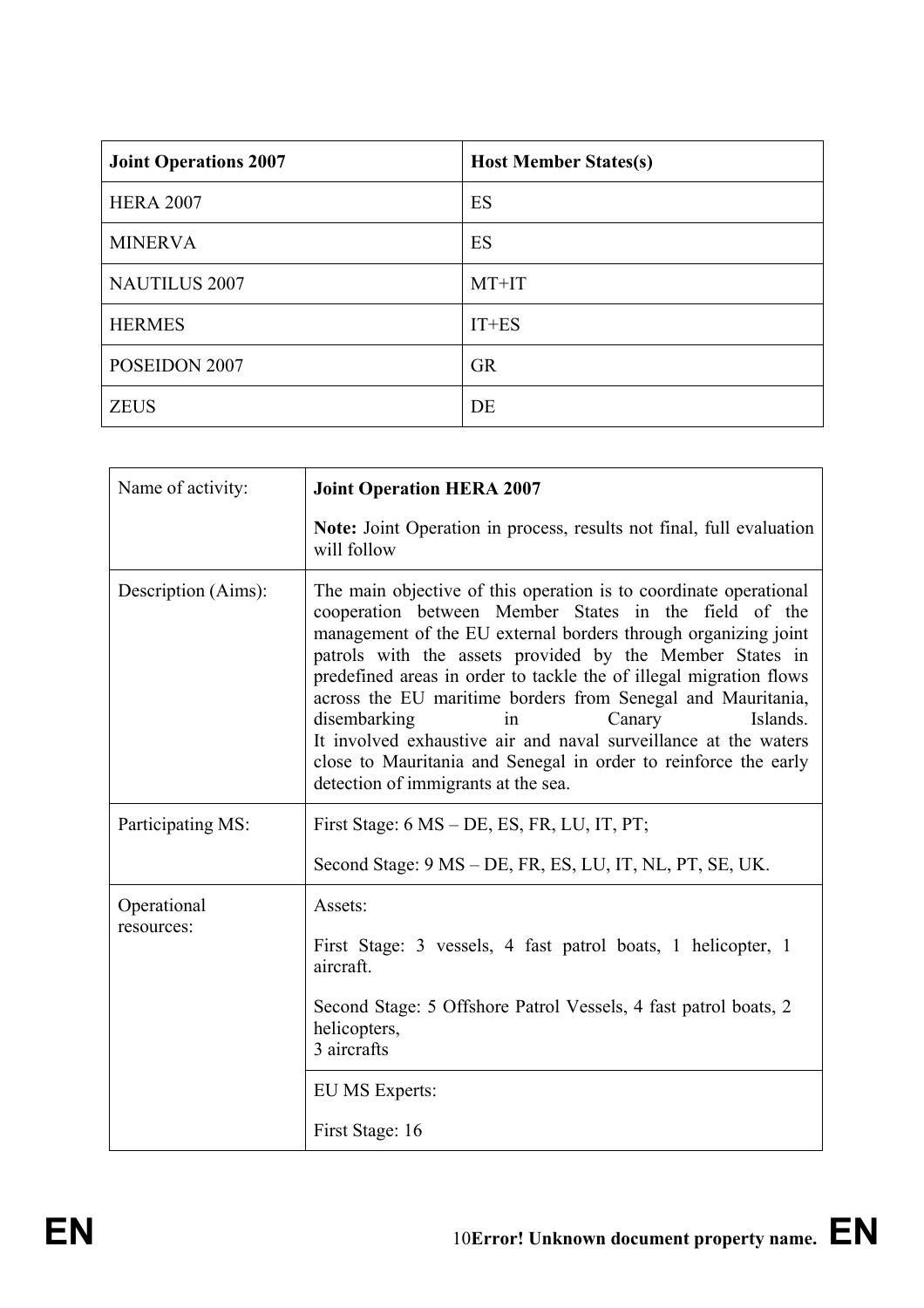|                          | Second Stage: 11                                                                  |
|--------------------------|-----------------------------------------------------------------------------------|
| Implementation<br>phase: | First Stage: 23/04-15/06/2007 54 Days                                             |
|                          | Second Stage: 12/07-30/09/2007 (extension until 30/11/2007 in<br>process) 81 Days |
| Budget (EUR):            | First Stage: 1.500.000                                                            |
|                          | Second Stage: 2.000.000                                                           |
|                          | Total budget: 3.500.000                                                           |
| Results:                 | For First and Second Stage combined:                                              |
|                          | Total Number of Incidents-133                                                     |
|                          | Illegal Migrants detected in Operational Area - 7804                              |
|                          | Illegal Migrants detected out of Operational Area – 1190                          |
|                          | Illegal Migrants intercepted $-4953$                                              |
|                          | Illegal Migrants diverted back $-2507$                                            |

| Name of activity:         | <b>Joint Operation MINERVA 2007</b>                                                                                                                                                                                                                                                                                                                                                                                                                                                    |
|---------------------------|----------------------------------------------------------------------------------------------------------------------------------------------------------------------------------------------------------------------------------------------------------------------------------------------------------------------------------------------------------------------------------------------------------------------------------------------------------------------------------------|
|                           | Note: Results not final, full evaluation will follow                                                                                                                                                                                                                                                                                                                                                                                                                                   |
| Description (Aims):       | Joint Operation focused on strengthening the control over the EU<br>external borders by means of combating illegal migration flows<br>from the African Coast towards the South of Spain. Particularly,<br>it involved exhaustive border control in the seaports of Algeciras<br>and Almeria and identity checks in the Seaport of Ceuta as well as<br>the control of the coastal waters in the area of Almeria, with<br>bigger affluence of nationals coming from Algeria and Morocco. |
| Participating MS:         | 11: AT, BE, DE, FR, IT, NL, PL, PT, RO, ES, UK.                                                                                                                                                                                                                                                                                                                                                                                                                                        |
| Operational<br>resources: | Assets: 2 Coast Patrol Vessels, detectors (CO2/HBD), 2 dog<br>teams.                                                                                                                                                                                                                                                                                                                                                                                                                   |
|                           | EU MS Experts: 17.                                                                                                                                                                                                                                                                                                                                                                                                                                                                     |
| Implementation<br>phase:  | 16/08-14/09/2007 30 Days                                                                                                                                                                                                                                                                                                                                                                                                                                                               |
| Budget (EUR):             | Total budget 450.000                                                                                                                                                                                                                                                                                                                                                                                                                                                                   |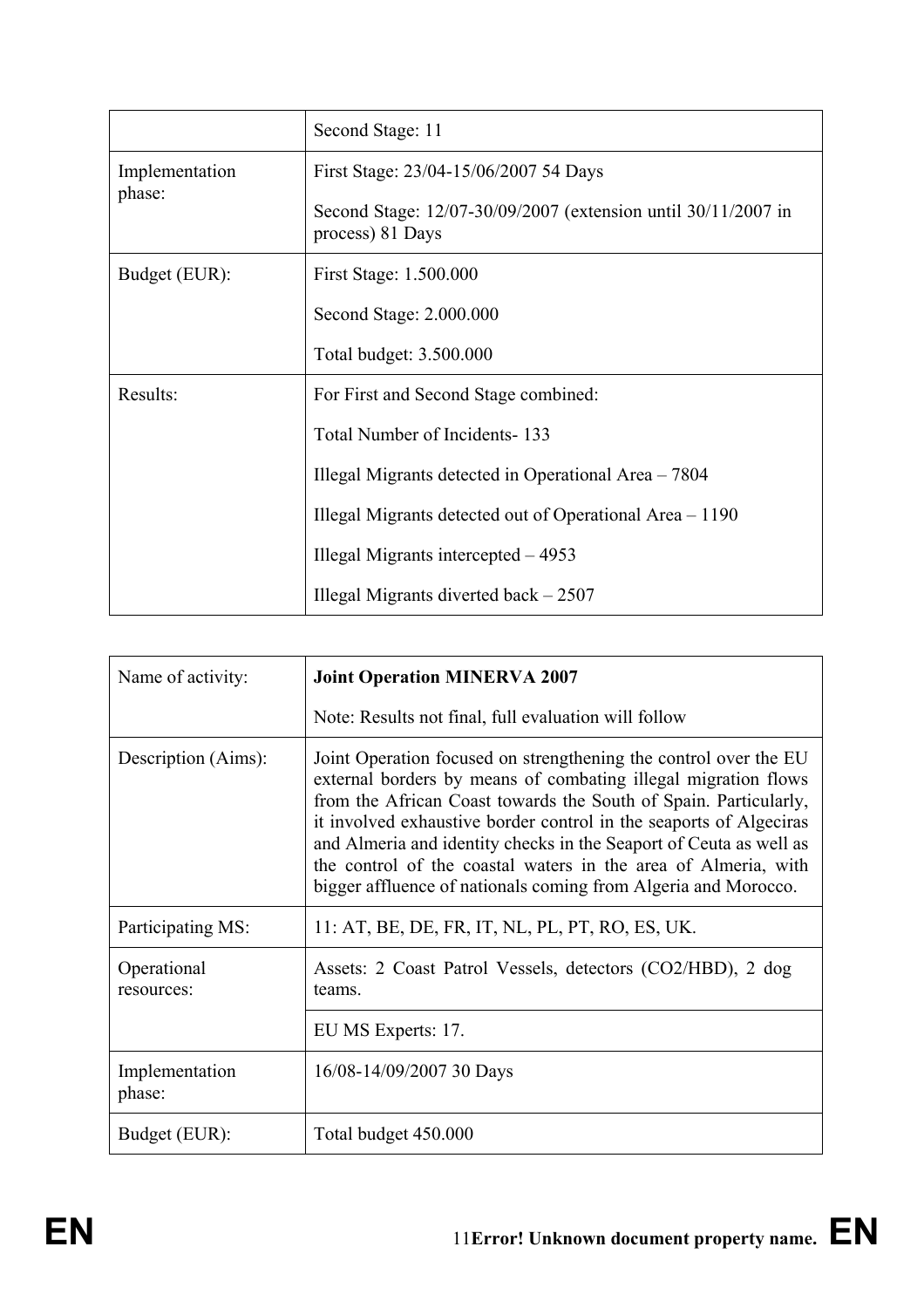| Results: | Illegal Migrants detected in Operational Area -77     |
|----------|-------------------------------------------------------|
|          | Illegal Migrants detected out of Operational Area -78 |
|          | Illegal Migrants intercepted $-1260$                  |
|          | Illegal Migrants diverted back -1105                  |
|          | Falsified Documents -765                              |

| Name of activity:   | <b>Joint Operation NAUTILUS 2007</b>                                                                                                                                                                      |
|---------------------|-----------------------------------------------------------------------------------------------------------------------------------------------------------------------------------------------------------|
|                     | Note: Joint Operation in process, results not final, full evaluation<br>will follow                                                                                                                       |
| Description (Aims): | Joint Operation aimed at combating illegal immigration coming<br>from North Africa countries via the EU maritime borders in the<br>Central Mediterranean area and disembarking in Malta and<br>Lampedusa. |
| Participating MS:   | First Stage: 6 MS – DE, ES, FR, GR, IT, MT;                                                                                                                                                               |
|                     | Second Stage: 7MS – DE, FR, IT, MT, PT, RO, UK.                                                                                                                                                           |
| Operational         | Assets:                                                                                                                                                                                                   |
| resources:          | First Stage: 5 Offshore Patrol Vessels, 2 helicopters, 4 aircrafts                                                                                                                                        |
|                     | Second Stage: 5 Coast Patrol Vessels, 3 helicopters, 4 aircrafts                                                                                                                                          |
|                     | EU MS Experts:                                                                                                                                                                                            |
|                     | First Stage: 20                                                                                                                                                                                           |
|                     | Second Stage: 7                                                                                                                                                                                           |
| Implementation      | First Stage: 25/06-27/07/2007 33 Days                                                                                                                                                                     |
| phase:              | Second Stage: 09/09-14/10/2007 36 Days                                                                                                                                                                    |
| Budget (EUR):       | First Stage: 2,230,000                                                                                                                                                                                    |
|                     | Second Stage: 2,250,000                                                                                                                                                                                   |
|                     | Total budget: 4,700,000                                                                                                                                                                                   |
| Results:            | For First and Second Stage combined:                                                                                                                                                                      |
|                     | Total Number of Incidents $-67$                                                                                                                                                                           |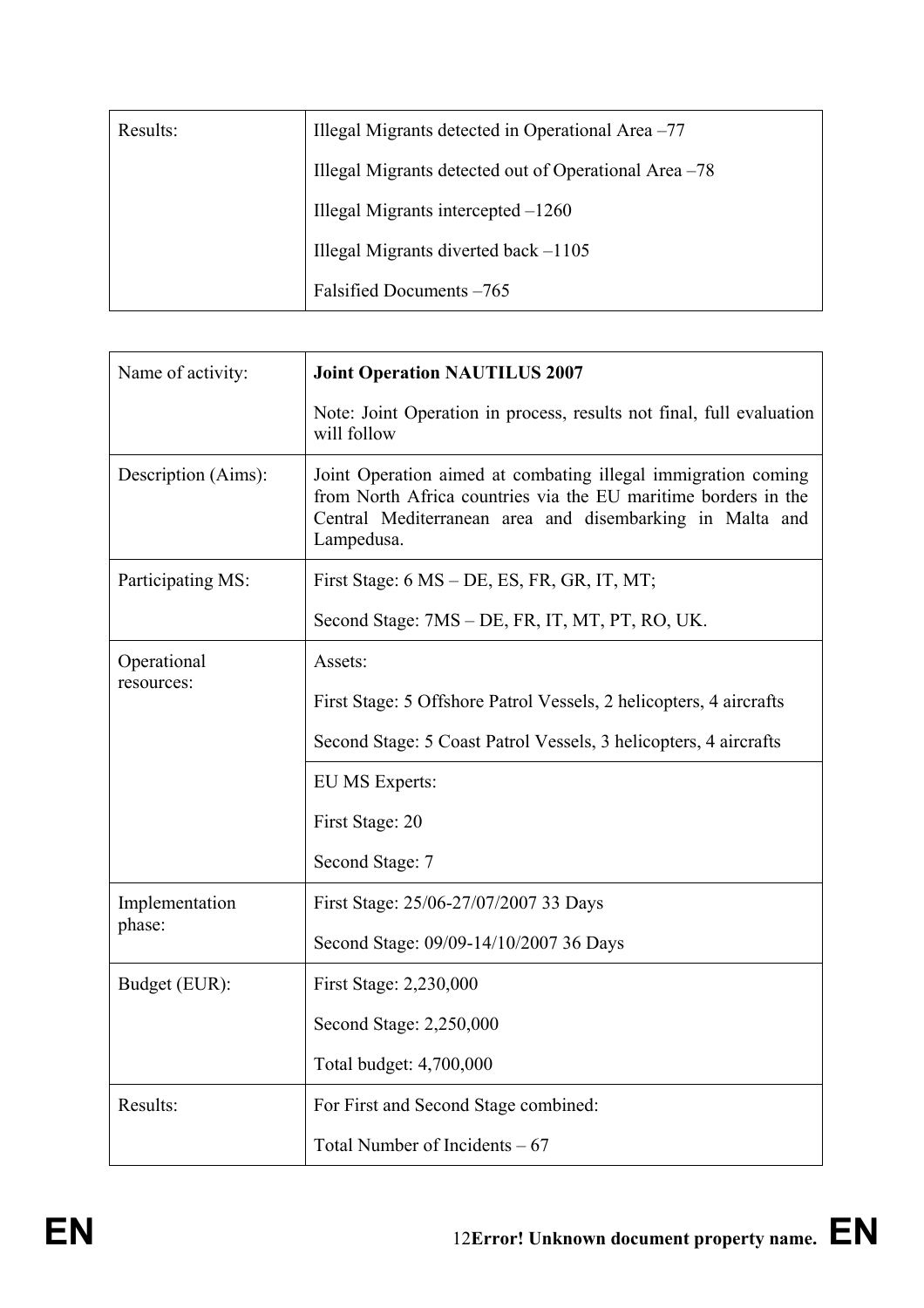|  | Illegal Migrants detected in Operational Area – 997       |
|--|-----------------------------------------------------------|
|  | Illegal Migrants detected out of Operational Area $-2093$ |
|  | Illegal Migrants intercepted $-2942$                      |

| Name of activity:        | <b>Joint Operation HERMES</b>                                                                                                                                                                                                                                                                                                                                                                                                      |
|--------------------------|------------------------------------------------------------------------------------------------------------------------------------------------------------------------------------------------------------------------------------------------------------------------------------------------------------------------------------------------------------------------------------------------------------------------------------|
|                          | Note: Joint Operation in process, results not final, full evaluation<br>will follow                                                                                                                                                                                                                                                                                                                                                |
| Description (Aims):      | Joint Operation aimed at coordination of operational cooperation<br>between Member States in the field of the management of the EU<br>external borders through organizing joint patrols with the assets<br>provided by the Member States in the predefined areas in order to<br>tackle illegal immigration across the EU external maritime<br>borders, coming from North African countries and disembarking<br>in Italy and Spain. |
| Participating MS:        | 8: DE, ES, FR, GR, IT, PT, RO, UK.                                                                                                                                                                                                                                                                                                                                                                                                 |
| Operational              | Assets: 6 Offshore Patrol Vessels, 5 helicopters, 2 aircrafts.                                                                                                                                                                                                                                                                                                                                                                     |
| resources:               | EU MS Experts: 17                                                                                                                                                                                                                                                                                                                                                                                                                  |
| Implementation<br>phase: | 18/09-09/10/2007 22 Days                                                                                                                                                                                                                                                                                                                                                                                                           |
| Budget (EUR):            | Total budget 2,100,000                                                                                                                                                                                                                                                                                                                                                                                                             |
| Results:                 | Illegal Migrants detected in Operational Area - 13                                                                                                                                                                                                                                                                                                                                                                                 |
|                          | Illegal Migrants detected out of Operational Area -17                                                                                                                                                                                                                                                                                                                                                                              |
|                          | Illegal Migrants intercepted $-30$                                                                                                                                                                                                                                                                                                                                                                                                 |

| Name of activity:   | Joint combined Operation POSEIDON 2007 (combined sea<br>and land borders operation)                                                                                                                                                                                                                                        |
|---------------------|----------------------------------------------------------------------------------------------------------------------------------------------------------------------------------------------------------------------------------------------------------------------------------------------------------------------------|
|                     | Note: Joint Operation in process, results not final, full evaluation<br>will follow                                                                                                                                                                                                                                        |
| Description (Aims): | Joint Operation carried out to tackle the problem of illegal<br>immigration via the EU South-eastern Sea/Land Borders. General<br>objective was to coordinate operational cooperation between<br>Member States in the field of management of the EU external<br>borders through organizing joint patrols of the assets and |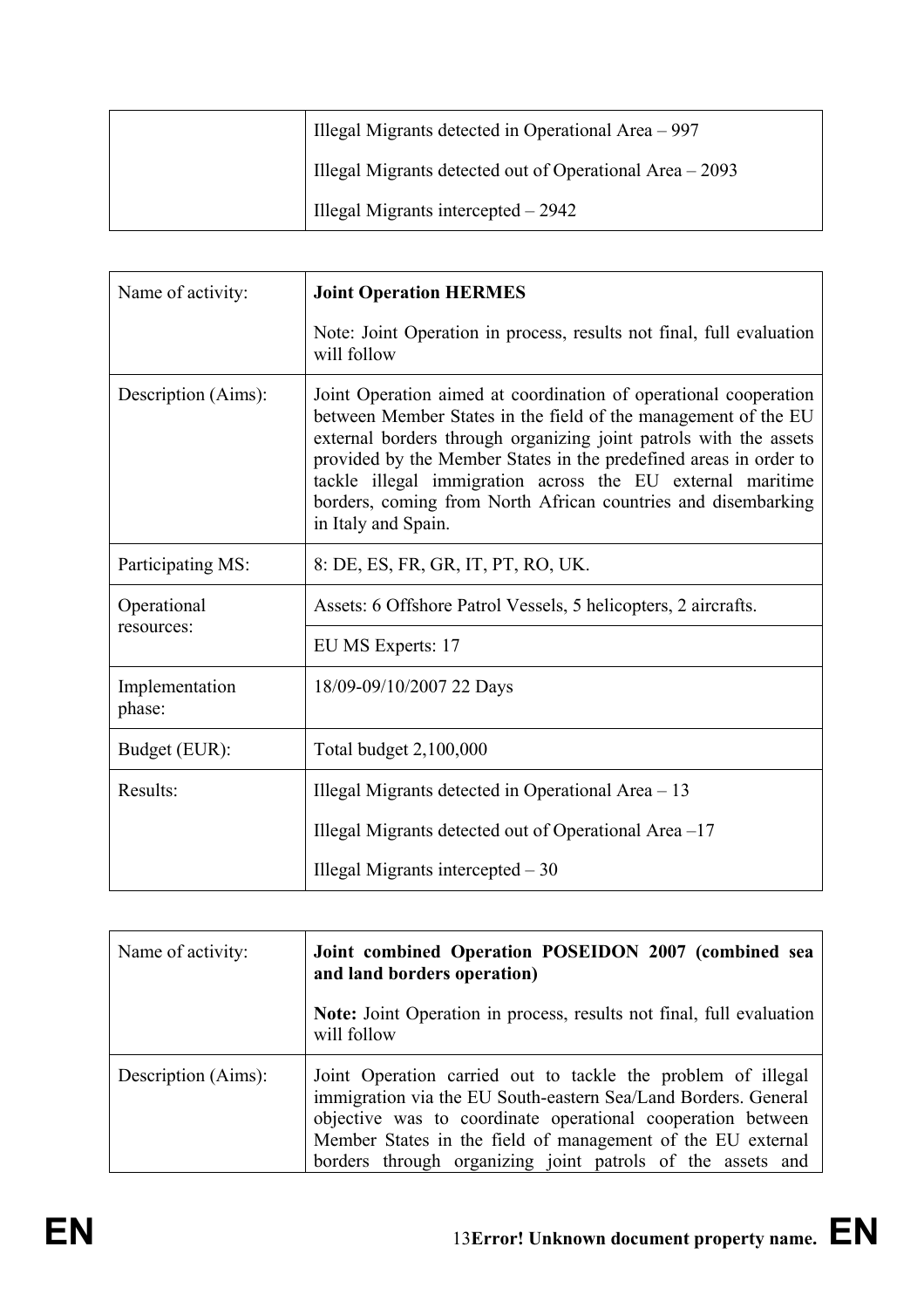|                   | personnel provided by the Member States in the predefined areas<br>as well as border checks at the border crossing points on persons<br>and vehicles. It was implemented at the main border crossing<br>points between Greece and Turkey (land and sea borders), Greece<br>and Albania (land border), Bulgaria and Turkey (land border) and<br>at the seaports of Greece and Italy. |
|-------------------|-------------------------------------------------------------------------------------------------------------------------------------------------------------------------------------------------------------------------------------------------------------------------------------------------------------------------------------------------------------------------------------|
| Participating MS: | First Stage: 9 MS – AT, BG, DE, FR, GR, IT, LV, MT, UK.                                                                                                                                                                                                                                                                                                                             |
|                   | Second Stage: 8 MS – AT, BG, DE, ES, GR, IT, MT, UK.                                                                                                                                                                                                                                                                                                                                |
|                   | Third Stage: 13 MS – AT, BG, CY, DE, GR, FR, IT, MT, NL,<br>PT, RO, SE, UK.                                                                                                                                                                                                                                                                                                         |
| Operational       | Assets:                                                                                                                                                                                                                                                                                                                                                                             |
| resources:        | First Stage: 19 maritime means, 3 aircrafts, surveillance<br>equipment                                                                                                                                                                                                                                                                                                              |
|                   | Second Stage: 19 maritime means, 3 aircrafts, detectors<br>(CO2/HBD), surveillance equipment                                                                                                                                                                                                                                                                                        |
|                   | Third Stage: 13 maritime means, 1 aircraft, detectors<br>(CO2/HBD), surveillance equipment                                                                                                                                                                                                                                                                                          |
|                   | <b>EU MS Experts:</b>                                                                                                                                                                                                                                                                                                                                                               |
|                   | First Stage: 11                                                                                                                                                                                                                                                                                                                                                                     |
|                   | Second Stage: 16                                                                                                                                                                                                                                                                                                                                                                    |
|                   | Third Stage: 43                                                                                                                                                                                                                                                                                                                                                                     |
| Implementation    | First Stage: 15/05-03/06/2007 20 Days                                                                                                                                                                                                                                                                                                                                               |
| phase:            | Second Stage: 26/06-15/07/2007 20 Days                                                                                                                                                                                                                                                                                                                                              |
|                   | Third Stage: 18/09-07/10/2007 20 Days                                                                                                                                                                                                                                                                                                                                               |
| Budget (EUR):     | Total budget for I, II and III Stage: 2,000,000                                                                                                                                                                                                                                                                                                                                     |
| Results:          | For I, II and III Stage combined:                                                                                                                                                                                                                                                                                                                                                   |
|                   | Total Number of Incidents-125                                                                                                                                                                                                                                                                                                                                                       |
|                   | Illegal Migrants detected in Operational Area – 779                                                                                                                                                                                                                                                                                                                                 |
|                   | Illegal Migrants intercepted - 2321                                                                                                                                                                                                                                                                                                                                                 |
|                   | Illegal Migrants diverted back $-377$                                                                                                                                                                                                                                                                                                                                               |
|                   | Facilitators arrested $-51$                                                                                                                                                                                                                                                                                                                                                         |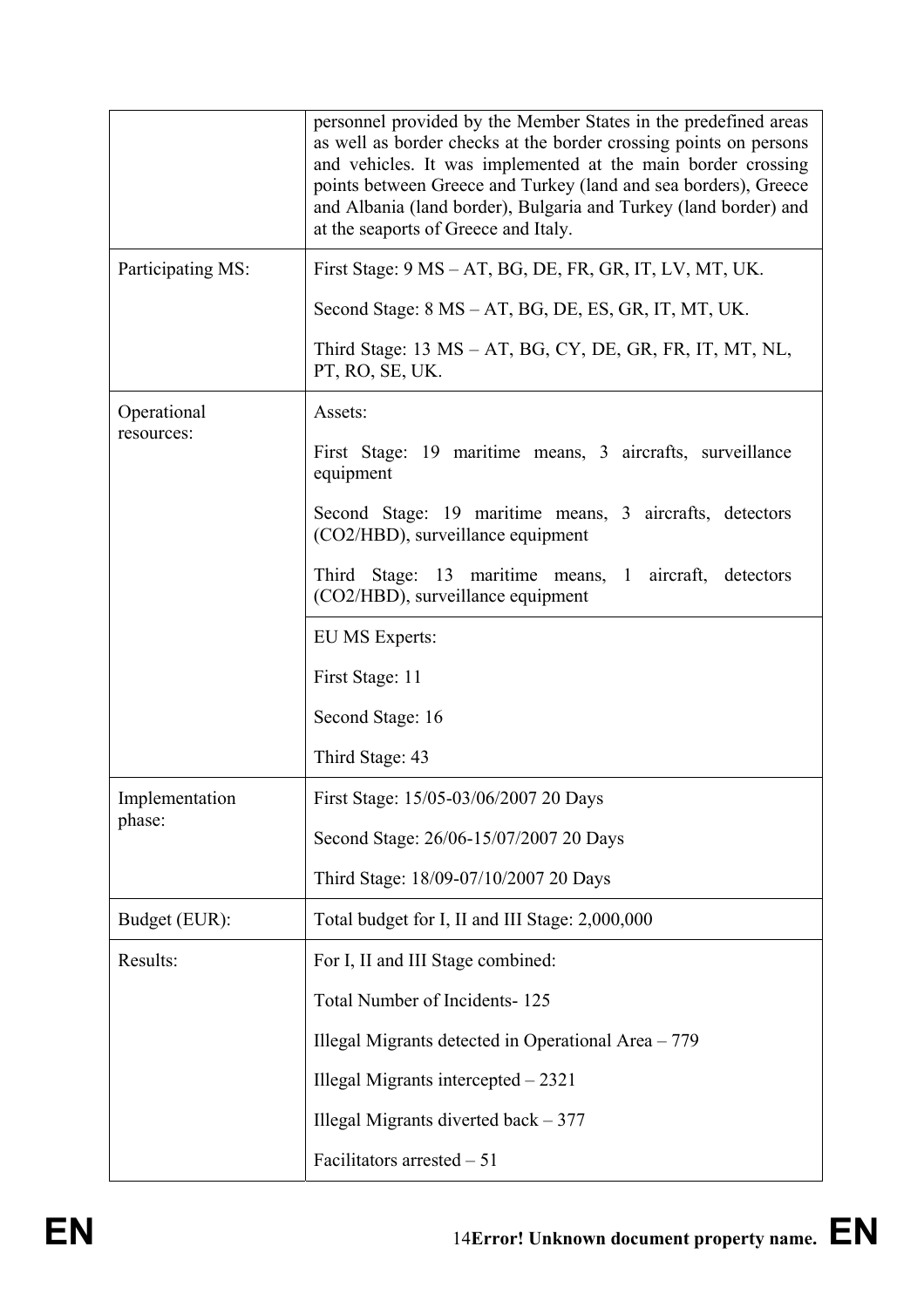| Talsified L<br>$-517$<br>$D$ ocuments – $\zeta$<br>ັບ ⊥⊥ |  |
|----------------------------------------------------------|--|
|----------------------------------------------------------|--|

| Name of activity:         | Joint Operation ZEUS (combined sea and air borders<br>operation)                                                                                                                                                           |  |
|---------------------------|----------------------------------------------------------------------------------------------------------------------------------------------------------------------------------------------------------------------------|--|
|                           | <b>Note: JO</b> initiated in 2006 but operational phase in 2007                                                                                                                                                            |  |
| Description (Aims):       | Combined Joined Operation focusing on the EU sea and air<br>borders and specifically regarding seamen in transit. It aims at<br>combating the illegal immigration by means of more efficient<br>detection of false seamen. |  |
| Participating MS:         | 13: BE, CY, DE, FI, GR, IT, LV, NL, PL, PT, RO, SE, UK.                                                                                                                                                                    |  |
| Operational<br>resources: | Assets: not applicable                                                                                                                                                                                                     |  |
|                           | EU MS Experts: 11                                                                                                                                                                                                          |  |
| Implementation<br>phase:  | October 2007 Ongoing                                                                                                                                                                                                       |  |
| Budget (EUR):             | 120,000                                                                                                                                                                                                                    |  |
| Results:                  | No data – implementation have not yet started                                                                                                                                                                              |  |

# **2.3. Land border operations**

| <b>Joint Operations 2006</b> | <b>Host Member State(s)</b>    |
|------------------------------|--------------------------------|
| <b>ILLEGAL LABOURS</b>       | PL, SI, HU, SK, CZ, DE, AT, IT |
| <b>FIFA 2006</b>             | DE                             |
| POSEIDON 2006                | <b>GR</b>                      |
| <b>NIRIS</b>                 | SE, PL, NO, DE, FI             |

| Name of activity:      | <b>Joint Operation ILLEGAL LABOURS</b>                                                                                    |
|------------------------|---------------------------------------------------------------------------------------------------------------------------|
| Description (Aims):    | To filter the illegal labours and overstayers at exit check at the<br>external borders and to prevent their future entry. |
| Participating MS:      | 8 MSs; AT, DE, IT, PL, HU, CZ, SI, SK                                                                                     |
| Operational resources: | Additional assets: -                                                                                                      |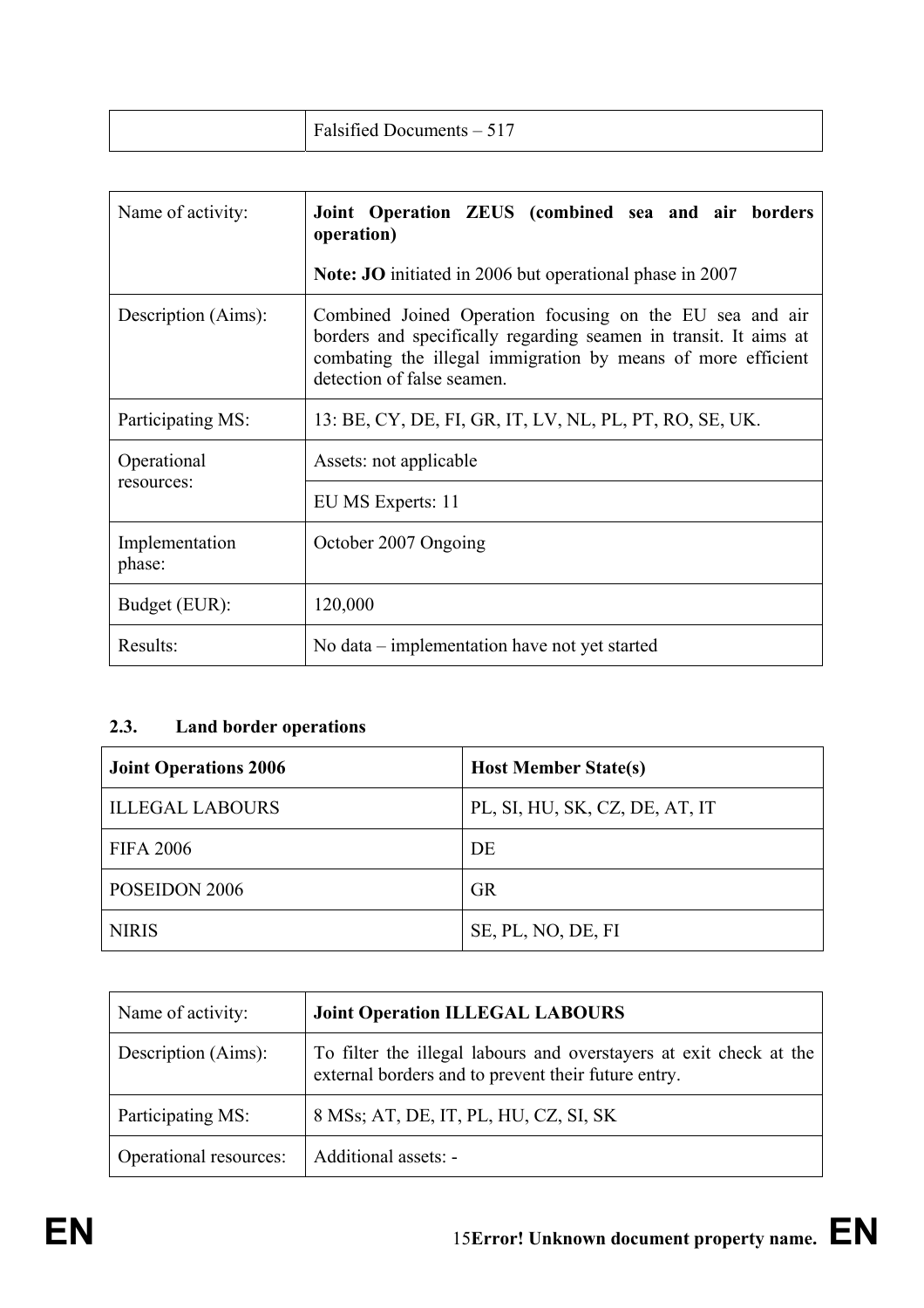|                       | EU MS Experts: 13                                                                                                   |
|-----------------------|---------------------------------------------------------------------------------------------------------------------|
| Implementation phase: | 05/12/2005-06/01/2006 14 Days                                                                                       |
| Budget (EUR):         | 3,672.00 EUR                                                                                                        |
| Results:              | It was not possible to make a statistical summary due to the fact<br>that the submitted figures were not compatible |

| Name of activity:      | <b>Joint Operation FIFA 2006</b>                                                 |
|------------------------|----------------------------------------------------------------------------------|
| Description (Aims):    | Support of Germany in the framework of FIFA World Cup 2006                       |
| Participating MS:      | 10 MSs: DE, AT, GR, IT, ES, FR, PL, SK, HU, SI                                   |
| Operational resources: | Additional assets: -                                                             |
|                        | EU MS Experts: 8                                                                 |
| Implementation phase:  | 01/05/2006-06/07/2006 45 Days                                                    |
| Budget (EUR):          | 238,100.00 EUR                                                                   |
| Results:               | 2385 illegal immigrants, 981 refusal of entry, 1056 false/falsified<br>documents |

| Name of activity: | Joint Operation (combined sea-land) POSEIDON 2006          |
|-------------------|------------------------------------------------------------|
|                   | 11 Days                                                    |
|                   | (More detailed information at Sea Border joint operations) |

| Name of activity:      | <b>Joint Operation NIRIS</b>                                                         |
|------------------------|--------------------------------------------------------------------------------------|
| Description (Aims):    | Illegal immigration from China and India at EU external borders<br>(Baltic Sea area) |
| Participating MS:      | 10 MSs: DK, EE, FI, DE, LT, NO, PL, SE, BE, ES                                       |
| Operational resources: | Additional assets: -                                                                 |
|                        | EU MS Experts: 10                                                                    |
| Implementation phase:  | 07/06/2007-07/07/2007 12 Days                                                        |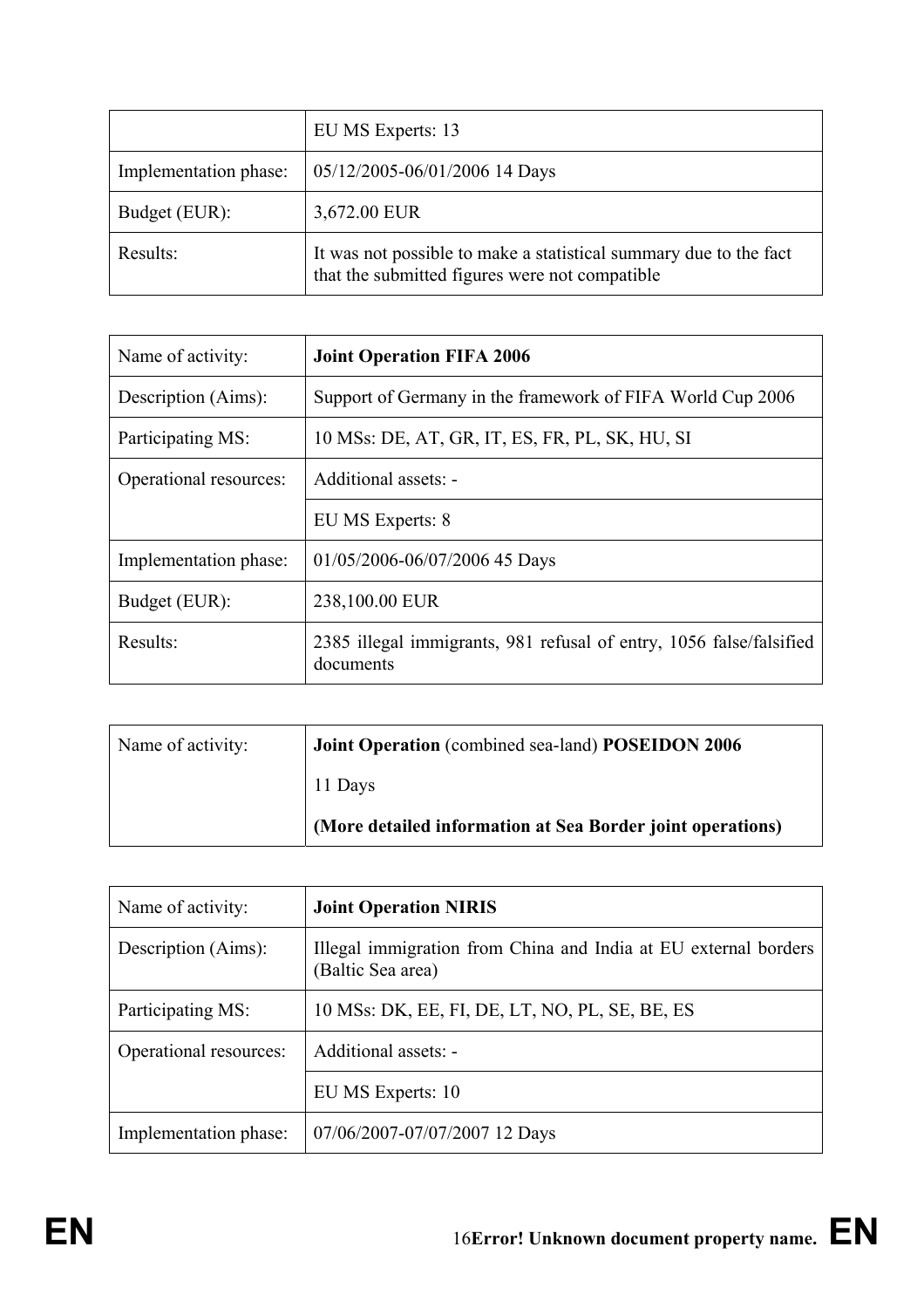| Budget (EUR): | Financed by Sea Border Sector Budget              |
|---------------|---------------------------------------------------|
| Results:      | 20 illegal border crossings, 16 refusals of entry |

| <b>Joint Operations 2007</b> | <b>Host Member State(s)</b> |
|------------------------------|-----------------------------|
| <b>ARIADNE</b>               | DE, PL                      |
| <b>GORDIUS</b>               | RO, HU, SK                  |
| <b>NIRIS</b>                 | SE, PL, NO, DE, FI          |
| <b>HERAKLES</b>              | HU                          |
| POSEIDON 2007                | GR, BG, IT                  |
| <b>KRAS</b>                  | <b>SI</b>                   |
| <b>DRIVE IN</b>              | <b>SI</b>                   |
| NORTHERN LIGHTS              | FI                          |
| <b>EUROCUP 2008</b>          | AT, CH                      |
| <b>URSUSI</b>                | <b>SK</b>                   |
| <b>URSUS II</b>              | PL                          |
| <b>URSUS III</b>             | <b>RO</b>                   |
| <b>URSUS IV</b>              | HU                          |

| Name of activity:      | <b>Joint Operation ARIADNE</b>                                                                                                                          |
|------------------------|---------------------------------------------------------------------------------------------------------------------------------------------------------|
| Description (Aims):    | Illegal immigration at eastern EU external borders (Polish-<br>Ukrainian border and Polish-Belarusian border including area at<br>German-Polish border) |
| Participating MS:      | 11 MSs: ES, PL, DE, HU, EE, IT, CZ, PT, AT, LV, LT                                                                                                      |
| Operational resources: | Assets: -                                                                                                                                               |
|                        | EU MS Experts: 21                                                                                                                                       |
| Implementation phase:  | $29/04/2007 - 11/05/2007$ 10 Days                                                                                                                       |
| Budget (EUR):          | 160,000.00 EUR                                                                                                                                          |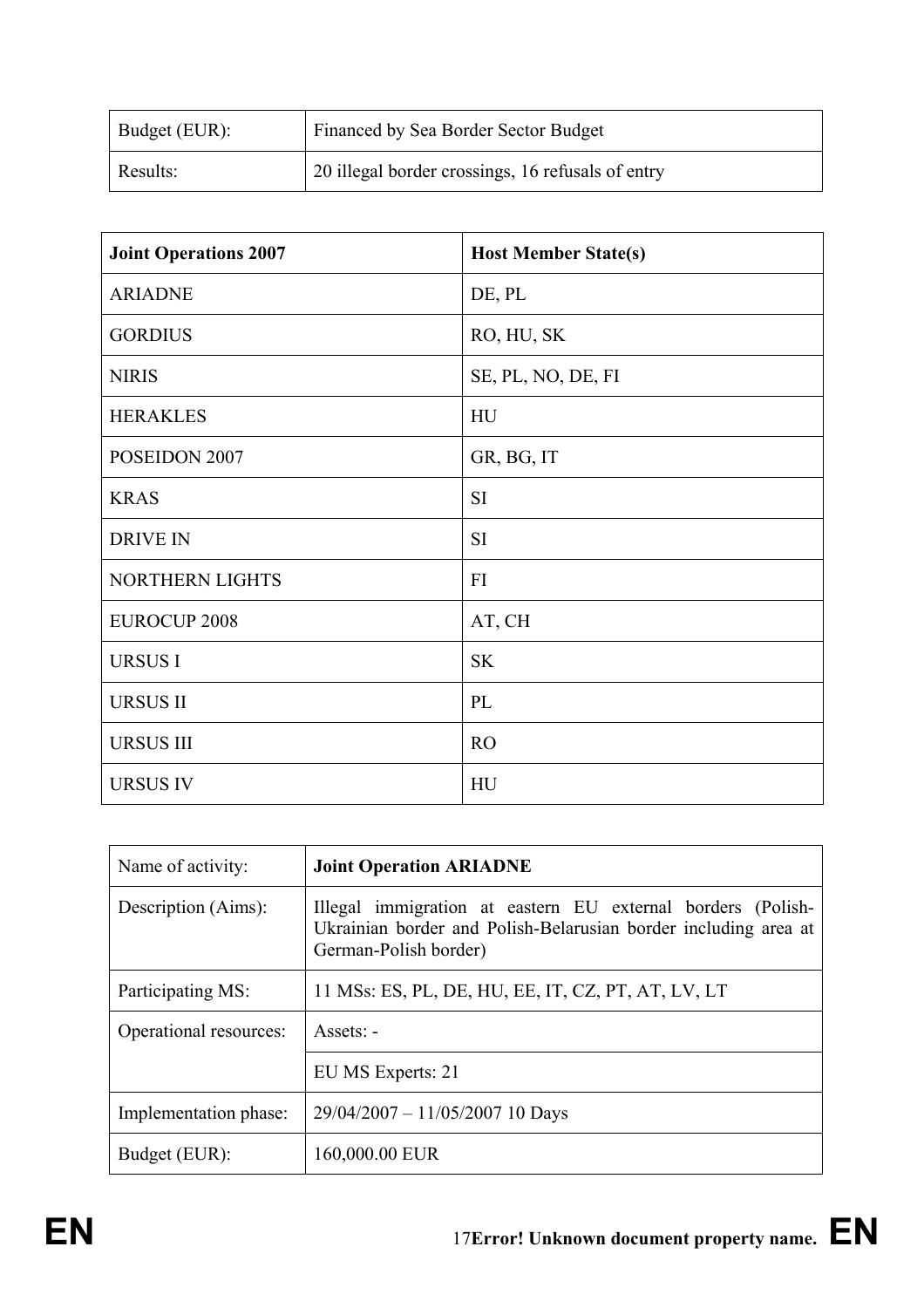| Results: | 22 false documents, 1207 refusals of entry, 6 cases of false                       |
|----------|------------------------------------------------------------------------------------|
|          | using documents, 8 illegal entries, 34 illegal stay combined<br>with illegal entry |

| Name of activity:      | <b>Joint Operation GORDIUS</b>                                              |
|------------------------|-----------------------------------------------------------------------------|
| Description (Aims):    | Illegal immigration at eastern EU external borders (focusing on<br>Moldova) |
| Participating MS:      | 15 MSs: AT, HU, SK, RO, BG, CZ, FI, FR, DE, LV, PL, PT, SI,<br>ES, UK       |
| Operational resources: | Assets: 4 BG dogs                                                           |
|                        | EU MS Experts: 31                                                           |
| Implementation phase:  | 16/04/2007-29/04/2007 14 Days                                               |
| Budget (EUR):          | 200,000.00 EUR                                                              |
| Results:               | 109 illegal border crossings, 855 refusals of entry                         |

| Name of activity:      | <b>Joint Operation HERAKLES</b>                                                                 |
|------------------------|-------------------------------------------------------------------------------------------------|
| Description (Aims):    | Illegal immigration at EU external borders in Balkan area<br>(Hungarian-Serbian border)         |
| Participating MS:      | 10 MSs: AT, BG, DE, HU, IT, LV, PL, PT, UK, RO                                                  |
| Operational resources: | Assets: 3 patrol cars and 3 night vision goggles.                                               |
|                        | EU MS Experts: 11                                                                               |
| Implementation phase:  | 08/08/2007-17/08/2007 (10 days); second phase prepared between<br>10/10/2007-19/10/2007 10 days |
| Budget (EUR):          | 150,000.00 EUR                                                                                  |
| Results:               | not available due to ongoing planning activities                                                |
| Name of activity:      | Joint Operation (combined sea and land) POSEIDON 2007                                           |
|                        | 60 Days                                                                                         |
|                        | (More detailed information at Sea Border joint operations)                                      |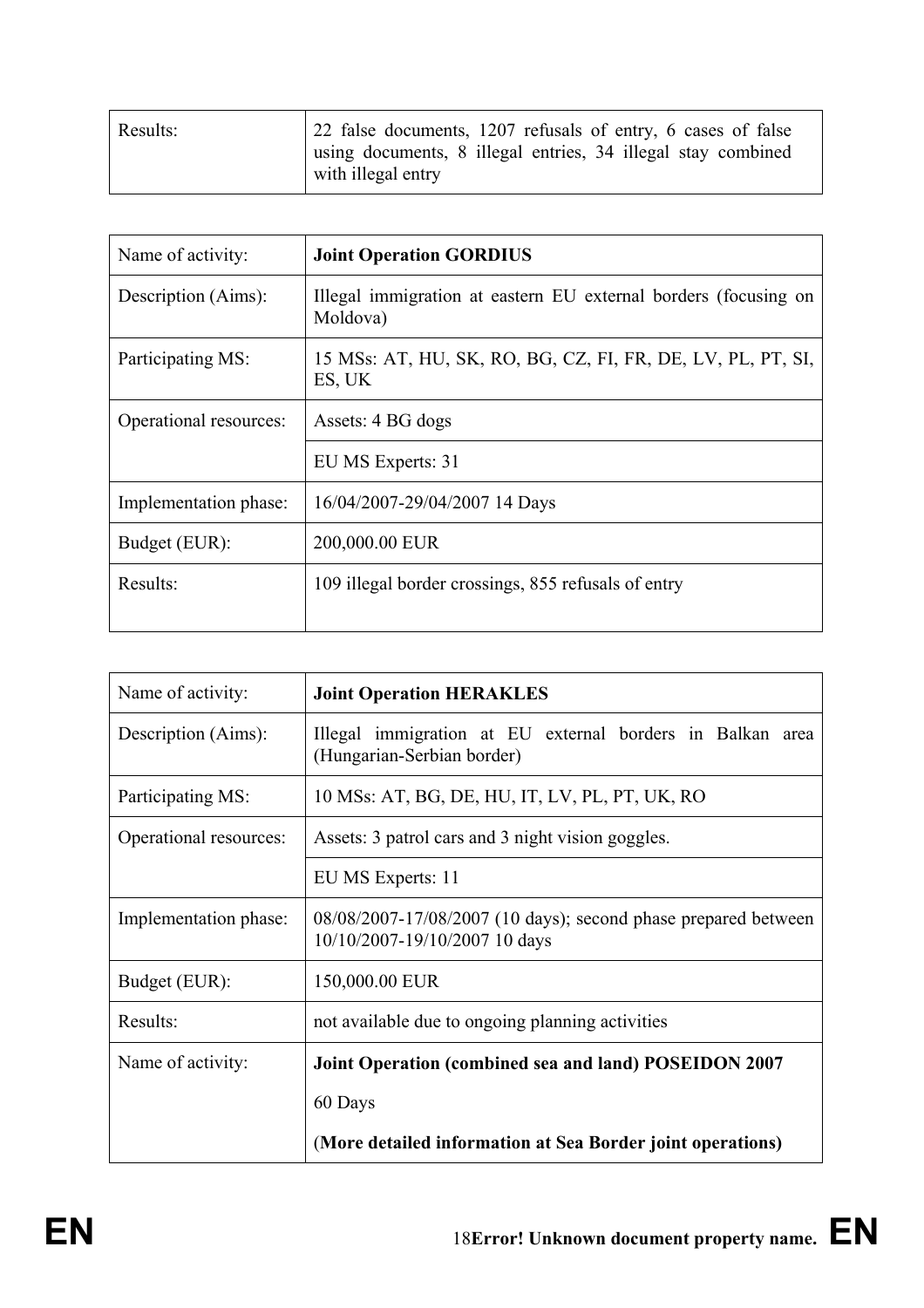| Name of activity:      | <b>Joint Operation KRAS</b>                                                         |
|------------------------|-------------------------------------------------------------------------------------|
| Description (Aims):    | Illegal immigration at southern EU external borders (Slovenian-<br>Croatian border) |
| Participating MS:      | 7 MSs: SI, AT, BG, DE, IT, RO, UK                                                   |
| Operational resources: | Additional assets: 1 helicopter                                                     |
|                        | EU MS Experts: 10                                                                   |
| Implementation phase:  | 12/09/2007-22/09/2007 10 Days                                                       |
| Budget (EUR):          | 159,000.00 EUR                                                                      |
| Results:               | 32 illegal immigrants, 2 overstayers detected                                       |

| Name of activity:      | <b>Joint Operation DRIVE IN</b>                                                                  |
|------------------------|--------------------------------------------------------------------------------------------------|
| Description (Aims):    | Illegal immigration and stolen cars at southern EU external<br>borders (Slovenian-Croatian area) |
| Participating MS:      | 8 MSs: SI, AT, BG, DE, IT, LV, LX, RO                                                            |
| Operational resources: | $\overline{A}$ ssets: -                                                                          |
|                        | EU MS Experts: 11                                                                                |
| Implementation phase:  | 27/08/2007-11/09/2007 16 Days                                                                    |
| Budget (EUR):          | 116,000.00 EUR                                                                                   |
| Results:               | 13 stolen vehicles, 87 illegal immigrants                                                        |

| Name of activity:      | <b>Joint Operation NORTHERN LIGHTS</b>                                                                                  |
|------------------------|-------------------------------------------------------------------------------------------------------------------------|
| Description (Aims):    | Enhancing and unifying the operational ability of participating<br>Member States in tactical management at land borders |
| Participating MS:      | not available due to ongoing planning activities                                                                        |
| Operational resources: | Assets: not available due to ongoing planning activities                                                                |
|                        | EU MS Experts: not available due to ongoing planning activities                                                         |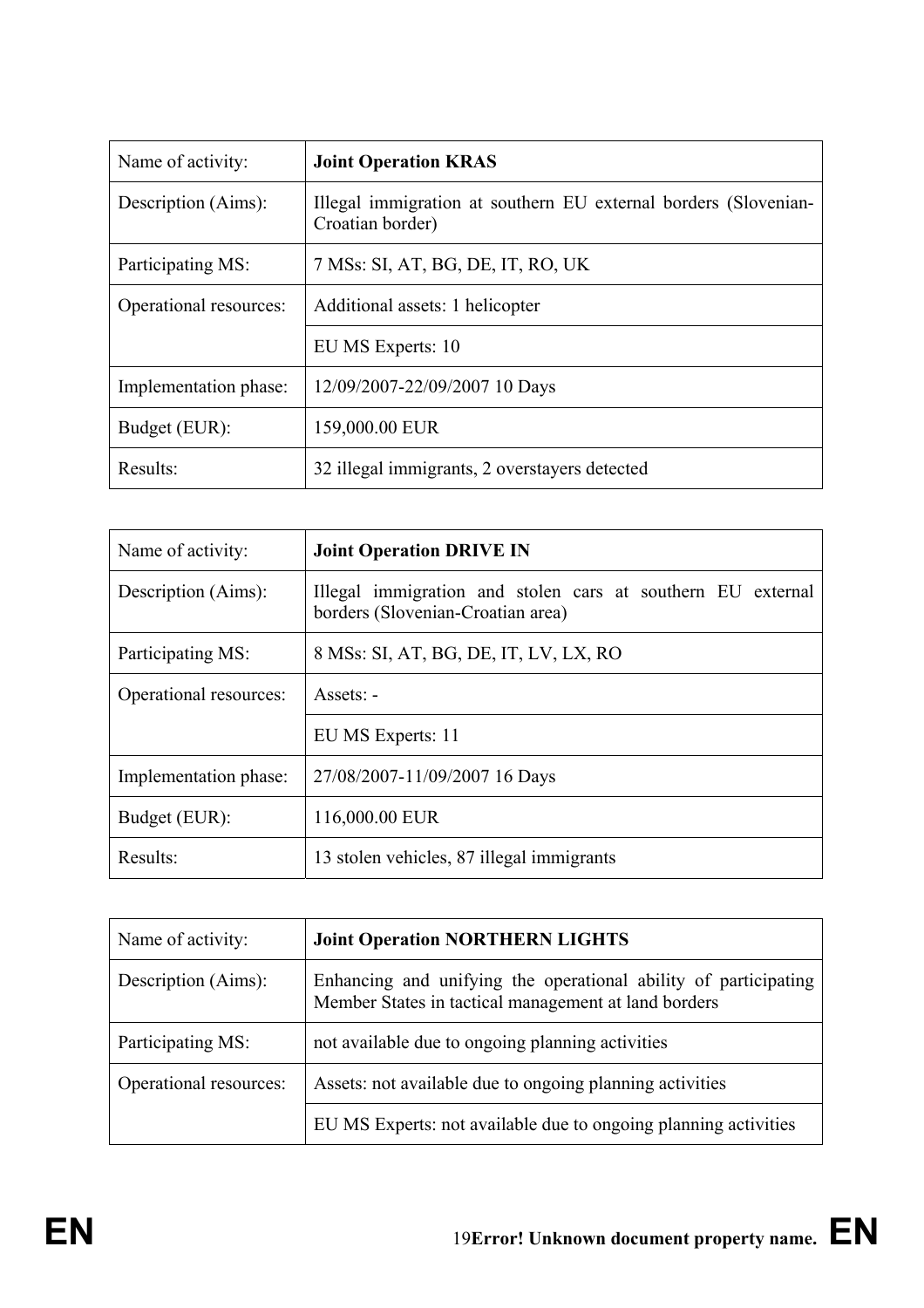| Implementation phase: | December 2007 In planning phase                  |
|-----------------------|--------------------------------------------------|
| Budget (EUR):         | 120,000.00 EUR                                   |
| Results:              | not available due to ongoing planning activities |

| Name of activity:      | <b>Joint Operation EUROCUP 2008</b>                                        |
|------------------------|----------------------------------------------------------------------------|
| Description (Aims):    | Support of Austria and Switzerland in the framework of Eurocup<br>2008     |
| Participating MS:      | not available due to ongoing planning activities                           |
| Operational resources: | Assets: not available due to ongoing planning activities                   |
|                        | Operational resources: not available due to ongoing planning<br>activities |
| Implementation phase:  | June-July 2008 In planning phase                                           |
| Budget (EUR):          | $50,000.00$ EUR (preparatory phase in 2007)                                |
| Results:               | not available due to ongoing planning activities                           |

| Name of activity:      | <b>Joint Operation URSUS I</b>                                                                                                                        |
|------------------------|-------------------------------------------------------------------------------------------------------------------------------------------------------|
| Description (Aims):    | Illegal immigration at Eastern EU external borders (Hungarian-<br>/Polish-/Slovakian-/ Romanian-Ukrainian border) focusing to the<br>Slovakian border |
| Participating MS:      | 8 MSs: RO, PL, HU, D, FIN, LV, BG, A + UKR                                                                                                            |
| Operational resources: | Additional assets: 4 service cars, 2 patrol cars, 3 BG dogs, 1 false<br>document set, 2 mini busses with night vision camera                          |
|                        | EU MS Experts: 23                                                                                                                                     |
| Implementation phase:  | 26/08/2007-02/09/2007 8 Days                                                                                                                          |
| Budget (EUR):          | Covered from budget of Five Borders Pilot Project                                                                                                     |
| Results:               | 37 illegal migrants, 186 refused entry                                                                                                                |

| Joint Operation URSUS II<br>Name of activity: |
|-----------------------------------------------|
|-----------------------------------------------|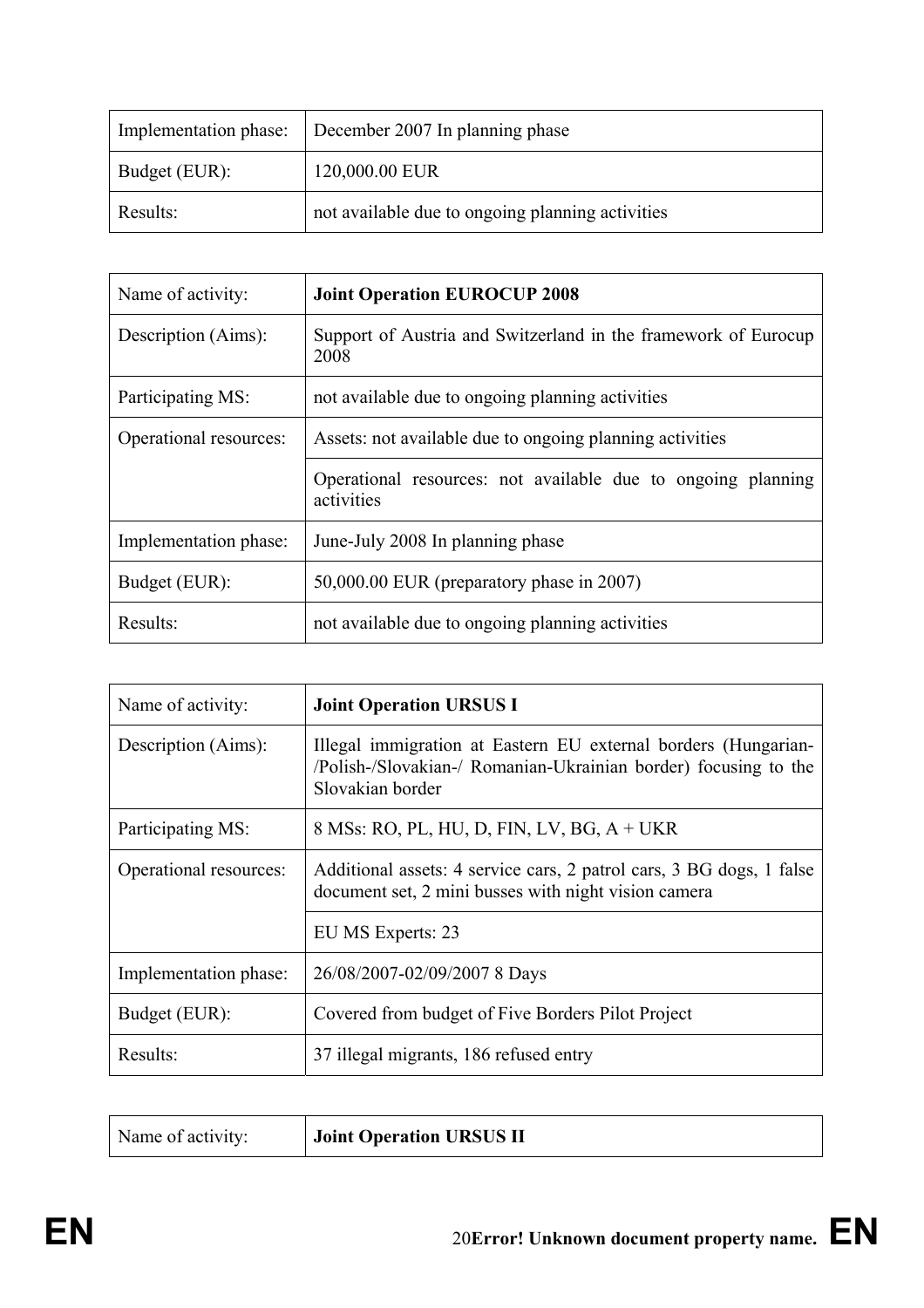| Description (Aims):    | Illegal immigration at Eastern EU external borders (Hungarian-<br>/Polish-/Slovakian-/ Romanian-Ukrainian border) focusing to the<br>Polish border |
|------------------------|----------------------------------------------------------------------------------------------------------------------------------------------------|
| Participating MS:      | 11 MSs: A, BG, D, NL, HU, LV, LT, RO, SK, E, P + UKR                                                                                               |
| Operational resources: | Assets: 4 service cars                                                                                                                             |
|                        | EU MS Experts: 31                                                                                                                                  |
| Implementation phase:  | 23/09/2007-30/09/2007 9 Days                                                                                                                       |
| Budget (EUR):          | Covered from budget of Five Borders Pilot Project                                                                                                  |
| Results:               | 55 illegal migrants, 262 refused entry, 97 overstayers                                                                                             |

| Name of activity:      | <b>Joint Operation URSUS III</b>                                                                                                                     |
|------------------------|------------------------------------------------------------------------------------------------------------------------------------------------------|
| Description (Aims):    | Illegal immigration at Eastern EU external borders (Hungarian-<br>/Polish-/Slovakian-/ Romanian-Ukrainian border) focusing to the<br>Rumanian border |
| Participating MS:      | not available due to ongoing planning activities                                                                                                     |
| Operational resources: | Assets: not available due to ongoing planning activities                                                                                             |
|                        | EU MS Experts: not available due to ongoing planning activities                                                                                      |
| Implementation phase:  | October 2007 Ongoing                                                                                                                                 |
| Budget (EUR):          | Covered from budget of Five Borders Pilot Project                                                                                                    |
| Results:               | not available due to ongoing planning activities                                                                                                     |

| Name of activity:      | <b>Joint Operation URSUS IV</b>                                                                                                                       |
|------------------------|-------------------------------------------------------------------------------------------------------------------------------------------------------|
| Description (Aims):    | Illegal immigration at Eastern EU external borders (Hungarian-<br>/Polish-/Slovakian-/ Romanian-Ukrainian border) focusing to the<br>Hungarian border |
| Participating MS:      | not available due to ongoing planning activities                                                                                                      |
| Operational resources: | Assets: not available due to ongoing planning activities                                                                                              |
|                        | EU MS Experts: not available due to ongoing planning activities                                                                                       |
| Implementation phase:  | November 2007 In planning phase                                                                                                                       |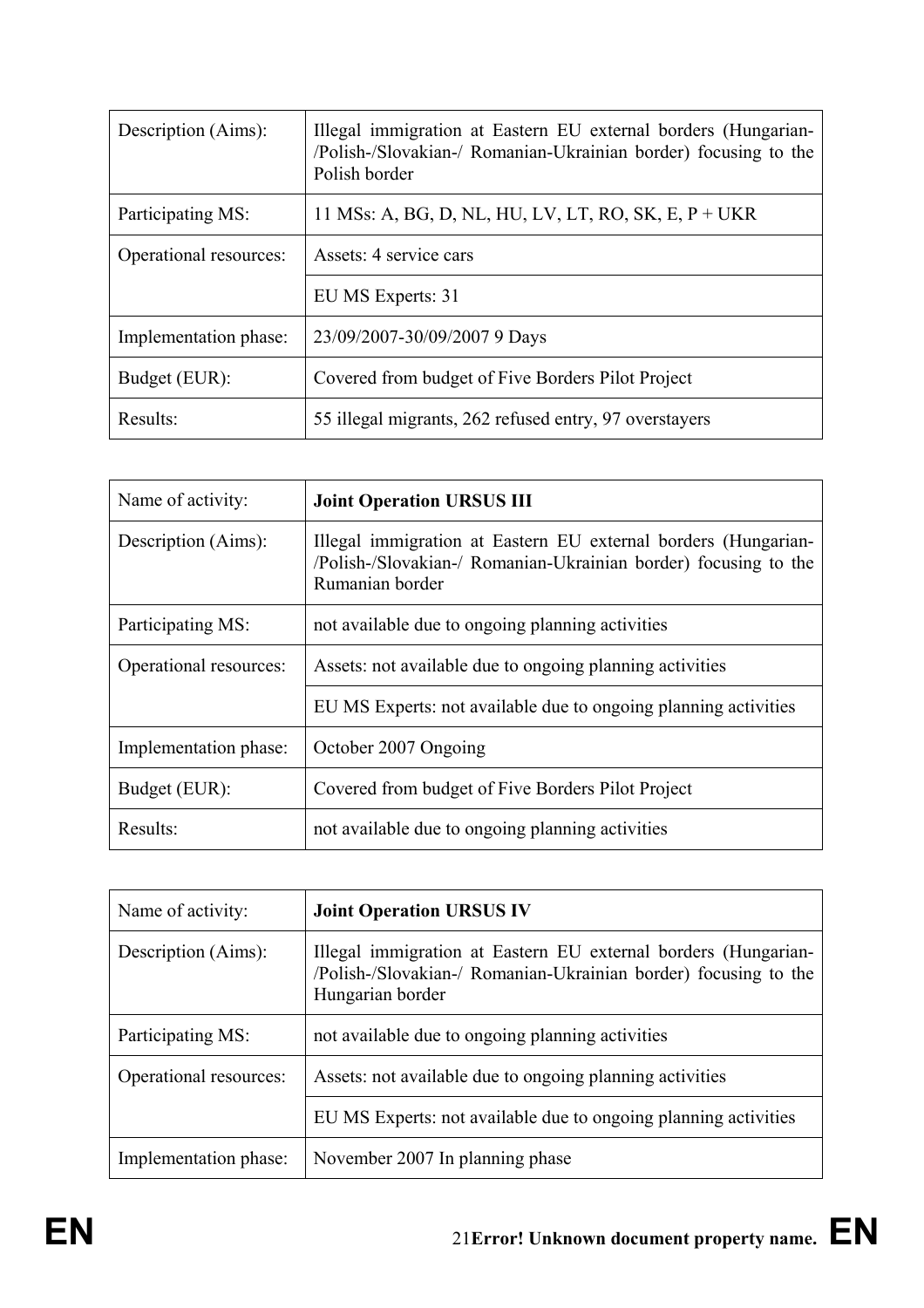| Budget (EUR): | <sup>1</sup> Covered from budget of Five Borders Pilot Project |
|---------------|----------------------------------------------------------------|
| Results:      | not available due to ongoing planning activities               |

# **2.4. Pilot Projects at land borders**

## **Pilot Projects 2006**

Border Management Cooperation Conference I, Border Delegate Organisations in Europe, Imatra

FPO-Pilot Project

Green Border Surveillance Meeting

| Name of activity:        | <b>Pilot Project; Border Delegate Organisations in Europe</b>                                                                                                                |
|--------------------------|------------------------------------------------------------------------------------------------------------------------------------------------------------------------------|
| Description (Aims):      | Conference aiming to enhance the daily cooperation of border<br>guard services on both sides of the external borders by creating a<br>best practices model in Imatra/Finland |
| Participating MS:        | All MSs                                                                                                                                                                      |
| Implementation<br>phase: | November 2006                                                                                                                                                                |
| Budget (EUR):            | Budget 95,043.00 EUR                                                                                                                                                         |
| Results:                 | Enhanced cooperation at the external land borders of EU.                                                                                                                     |

| Name of activity:        | <b>Pilot Project; Focal Points</b>                                                                                   |
|--------------------------|----------------------------------------------------------------------------------------------------------------------|
| Description (Aims):      | Continuation of Focal Point Offices System to enhance<br>operational cooperation at hot spots of EU external borders |
| Participating MS:        | 25 MSs: AT, DE, CZ, FI, EE, HU, IT, PL, SK, SI, FR, LV, BG,<br>CY, GR, EI, LT, LX, MT, NL, PL, PT, RO, ES, UK        |
| Implementation<br>phase: | 2006 30 Days each expert                                                                                             |
| Budget (EUR):            | 399,405.00 EUR                                                                                                       |
| Results:                 | Enhanced cooperation between the Border Guards of MSs                                                                |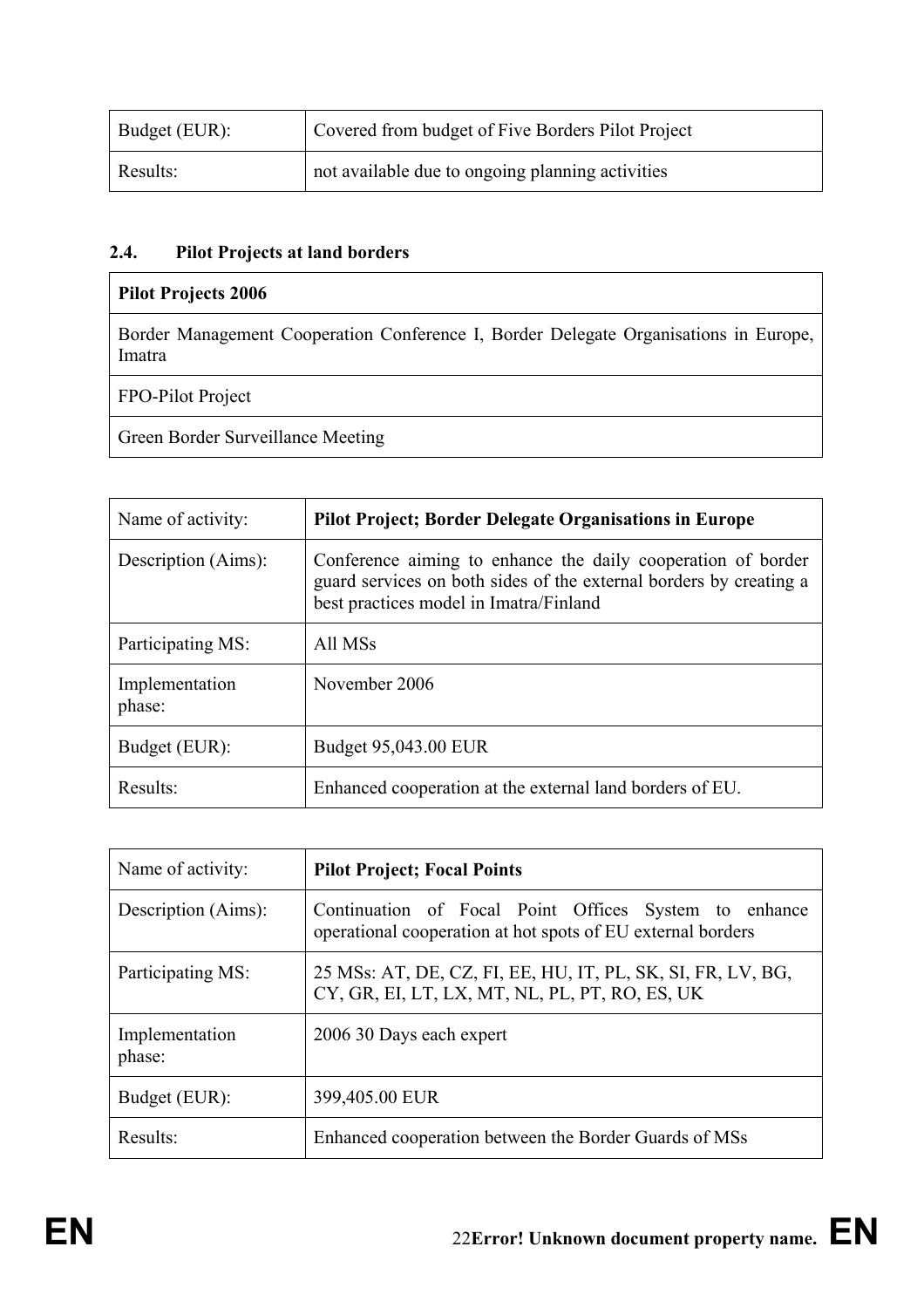| Name of activity:        | <b>Pilot Project; Green Border Surveillance Conference</b>                                        |
|--------------------------|---------------------------------------------------------------------------------------------------|
| Description (Aims):      | Conference on tactics and best practices related to green borders<br>surveillance activities      |
| Participating MS:        | 22 MSs: FR, LX, DK, NO, SE, FI, EE, LT, LV, PL, DE, NL,<br>BE, IT, AT, ES, PT, SI, SK, CZ, HU, GR |
| Implementation<br>phase: | December 2006                                                                                     |
| Budget (EUR):            | 35,379.00 EUR                                                                                     |
| Results:                 | Best practices for green border surveillance tactics                                              |

| <b>Pilot Projects 2007</b>                                     |
|----------------------------------------------------------------|
| <b>Focal Points</b>                                            |
| Border Management Cooperation Conference II, Boppard Symposium |
| Border Management Cooperation Conference III, Lisbon           |
| Five Borders                                                   |
| Express                                                        |

| Name of activity:        | <b>Pilot Project; Focal Points</b>                                                                                   |
|--------------------------|----------------------------------------------------------------------------------------------------------------------|
| Description (Aims):      | Continuation of Focal Point Offices System to enhance<br>operational cooperation at hot spots of EU external borders |
| Participating MS:        | 10 MSs: NL, SI, SK, HU, AT, BG, DE, LV, RO, EE                                                                       |
| Implementation<br>phase: | $July - December 2007 \, Ongoing$                                                                                    |
| Budget (EUR):            | 400,000.00 EUR                                                                                                       |
| Results:                 | Enhanced cooperation between the Border Guards of MSs                                                                |

| Name of activity: | Pilot Project; Border Management Cooperation Conference |
|-------------------|---------------------------------------------------------|
|                   | II, Boppard Symposium                                   |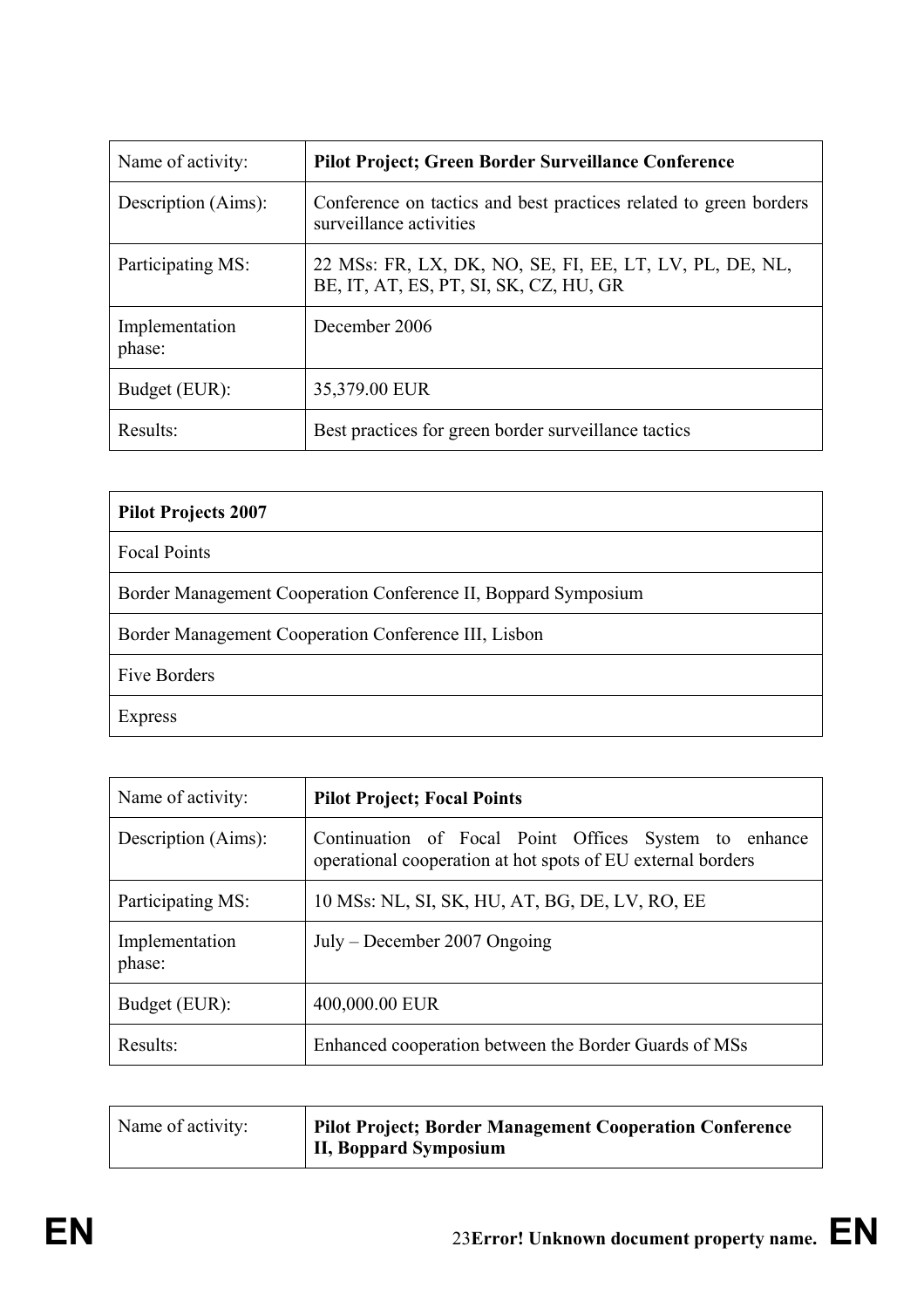| Description (Aims):      | Follow-up event to Conference Border Delegate Organisations in<br>Europe $(2006)$ |
|--------------------------|-----------------------------------------------------------------------------------|
| Participating MS:        | All MSs                                                                           |
| Implementation<br>phase: | April 2007                                                                        |
| Budget (EUR):            | 157,000.00 EUR                                                                    |
| Results:                 | Enhanced cooperation at the external land borders of EU.                          |

| Name of activity:        | <b>Pilot Project; Border Management Cooperation Conference</b><br>III, Lisbon     |
|--------------------------|-----------------------------------------------------------------------------------|
| Description (Aims):      | Follow-up event to Conference Border Delegate Organisations in<br>Europe $(2006)$ |
| Participating MS:        | All MSs                                                                           |
| Implementation<br>phase: | November 2007                                                                     |
| Budget (EUR):            | 160,000.00 EUR                                                                    |
| Results:                 | Follow-up event to Boppard Symposium (2007)                                       |

| Name of activity:        | <b>Pilot Project; Express</b>                                                                                      |
|--------------------------|--------------------------------------------------------------------------------------------------------------------|
| Description (Aims):      | Pilot Project focussing determining best practices on for border<br>control at railway BCPs at EU external borders |
| Participating MS:        | not available due to ongoing planning activities                                                                   |
| Implementation<br>phase: | December 2007 In planning phase                                                                                    |
| Budget (EUR):            | 100,000.00 EUR                                                                                                     |
| Results:                 | Best practices for border control at the railways crossing the<br>external border of EU.                           |

| Name of activity: | <b>Pilot Project; Five Borders</b> |
|-------------------|------------------------------------|
|                   | (URSUS I – IV Joint Operations)    |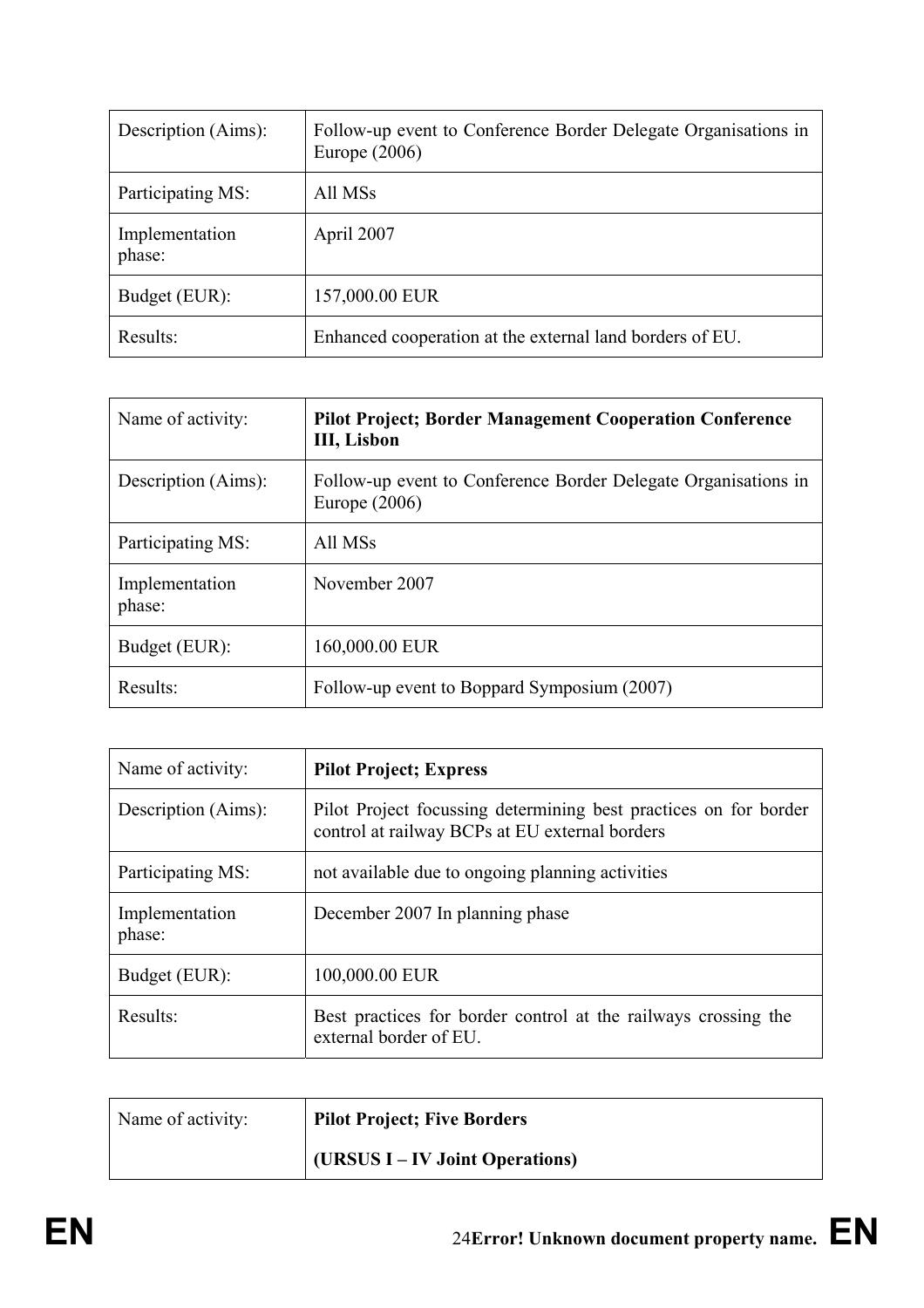| Description (Aims):      | Illegal immigration at Eastern EU external borders (Hungarian-<br>/Polish-/Slovakian-/ Romanian-Ukrainian border) |
|--------------------------|-------------------------------------------------------------------------------------------------------------------|
| Participating MS:        | PL, SK, HU, RO, FI, LV, DE, CZ, AT, BG                                                                            |
| Implementation<br>phase: | April-December 2007 totally 28 days                                                                               |
| Budget (EUR):            | 350,000.00 EUR                                                                                                    |
| Results:                 | More effective border management between EU MSs and<br>Ukraine                                                    |

# **2.5. Air border operations**

| <b>Joint Operations 2006</b> |
|------------------------------|
| <b>TORINO 2006</b>           |
| <b>AMAZON I</b>              |
| <b>AGELAUS</b>               |

| Name of activity:         | <b>Joint Operation TORINO 2006 (WP 2006):</b>                                                                                                                                                                       |
|---------------------------|---------------------------------------------------------------------------------------------------------------------------------------------------------------------------------------------------------------------|
| Description<br>(Aims):    | TORINO 2006 was directed to monitor the threats at the external<br>borders from criminals and illegal migrants taking advantage of the<br>increased numbers of passengers to gain entry to the Schengen area.       |
| Participating<br>MS: 15   | Hosting Countries: Austria, Czech Republic, Finland, France,<br>Germany, Hungary, Italy, Latvia, Luxembourg, The Netherlands,<br>Poland, Portugal, Slovenia, Spain and UK. Total number of airport<br>involved: 24. |
| Operational<br>resources: | Assets: not applicable                                                                                                                                                                                              |
|                           | <b>5</b> Italian border guard were deployed in five different airports                                                                                                                                              |
| Implementation<br>phase   | 3-26/02/2006 24 days                                                                                                                                                                                                |
| Budget (EUR):             | 77.010,00                                                                                                                                                                                                           |
| Results:                  | Totally 13015 passengers on the way of Torino were checked and<br>665 of them were subject to second line checks.                                                                                                   |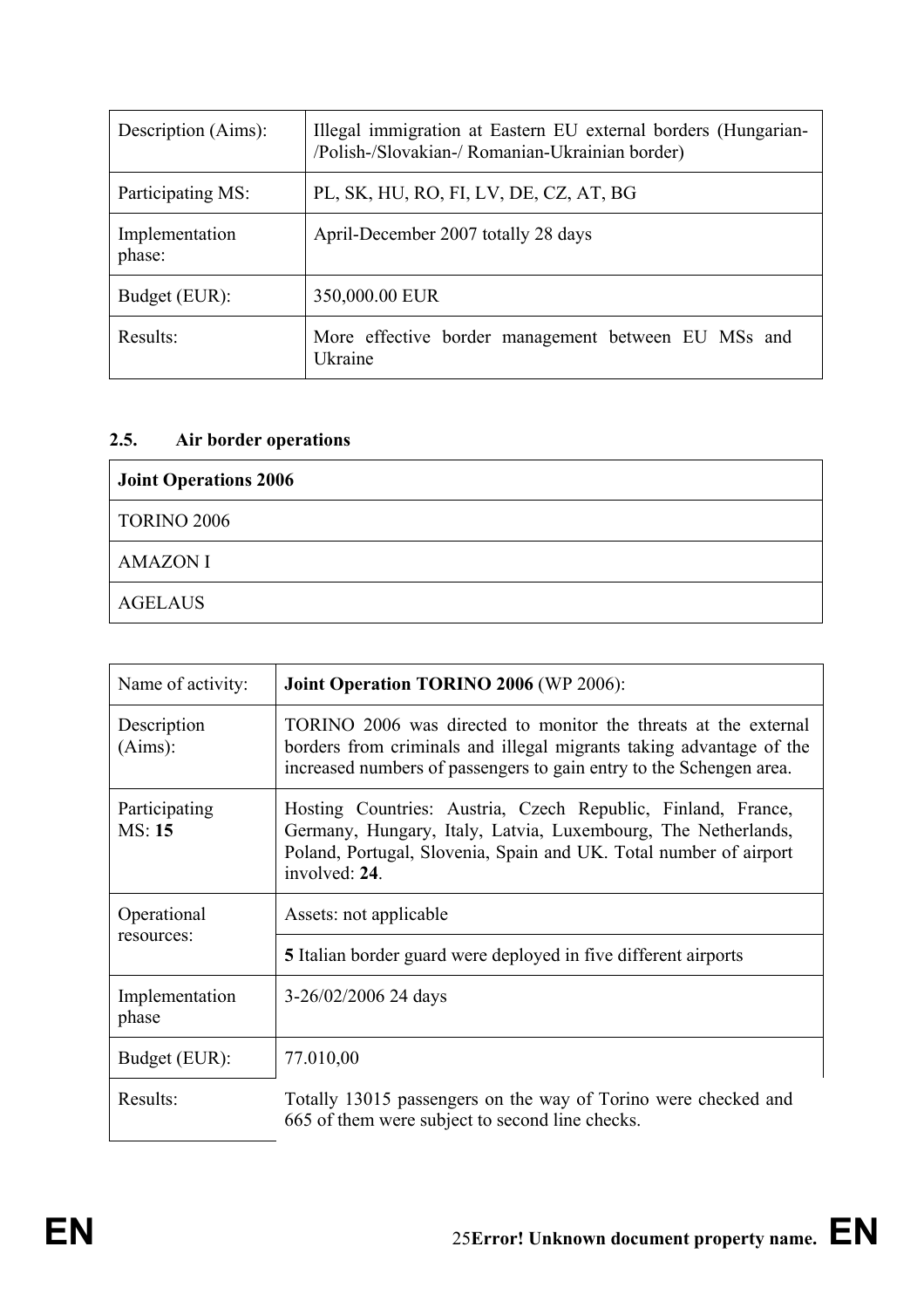| Name of activity:       | <b>Joint Operation AMAZON I (WP 2006):</b>                                                                                                                                                                                       |
|-------------------------|----------------------------------------------------------------------------------------------------------------------------------------------------------------------------------------------------------------------------------|
| Description<br>(Aims):  | AMAZON I was the first Frontex JO focused on preventing illegal<br>immigration from South and Central America arriving at EU airports<br>in an attempt to breach the immigration controls of the external<br>borders.            |
| Participating<br>MS:    | Hosting Countries: France, Germany, Italy, The Netherlands, UK,<br>Portugal and Spain; Deploying Countries: 30 deployed experts with<br>knowledge of Spanish and/or Portuguese language. Total number of<br>airport involved: 8. |
| Operational             | Assets: not applicable                                                                                                                                                                                                           |
| resources:              | 30 deployed experts with knowledge of Spanish and/or Portuguese<br>language. Total number of airport involved: 8.                                                                                                                |
| Implementation<br>phase | $1-22/11/2006$ 22 days                                                                                                                                                                                                           |
| Budget (EUR):           | 206.186,66                                                                                                                                                                                                                       |
| Results:                | Totally 3166 third country nationals were detected at 8 participating<br>airports – out of that number 1992 were South American nationals.                                                                                       |

| Name of activity:          | <b>Joint Operation AGELAUS (WP 2006):</b>                                                                                                                 |
|----------------------------|-----------------------------------------------------------------------------------------------------------------------------------------------------------|
| Description<br>(Aims):     | The Joint Operation AGELAUS was focused on minors arriving at<br>EU airports in an attempt to breach the immigration controls of the<br>external borders. |
| Participating<br>MS:       | AT, BE, CZ, EE, FI, FR, DE, HU, IT, LV, NL, PL, PT, SK, SL,<br>ES, SE and UK. Total number of airport involved: 27.                                       |
| Interagency<br>cooperation | Cooperation with EUROPOL                                                                                                                                  |
| Operational<br>resources:  | Assets: not applicable                                                                                                                                    |
|                            | It was an Agency project which adopted electronic methods to<br>compile statistical analysis of operational results.                                      |
| Implementation<br>phase    | $01 - \frac{28}{02}{07}$ 28 days                                                                                                                          |
| Budget (EUR):              | 144.000                                                                                                                                                   |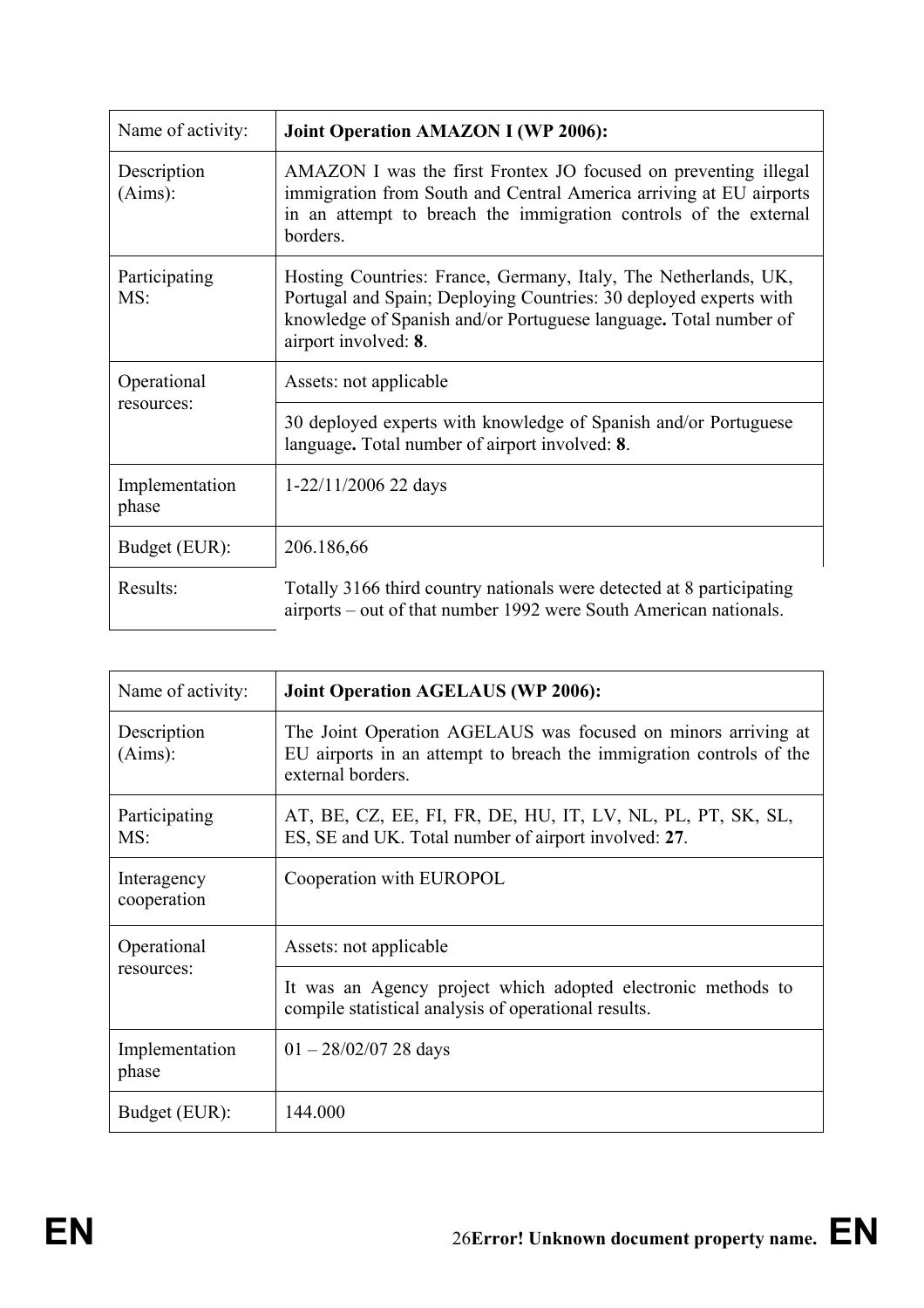| Results: | 691 cases were detected involving minors that required a second<br>level of investigation to make an appropriate decision. As a result<br>241 minors were refused (in many cases along with their adult<br>traveling companions), a further 73 minors became the subject of<br>asylum claims and another 18 were given sanctuary in safe<br>accommodation pending further investigation, 43 forged documents<br>were also detected. Ten adults were arrested for serious<br>immigration offences, including human smuggling, with another 71<br>coming to notice. In addition, all adults traveling with the refused<br>minors were also refused and removed. |
|----------|---------------------------------------------------------------------------------------------------------------------------------------------------------------------------------------------------------------------------------------------------------------------------------------------------------------------------------------------------------------------------------------------------------------------------------------------------------------------------------------------------------------------------------------------------------------------------------------------------------------------------------------------------------------|
|          |                                                                                                                                                                                                                                                                                                                                                                                                                                                                                                                                                                                                                                                               |

| <b>Joint Operations 2007</b> |
|------------------------------|
| <b>AMAZON II</b>             |
| <b>AMAZON III</b>            |
| <b>HYDRA</b>                 |
| <b>EXTENDED FAMILY</b>       |
| <b>LONG STOP</b>             |
| <b>ZEUS</b>                  |

| Name of activity:         | <b>Joint Operation AMAZON II (WP 2006):</b>                                                                                                                                                                                             |
|---------------------------|-----------------------------------------------------------------------------------------------------------------------------------------------------------------------------------------------------------------------------------------|
| Description<br>(Aims):    | the Joint Operation AMAZON II was – like AMAZON I – focused<br>on preventing illegal immigration from South and Central America<br>arriving at EU airports in an attempt to breach the immigration<br>controls of the external borders. |
| Participating MS:         | Hosting Countries: France, Germany, Italy, The Netherlands, UK,<br>Portugal and Spain; Deploying Countries: 29 deployed experts<br>with knowledge of Spanish and/or Portuguese language. Total<br>number of airport involved: 8.        |
| Operational<br>resources: | Assets: not applicable; it was an Agency project which adopted<br>electronic methods to compile statistical analysis of operational<br>results.                                                                                         |
|                           | deployed experts with knowledge of Spanish and/or<br>30<br>Portuguese language. Total number of airport involved: 8.                                                                                                                    |
| Implementation<br>phase   | 19/02/07 -27/03/07 19 days                                                                                                                                                                                                              |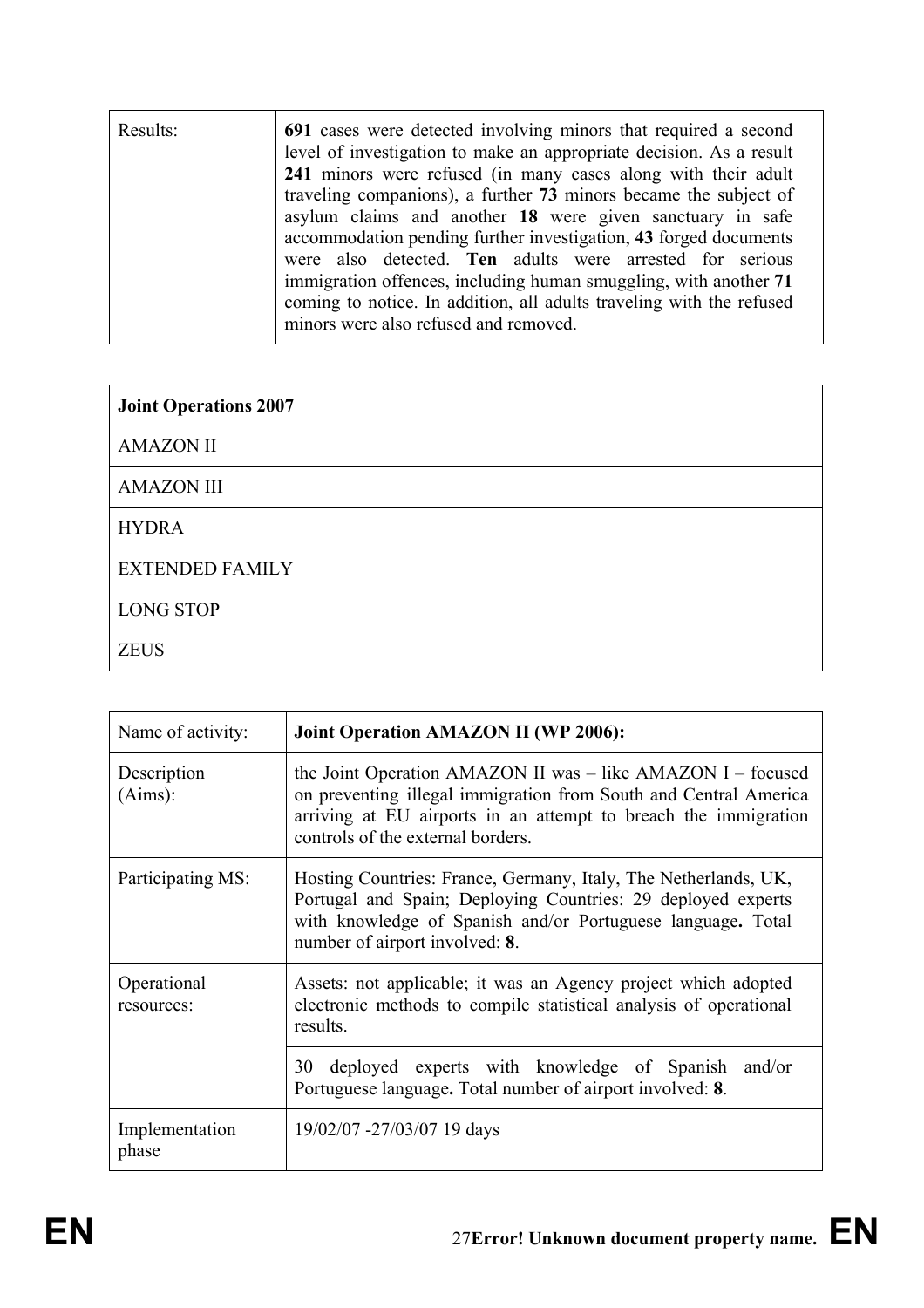| Budget (EUR): | 220.293                                                                                                                                                                                                                                                                                                            |
|---------------|--------------------------------------------------------------------------------------------------------------------------------------------------------------------------------------------------------------------------------------------------------------------------------------------------------------------|
| Results:      | The Project confirmed that there is a problem of illegal<br>immigration from South and Central America arriving by air at<br>the EU external borders. Total refusal of entries for 2984 third<br>country nationals including detections of 2178 illegal Southern<br>and Central American nationals during this JO. |

| Name of activity:            | <b>Joint Operation AMAZON III (WP 2007):</b>                                                                                                                                                                                                          |
|------------------------------|-------------------------------------------------------------------------------------------------------------------------------------------------------------------------------------------------------------------------------------------------------|
| Description<br>(Aims):       | the Joint Operation AMAZON III was – like AMAZON II and<br>AMAZON I- focused on preventing illegal immigration from South<br>and Central America arriving at EU airports in an attempt to breach<br>the immigration controls of the external borders. |
| Participating MS:            | Spain, Portugal, Germany, France, the Netherlands, Italy, Austria,<br>Romania, Hungary, United Kingdom, Czech Republic, Belgium<br>and Bulgaria                                                                                                       |
| Operational                  | Assets: not applicable;                                                                                                                                                                                                                               |
| resources:                   | deployed experts with knowledge of Spanish and/or<br>29<br>Portuguese language and 3 deployed FOCC officers.                                                                                                                                          |
| Implementation<br>phase info | $07 - 28/11/07$ 22 days                                                                                                                                                                                                                               |
| Budget (EUR):                | 245,953                                                                                                                                                                                                                                               |
| Results:                     | No data – implementation have not yet started                                                                                                                                                                                                         |

| Name of activity:         | <b>Joint Operation HYDRA:</b>                                                                                              |
|---------------------------|----------------------------------------------------------------------------------------------------------------------------|
| Description<br>(Aims):    | The Joint Operation HYDRA is focused on illegal immigration<br>coming from China to EU airports.                           |
| Participating MS:         | Host Countries: BG, CZ, FI, HU, RO, SL<br>Deploying Country Officer: DE, IT, NL, PT, AT, BE, FR, PL, SL,<br>ES, UK         |
| Operational<br>resources: | Assets: not applicable;                                                                                                    |
|                           | The Hydra project cemented a successful practical working<br>relationship with EUROPOL by utilizing the Information System |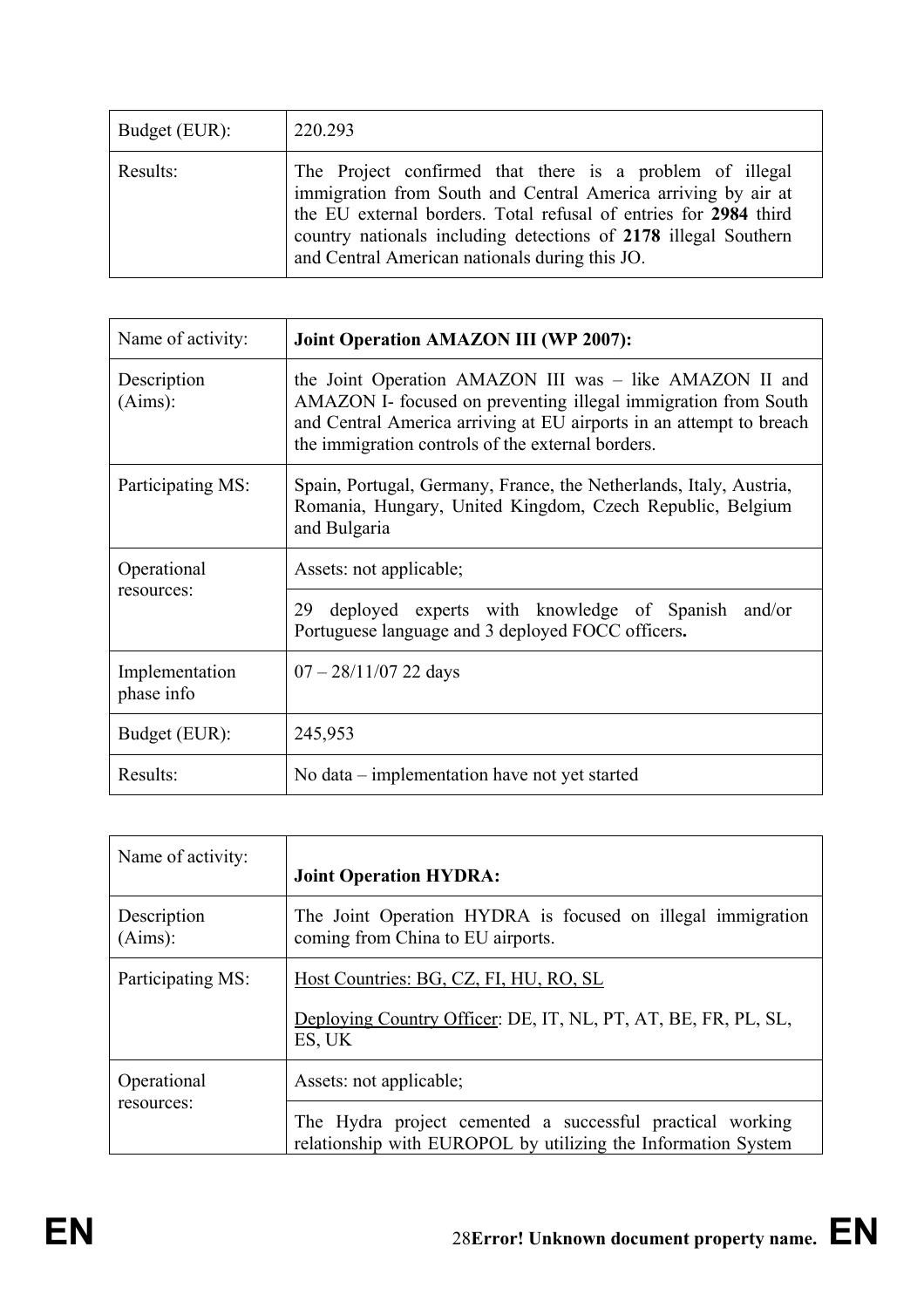|                         | to exchange sensitive information between Member States.                                                                                                                                                                  |
|-------------------------|---------------------------------------------------------------------------------------------------------------------------------------------------------------------------------------------------------------------------|
| Implementation<br>phase | 11/04-11/05/2007 31 days                                                                                                                                                                                                  |
| Budget (EUR):           | 347.276                                                                                                                                                                                                                   |
| Results:                | 189 illegal Chinese migrants apprehended during the Joint<br>Operation, with a further 102 caught arriving at airports in the<br>United Kingdom. [17 other individuals including 5 human<br>smugglers were also detected. |

| Name of activity:         | <b>Joint Operation EXTENDED FAMILY:</b>                                                                                                                                                                                                                                                                                                            |
|---------------------------|----------------------------------------------------------------------------------------------------------------------------------------------------------------------------------------------------------------------------------------------------------------------------------------------------------------------------------------------------|
| Description<br>(Aims):    | The activity focuses on illegal migration from Nigeria to the EU                                                                                                                                                                                                                                                                                   |
| Participating MS:         | Host Countries: IT, NL, FI, HU, ES.<br>Number of deployed officers: 19 Guest Officers, 3 Special<br><b>Advisors</b>                                                                                                                                                                                                                                |
| Operational<br>resources: | Assets: not applicable;<br>No data $-$ implementation is ongoing                                                                                                                                                                                                                                                                                   |
| Implementation<br>phase   | The Introductory meeting took place on 24 Sept 2007; The<br>briefing meeting for the deployed officers took place on $3rd$<br>October 2007October 2007 the first phase of JO is scheduled to<br>commence on 7 <sup>th</sup> Oct 2007.<br>First operational phase: 07/10/07-20/10/07 14 days<br>Second operational phase: 03/11/07-16/11/07 14 days |
| Budget (EUR):             | 225.493,00                                                                                                                                                                                                                                                                                                                                         |
| Results:                  | No data $-$ implementation is ongoing                                                                                                                                                                                                                                                                                                              |

| Name of activity: |                            |
|-------------------|----------------------------|
|                   |                            |
|                   | Joint Operation LONG STOP: |
|                   |                            |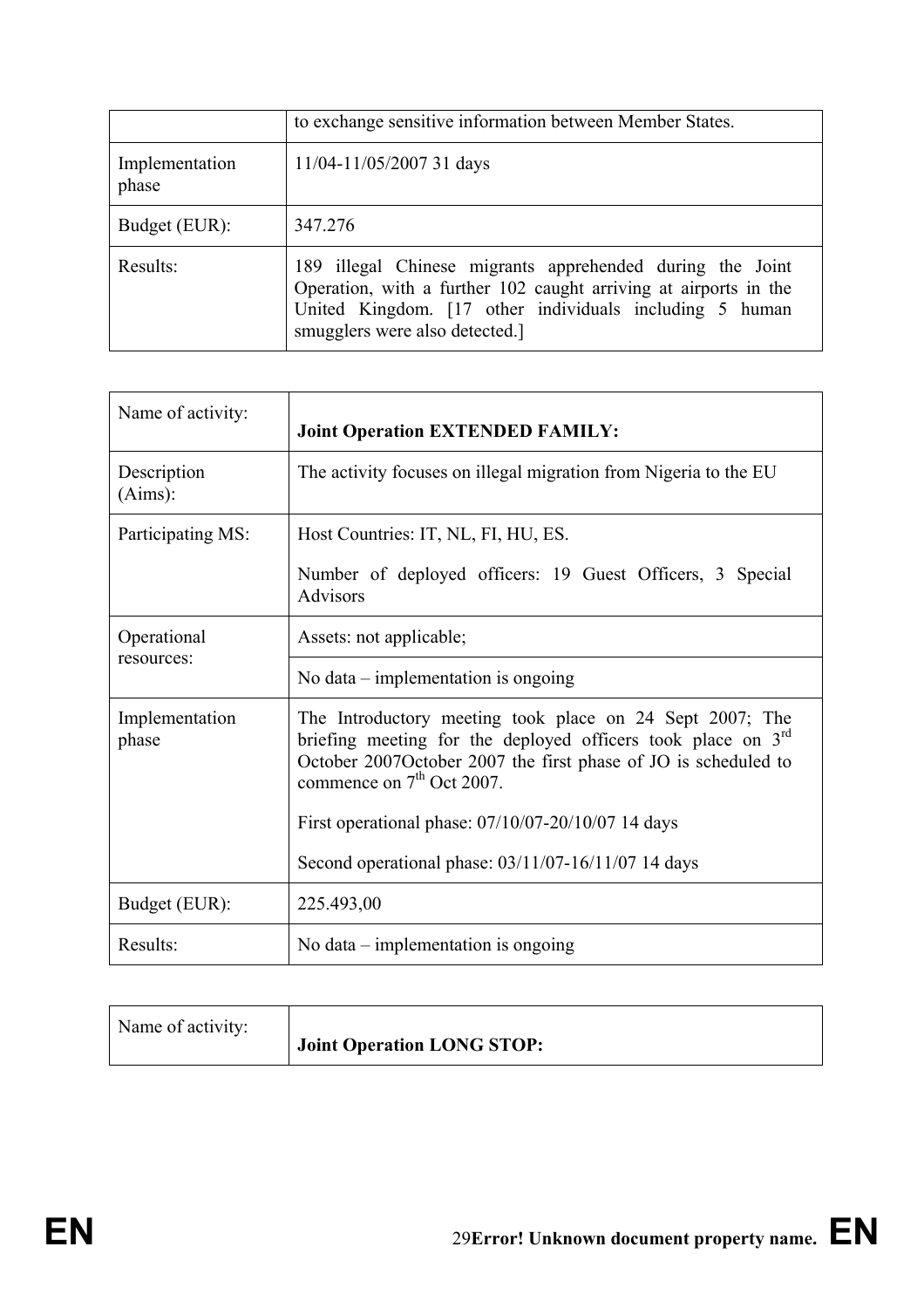| Description<br>(Aims):    | The Joint Operation LS is focused on Pakistani, Sri Lankan and<br>Bangladeshi Nationals arriving at EU airports in an attempt to<br>breach the immigration controls of the external borders. The<br>activity is designed to support local border guards at target<br>airports regarding illegal immigration to EU from Asian Sub<br>Continent and to create a handbook to detect forged documents<br>out of this region. |
|---------------------------|--------------------------------------------------------------------------------------------------------------------------------------------------------------------------------------------------------------------------------------------------------------------------------------------------------------------------------------------------------------------------------------------------------------------------|
| Participating MS:         | EST, AUT, CZ, IT, EL, FI, DE, PL, FR, NL+                                                                                                                                                                                                                                                                                                                                                                                |
| Operational<br>resources: | Assets: not applicable;                                                                                                                                                                                                                                                                                                                                                                                                  |
|                           | No data $-$ implementation is ongoing                                                                                                                                                                                                                                                                                                                                                                                    |
| Implementation<br>phase   | 26/11/2007-10/12/2007                                                                                                                                                                                                                                                                                                                                                                                                    |
|                           | 15 days                                                                                                                                                                                                                                                                                                                                                                                                                  |
| Budget (EUR):             | 139.140,00                                                                                                                                                                                                                                                                                                                                                                                                               |
| Results:                  | No data $-$ implementation is ongoing                                                                                                                                                                                                                                                                                                                                                                                    |

| Name of activity:         | Joint Operation ZEUS (combined sea and air borders<br>operation):                                                                                                                                                          |
|---------------------------|----------------------------------------------------------------------------------------------------------------------------------------------------------------------------------------------------------------------------|
| Description<br>(Aims):    | Combined Joined Operation focusing on the EU sea and air borders<br>and specifically regarding seamen in transit. It aims at combating<br>the illegal immigration by means of more efficient detection of false<br>seamen. |
| Participating MS:         | 13: BE, CY, DE, FI, GR, IT, LV, NL, PL, PT, RO, SE, UK, ES.                                                                                                                                                                |
| Operational<br>resources: | Assets: not applicable                                                                                                                                                                                                     |
|                           | EU MS Experts: 11                                                                                                                                                                                                          |
| Implementation<br>phase:  | 15/10/07-30/10/2007 15 days.                                                                                                                                                                                               |
| Budget (EUR):             | 120,000                                                                                                                                                                                                                    |
| Results:                  | No data – implementation have not yet started                                                                                                                                                                              |

# **2.6. Pilot Projects at air borders**

**Pilot Projects 2007**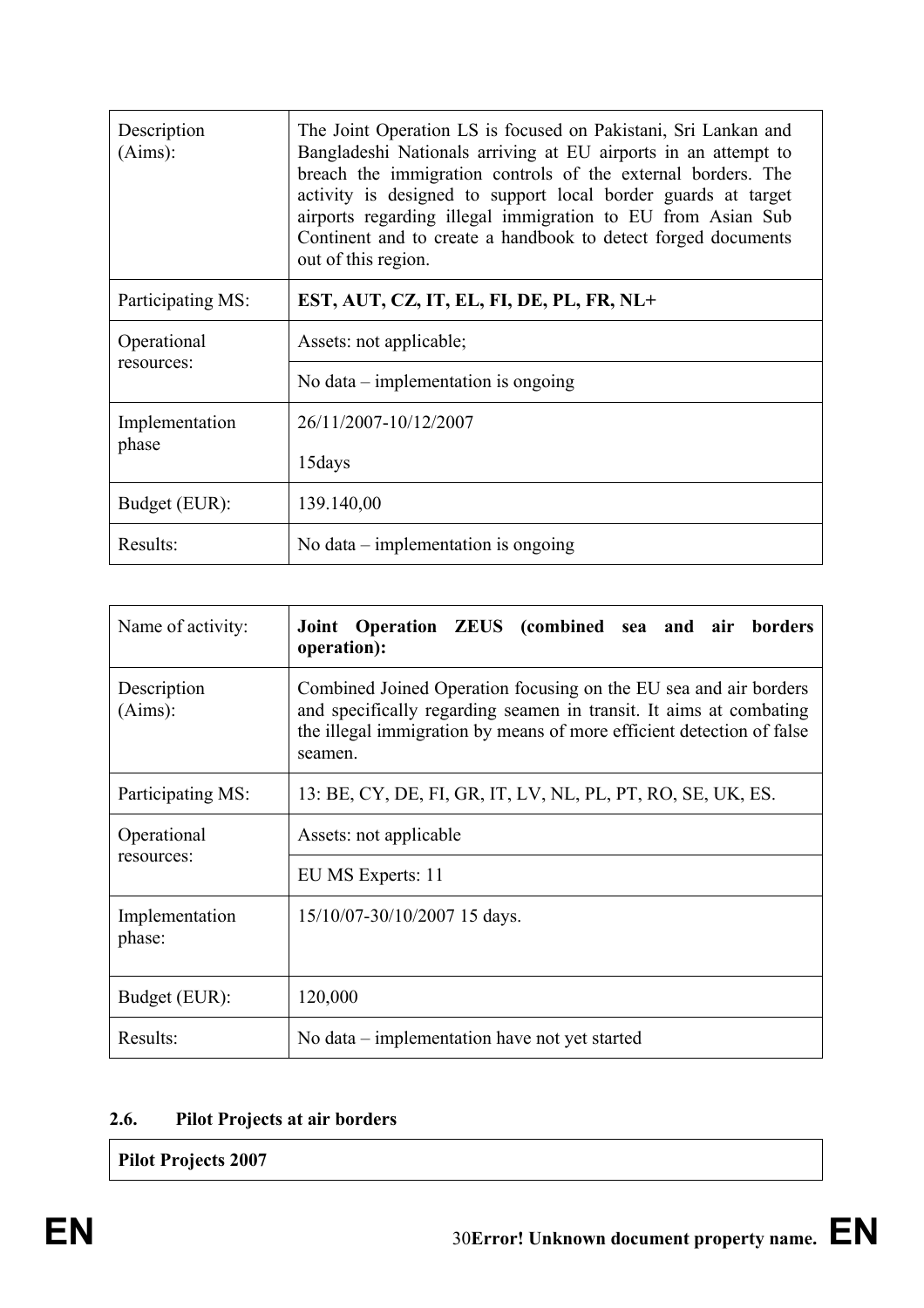Argonauts

Poseidon

| Name of activity:        | <b>Pilot Project ARGONAUTS:</b>                                                                                                                                                                                                                                                                                                                             |
|--------------------------|-------------------------------------------------------------------------------------------------------------------------------------------------------------------------------------------------------------------------------------------------------------------------------------------------------------------------------------------------------------|
| Description<br>(Aims):   | The Pilot Project ARGONAUTS is focused on Border Security for<br>Major Events.                                                                                                                                                                                                                                                                              |
|                          | The aim is to establish best practices and compiling a common<br>Handbook for Border Guards to carry out sufficient border security<br>controls and surveillances before, during and after major sport or<br>mass events (e.g. EURO2008, concerts).                                                                                                         |
| Participating<br>MS:     | AT, DE, GR, IT, LV, NO, PT, Switzerland;                                                                                                                                                                                                                                                                                                                    |
| Operational              | Assets: not applicable;                                                                                                                                                                                                                                                                                                                                     |
| resources:               | No data $-$ implementation is ongoing                                                                                                                                                                                                                                                                                                                       |
| Implementation<br>phase: | First (introductory) meeting was held on 31 July 2007- Main<br>objectives were achieved; Implementation: 1 <sup>st</sup> workshop: 11-14<br>September 200; $2nd$ workshop: 9-12 October 2007; Closure of the<br>project (meeting): 4-5 December 2007 with a preparatory experts<br>meeting on 3rd of December2007. Submitted on 20/03/2006, JO on<br>going, |
|                          | 15/10/07-30/10/2007 (15 days).                                                                                                                                                                                                                                                                                                                              |
| Budget (EUR):            | 50.430                                                                                                                                                                                                                                                                                                                                                      |
| Results:                 | Pilot Project in process, results not final, full evaluation will follow No<br>$data - implementation$ is ongoing                                                                                                                                                                                                                                           |

| Name of activity:      | <b>Pilot Project POSEIDON 2007:</b>                                                                                                                                                                                                                                                                                                              |
|------------------------|--------------------------------------------------------------------------------------------------------------------------------------------------------------------------------------------------------------------------------------------------------------------------------------------------------------------------------------------------|
| Description<br>(Aims): | The Pilot Project POSEIDON is focused on illegal immigration via<br>Turkey to EU South Eastern Air Borders, in parallel to the third<br>stage of the same-named sea/land Joint Operation.                                                                                                                                                        |
|                        | The aim is to detect the <b>capacity of diversion</b> and the means used<br>by the criminal networks involved in smuggling of people and<br>trafficking in human beings and to achieve a complete border<br>management overview at the south-eastern border, contributing to<br>the completion of the objectives of Joint Operation Poseidon II. |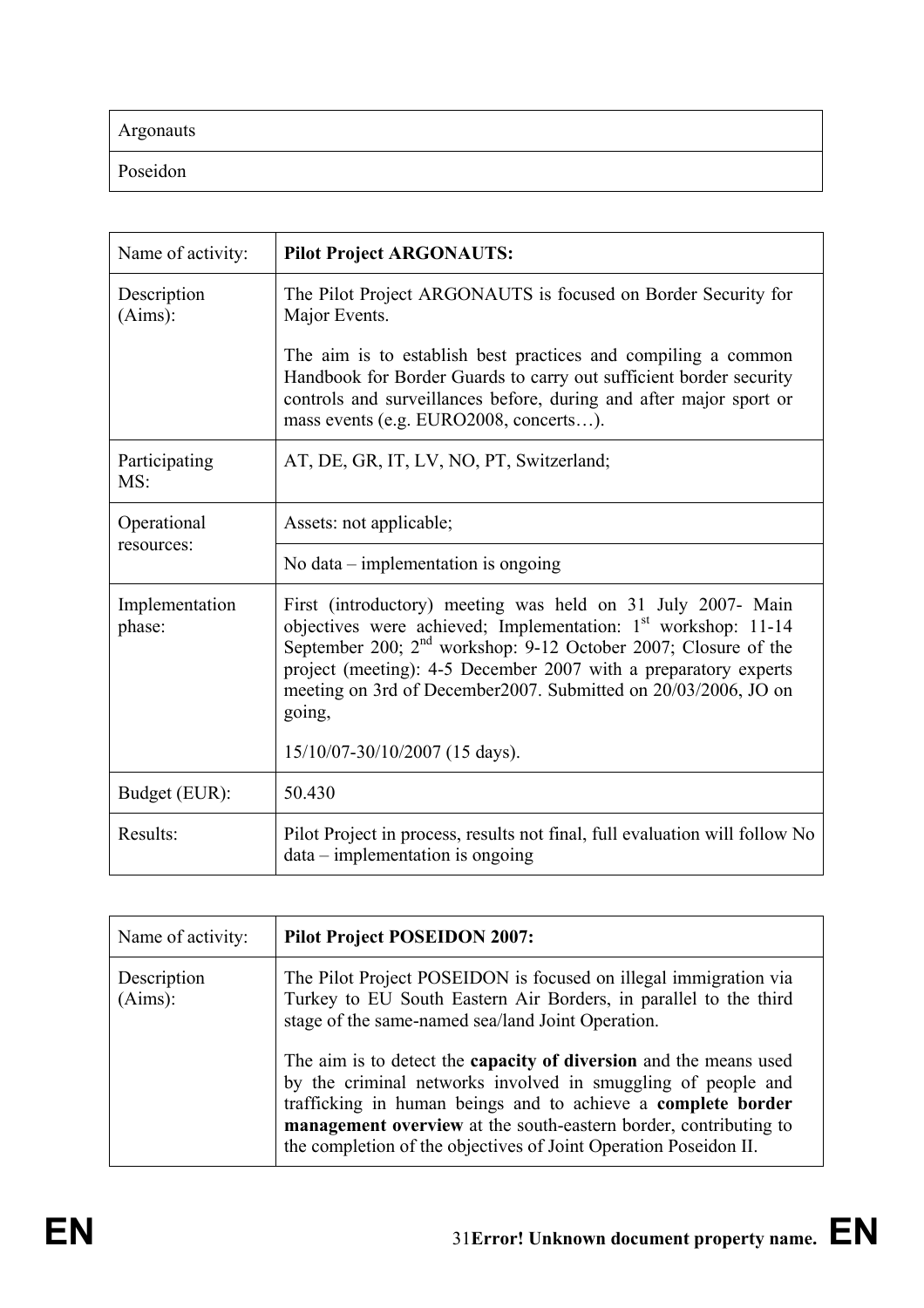| Participating<br>MS:     | Greece and Bulgaria                                                                                               |
|--------------------------|-------------------------------------------------------------------------------------------------------------------|
| Operational              | Assets: not applicable;                                                                                           |
| resources:               | No data $-$ implementation is ongoing                                                                             |
| Implementation<br>phase: | 18/09-07/10/2007                                                                                                  |
| Budget (EUR):            | 9,064.00                                                                                                          |
| Results:                 | Pilot Project in process, results not final, full evaluation will follow No<br>$data - implementation$ is ongoing |

# **2.7. Management of technical assets (CRATE)**

### **Cases where equipment listed in CRATE has been requested and/or used**

- Operation Poseidon 2007 heartbeat detectors from UK
- Operation Hermes 2007 aircraft Falcon from FR

### **2.8. Other achievements**

Frontex has set up centralised records of technical equipment for border control belonging to Member States, which they, on a voluntary basis and upon request from another Member State, are willing to put at the disposal of that Member State for a temporary period in accordance with Article 7 of Frontex Regulation. A first periodical needs analysis has been carried out in January 2007. Since July 2007 Member States have access to the centralised records of available technical equipment (CRATE). So far Frontex has concluded bilateral agreements with 13 Member States / Schengen Associated Countries*.* 

Frontex is organising the first exercise of rapid border intervention teams in 2007. In total, the exercise is involving 17 Member States / Schengen Associated Countries, including the host Member State, Portugal.

### **3. TRAINING**

### **3.1. Projects**

**2006** 

| <b>Project</b>      | <b>Participating countries/International</b><br>organizations                | <b>Number of meetings</b><br>and participants |  |
|---------------------|------------------------------------------------------------------------------|-----------------------------------------------|--|
| Translator workshop | Austria, Greece, Italy, Spain, Germany, the 2<br>Netherlands, United Kingdom |                                               |  |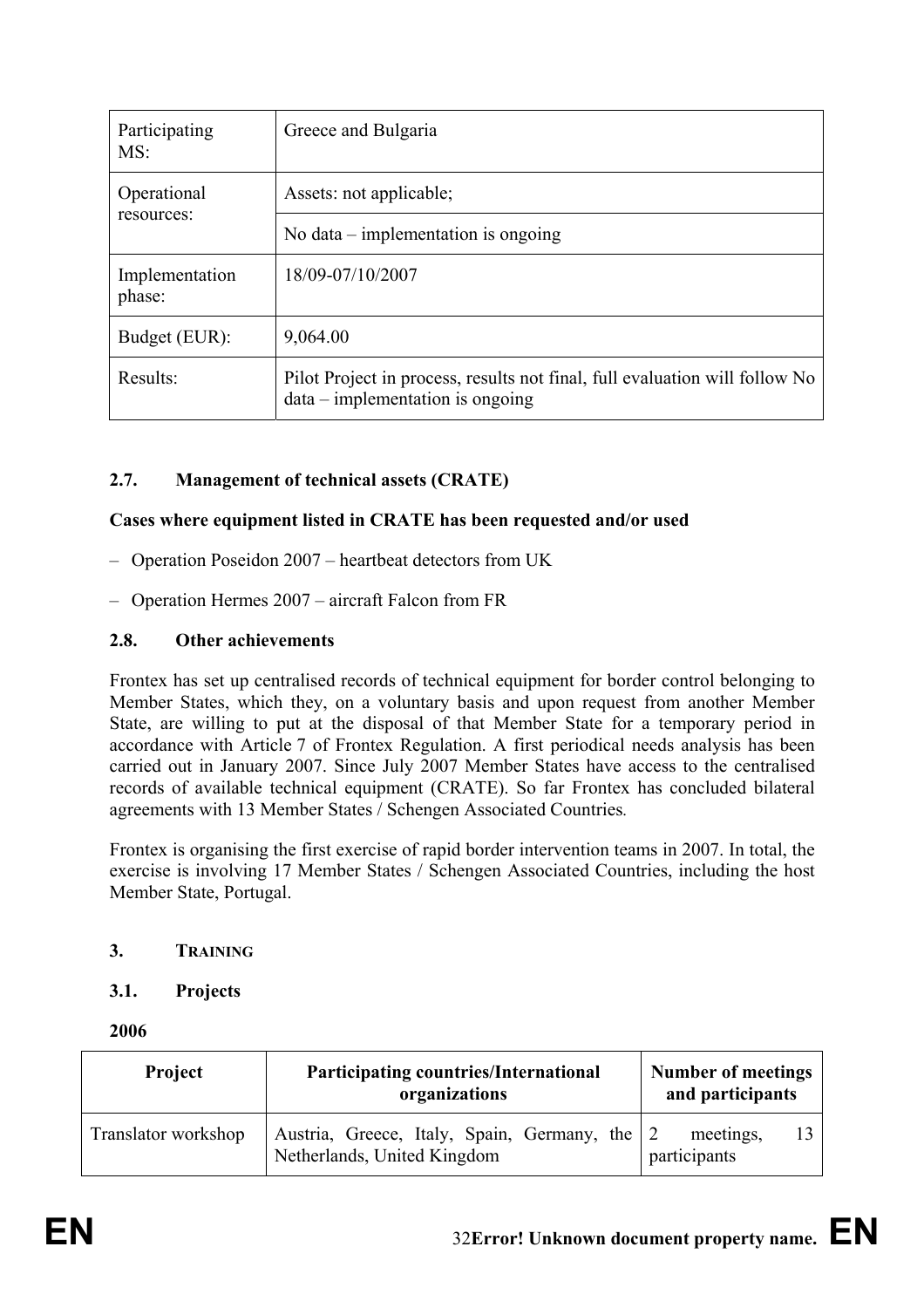| Development<br>of<br>common training tool<br>for $3rd$ countries | Austria, Germany, Greece, Malta, Spain, the<br>Netherlands, United Kingdom                                                                                                        | $\overline{2}$<br>meetings,<br>14<br>participants   |  |
|------------------------------------------------------------------|-----------------------------------------------------------------------------------------------------------------------------------------------------------------------------------|-----------------------------------------------------|--|
| Core<br>Common<br>Curriculum                                     | Austria, Czech Republic, Cyprus, Estonia,<br>Finland, Germany, Hungary, Iceland, Italy,<br>Lithuania, Malta, Norway, Portugal, Poland,<br>Slovenia, Spain, Sweden, United Kingdom | 10<br>workshops/meetings,<br>107 participants       |  |
| Forged<br>Documents/Document<br><b>Expert Board</b>              | Italy, Romania, Finland and Switzerland,<br>United Kingdom, Germany, Poland, Italy,<br>Finland, the Netherlands, Portugal, Lithuania,<br>Ireland, Sweden                          | 2 workshops and 1<br>19<br>meeting,<br>participants |  |
| Partnership<br>Academies                                         | Austria, Finland, Lithuania, Germany, UK,<br>Italy, Slovakia.                                                                                                                     | 15<br>meeting,<br>$\mathbf{1}$<br>participants      |  |
| Mid Level Course                                                 | Germany, Sweden, Slovenia, Hungary, UK,<br>Lithuania, the Netherlands                                                                                                             | meetings,<br>14<br>2<br>participants                |  |
| Joint Return training                                            | Austria, Denmark, UK, The Netherlands,<br>Germany, Belgium, France, Spain.                                                                                                        | 75<br>meetings,<br>5<br>participants                |  |
| Pilots'<br>Helicopter<br>training                                | Italy, Greece, Germany, Malta and Cyprus,<br>Finland                                                                                                                              | 9<br>$\mathbf{1}$<br>meeting,<br>participants       |  |
| <b>Training Coordinators</b>                                     | All EU<br>Member<br><b>States</b><br>Schengen<br>and<br><b>Associated Countries</b>                                                                                               | $\mathfrak{Z}$<br>meetings,<br>120<br>participants  |  |
| Training<br>European<br>Day 2006                                 | All EU Member<br><b>States</b><br>Schengen<br>and<br><b>Associated Countries</b>                                                                                                  | 30<br>meeting,<br>1<br>participants                 |  |
| Detection of stolen Austria and Hungary<br>cars                  |                                                                                                                                                                                   | 10<br>1<br>meeting,<br>participants                 |  |
| Training<br>for<br>dog<br>handlers                               | Austria, Slovenia, Latvia, the Czech Republic,<br>Poland                                                                                                                          | 5<br>meeting,<br>1<br>participants                  |  |

**2007** 

| <b>Project</b>        | <b>Participating countries/International</b><br>organizations | Number of meetings and<br>participants                |  |
|-----------------------|---------------------------------------------------------------|-------------------------------------------------------|--|
| Translation workshop  | Bulgaria, Romania, Ukraine                                    | 1 meeting, 5 participants                             |  |
| Helicopter<br>Pilots' | Italy, Greece, Germany, Malta and 1                           | coordination<br>group<br>meeting with 7 participants, |  |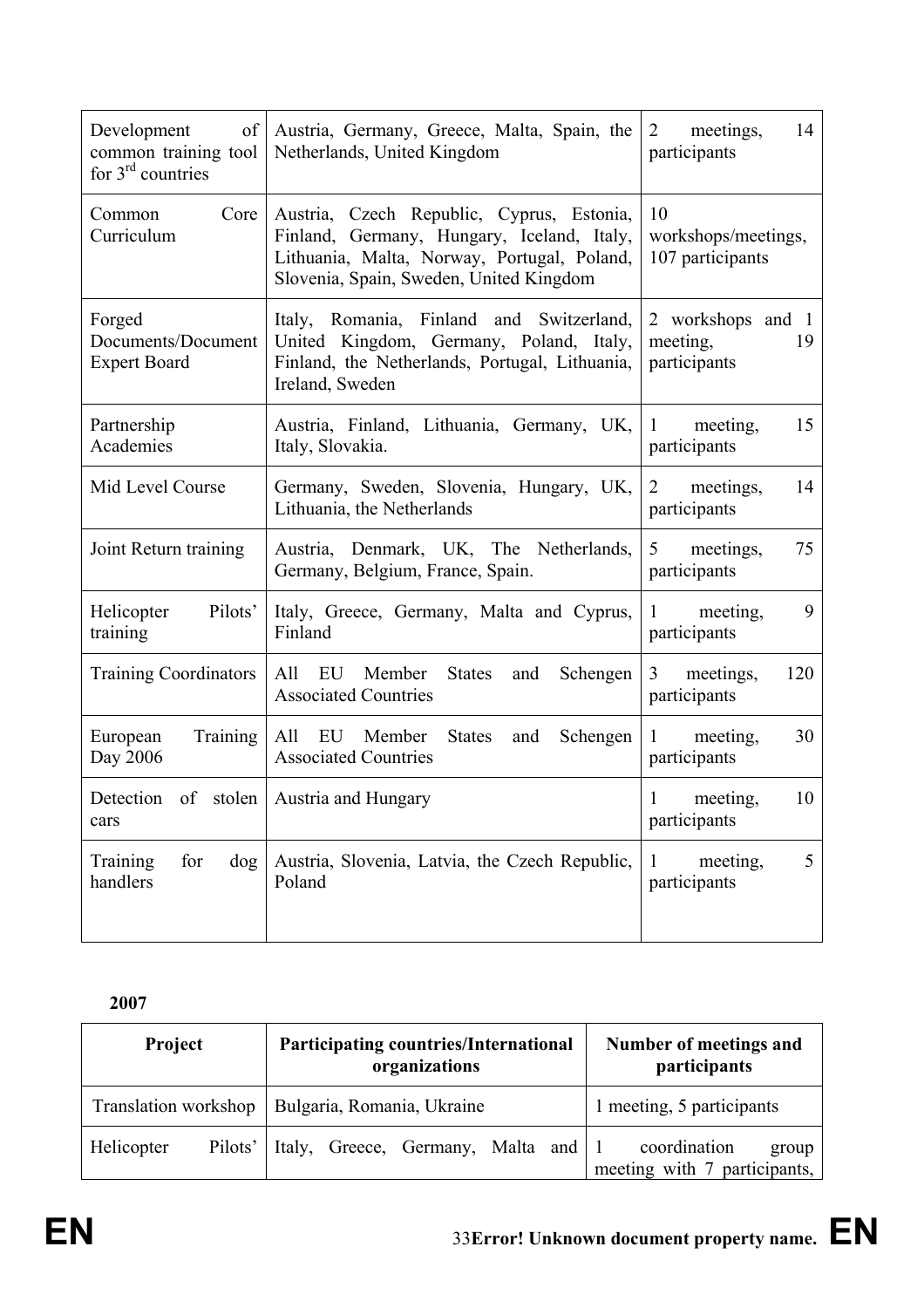| training                                            | Cyprus                                                                                                                                                                                                                                                                  | trainings<br>with<br>40<br>$\overline{4}$<br>participants                                 |  |
|-----------------------------------------------------|-------------------------------------------------------------------------------------------------------------------------------------------------------------------------------------------------------------------------------------------------------------------------|-------------------------------------------------------------------------------------------|--|
| Core<br>Common<br>Curriculum                        | Austria, Bulgaria, Czech Republic,<br>Estonia, Finland, Germany, Hungary,<br>Iceland, Italy, Lithuania, Luxembourg,<br>Malta, Norway, Poland, Portugal,<br>Romania, Slovenia, Spain, Sweden,<br>United Kingdom, UNHCR, IOM, EAC                                         | 16<br>meetings,<br>171<br>participants                                                    |  |
| Joint Flight Return<br>standardized training        | All EU Member States, Schengen<br>Associated Countries, Switzerland.                                                                                                                                                                                                    | meetings<br>with<br>4<br>12<br>participants; 6 trainings with<br>97 participants          |  |
| Mid-Level Course                                    | Austria, Bulgaria, Romania, the Czech<br>Republic, Estonia, Latvia, Lithuania,<br>Finland, Germany, Italy, Malta, Cyprus,<br>Poland, Portugal, Slovenia,<br>Spain,<br>Sweden, United Kingdom, France,<br>Slovakia, Belgium, the Netherlands,<br>Denmark, Greece, Norway | $\mathfrak{Z}$<br>meetings<br>with<br>15<br>participants; 4 trainings with<br>60 trainees |  |
| Detection of stolen<br>cars                         | Austria, Hungary and Slovakia                                                                                                                                                                                                                                           | meetings<br>2<br>with<br>20<br>participants; 12<br>trainings<br>with 240 trainees         |  |
| Partnership<br>Academies                            | United<br>Austria, Finland, Germany,<br>Kingdom, The Netherlands,<br>Italy,<br>Slovak Republic, Lithuania                                                                                                                                                               | 3 meetings, 32 participants                                                               |  |
| Forged<br>Documents/Document<br><b>Expert Board</b> | The Netherlands, Germany, Slovenia,<br>Portugal, Malta, Denmark, the Czech<br>Republic, Luxembourg,<br>Finland,<br>Lithuania, United Kingdom, Latvia,<br>Estonia.<br>Sweden,<br>Austria,<br>France,<br>Iceland, Poland and Romania nominated<br>experts                 | 2 meetings, 16 participants                                                               |  |
| EU<br><b>Training</b><br>Day<br>2007                | All EU Member States and Schengen<br><b>Associated Countries</b>                                                                                                                                                                                                        | 1 meeting, 30 participants                                                                |  |
| <b>Training Coordinators</b>                        | All EU Member States and Schengen<br><b>Associated Countries</b>                                                                                                                                                                                                        | 3 meetings, 90 participants                                                               |  |
| <b>RABIT</b><br>Training<br>Development             | Austria, Belgium,<br>Denmark,<br>Czech<br>Republic,<br>Estonia,<br>Finland,<br>France,<br>Germany,<br>Greece,<br>Hungary,<br>Italy,<br>Latvia,<br>Malta,<br>Portugal,<br>Slovak<br>Sweden, Poland,<br>Republic,<br>Spain,<br>Romania, Slovenia, Lithuania               | 3 meetings, 75 participants                                                               |  |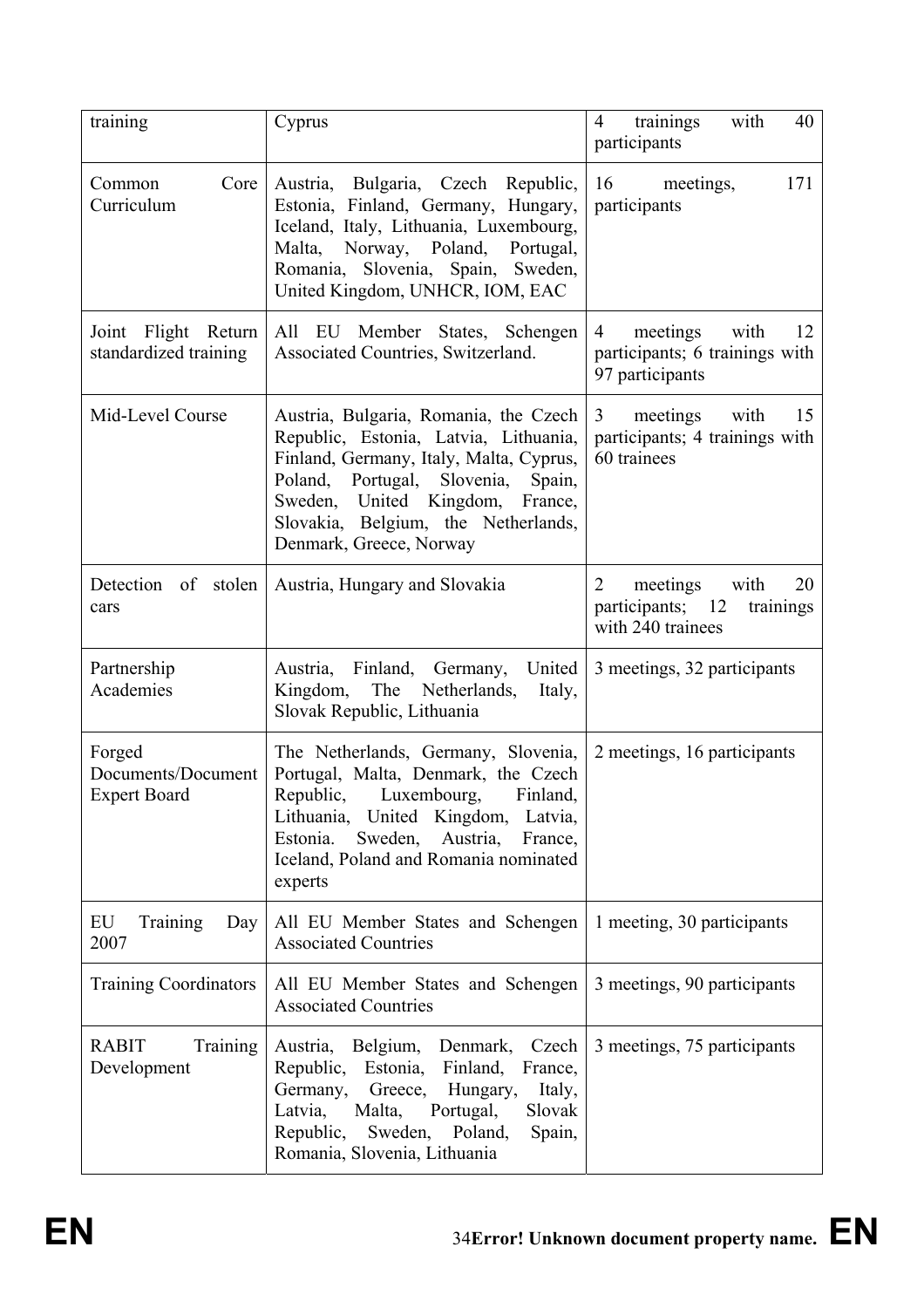## **3.2. Other achievements**

The Training Unit of Frontex has invested considerable effort in the development of efficient working relationships with the involved stakeholders. Active participation of the EU Member States and Schengen Associated Countries in training activities organized by the Training Unit of Frontex as well as the established consensus that cooperation in training matters serves as the basis for successfully working together at the external borders.

## **4. RISK ANALYSIS**

## **4.1. General – Annual Risk Assessments**

| <b>Title</b>                                                                                       | Date   |
|----------------------------------------------------------------------------------------------------|--------|
| Assessment of the situation concerning illegal migration at the Feb 07<br>EU external borders 2006 |        |
| Supplementary document to the Annual Risk Assessment 2006                                          | Jun 07 |

## **4.2. Tailored assessments**

|                | <b>Title</b>                                                                                                                                                   |               |
|----------------|----------------------------------------------------------------------------------------------------------------------------------------------------------------|---------------|
| $\mathbf{1}$   | Threat Assessment Winter Olympics 2006                                                                                                                         | Jan $06$      |
| $\overline{2}$ | Assessment of the new threat of illegal migration from<br>Mauritania to the EU                                                                                 | Mar $06$      |
| $\overline{3}$ | Brief Assessment of illegal migration flows and routes in the<br>African continent                                                                             | Mar $06$      |
| $\overline{4}$ | Joint Risk Assessment Frontex / Federal Republic of Germany<br>Regarding Football World Championship FIFA 2006                                                 | May $06$      |
| 5              | Frontex Assessment of the situation concerning illegal<br>migration flows from Africa to the EU external borders with<br>particular focus on Libya and Morocco | May $06$      |
| 6              | Assessment Regarding Common Core Curriculum Monitoring<br>System                                                                                               | <b>Jul 06</b> |
| $\tau$         | Brief Summary of Illegal Immigration Routes at the Eastern<br>and South Eastern European External Borders                                                      | Jan $07$      |
| 8              | Joint Frontex- Europol Report: Determination of High Risk<br>Routes Regarding Illegal Migration in the Western Balkan                                          | Feb 07        |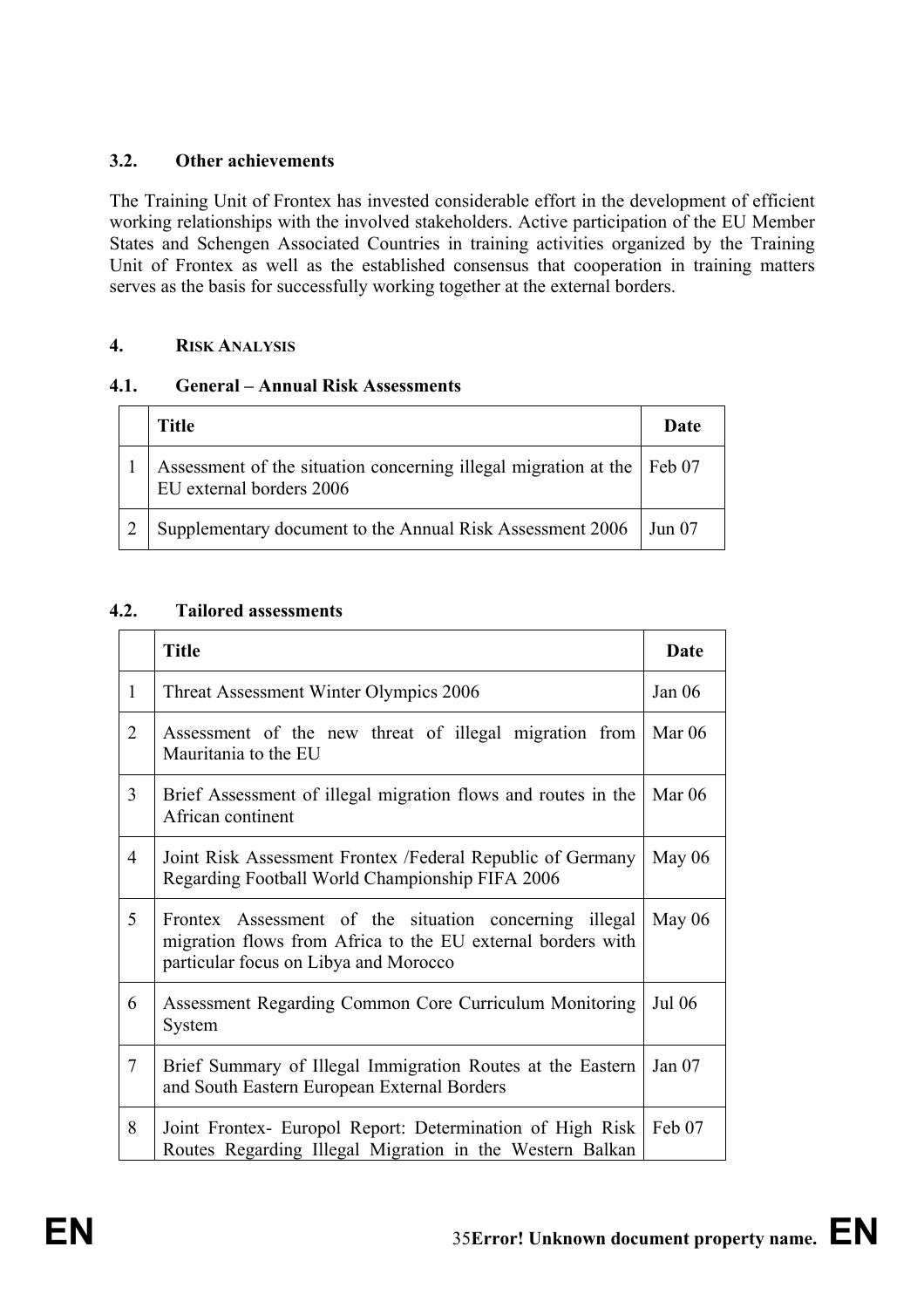|    | Countries                                                                                                                                       |          |
|----|-------------------------------------------------------------------------------------------------------------------------------------------------|----------|
| 9  | Report regarding the request for expertise on surveillance on<br>the Danube in Romania IISSDRAD                                                 | Mar $07$ |
| 10 | Illegal Immigration from West-Africa towards Europe Request<br>for Information of SIAC (EU Joint SitCen)                                        | Jun 07   |
| 11 | Threat assessment on the external land and maritime borders of<br>the Member States eligible for the External Borders Fund for<br>the year 2005 | Jun 07   |
| 12 | Threat assessment on the external land and maritime borders of<br>the Member States eligible for the External Borders Fund for<br>the year 2006 | Jun 07   |
| 13 | Interim Risk Analysis Report Re: Illegal Immigration from<br>Algeria to Sardinia                                                                | Aug $07$ |

# **4.3. Tailored Assessments in preparation by the Risk Analysis Unit, to be completed in 2007/ early 2008**

|                | <b>Title</b>                                                                                                                         |
|----------------|--------------------------------------------------------------------------------------------------------------------------------------|
|                | Update of the Situation Regarding Illegal Immigration from China to the EU                                                           |
| 2              | Asian Illegal Migration Routes through Africa                                                                                        |
| 3              | Migration from Iraq – Developments and Problems                                                                                      |
| $\overline{4}$ | Illegal Migration from Ukraine                                                                                                       |
| 5              | Trafficking in Human Beings from Ukraine                                                                                             |
| 6              | Trafficking in Human Beings (and Minors) Focusing on Nigerian Nationals with Links<br>to Sexual Exploitation                         |
| 7              | Black Sea as a Potential Route for Illegal Migration                                                                                 |
| 8              | Impact of Schengen Enlargement on Illegal Migration and Cross Border Offences at the<br><b>External Borders of the Member States</b> |
| 9              | Tailored Risk Assessment regarding EURO 2008                                                                                         |

## **4.4. Other achievements**

The Risk Analysis Unit has produced in total over 40 analytical ex-ante assessments and evaluations specifically linked to Frontex joint operations.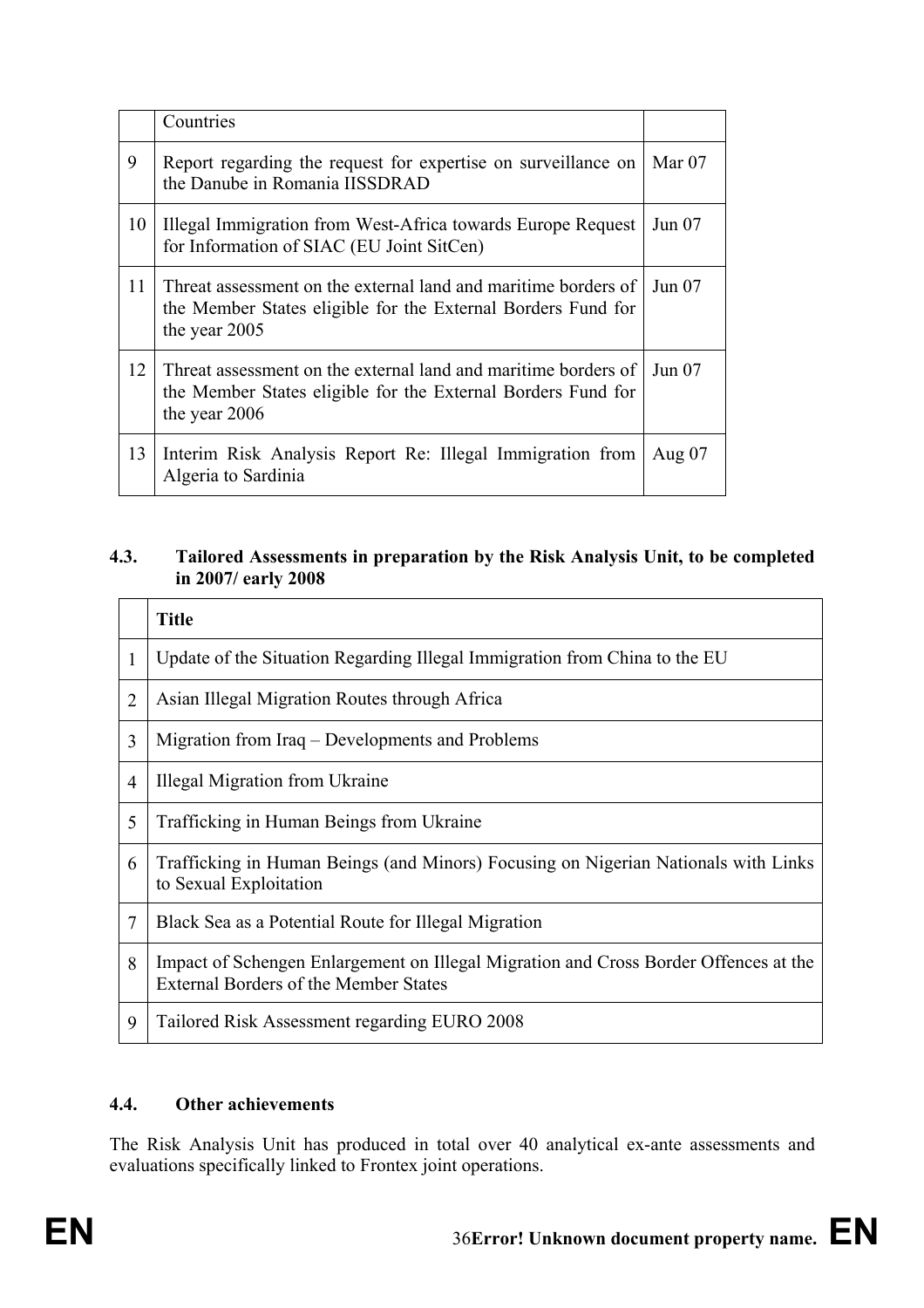During 2005-2007 the concept of the Frontex Risk Analysis Network (FRAN) consisting of Member States' and Schengen Associated Countries' Risk Analysis Units has been developed. The system for regular exchange of information (Incident Reporting System-IRS, Monthly Analytical Reports and Monthly Statistical reports) within FRAN has been officially launched on 18 September 2007 during the Third Annual FRAN regular expert meeting. Agreement on the use of the ICOnet as the channel for exchange was reached.

To date the Risk Analysis Unit has produced several restricted and public bulletins:

- 2 Law Enforcement Bulletins: May 2006, November 2006
- 3 Public Bulletins: February 2007, May 2007, September 2007

As a result of the functioning of the regular reporting system, restricted Analytical Bulletins will be issued by the Risk Analysis Unit on a quarterly basis, starting from 2008.

The Frontex Situation Centre as part of the Risk Analysis Unit has been defined as a project to be implemented during 2008. The model and terms of reference for the deployment of Risk Analysis Intelligence Officers has been developed during 2007. Intelligence Officers (Intelligence cells) will be set up in two strategic areas of the external borders of the European Union during 2008.

Cooperation Frontex-Europol: the Risk Analysis Unit has been maintaining permanent working contacts with Europol, especially the Crime Against Persons Unit and the Analysis Unit. As a consequence of the tasking from the EU Council (Action Oriented papers) Frontex-Europol produced and delivered the Joint Report: Determination of High Risk Routes Regarding Illegal Migration in the Western Balkan Countries. Regular semestrial meetings between Europol and Frontex take place since the second half of 2007. Europol and Frontex reciprocally contribute to the Analytical bulletins of each Agency. The Risk Analysis Unit has provided to Europol a Frontex contribution to the OCTA 2006 and will be providing a contribution to the OCTA 2007. Europol and Frontex, together with ICMPD, lead on the Mediterranean Transit Migration joint project, having managed and participated in several products such as the Intelligence electronic MAP on Migration Routes and the organisation of relevant workshops and experts meetings, such as the one on Apprehension and Readmission held in the headquarters of Frontex in Warsaw on 3-5 September 2007, organised by the Risk Analysis Unit.

Cooperation with third countries and international organisations has been relevant, especially during 2007. This is the case with IOM, UNHCR, EUBAM, EUPT, Ukrainian Border Service, and others. Additionally, contacts with EC Delegations in third countries has been launched and channelled through DG JLS.

As tasked in the Work Programme 2006 and 2007, the concept of the revised CIRAM has been elaborated and is now in the testing phase.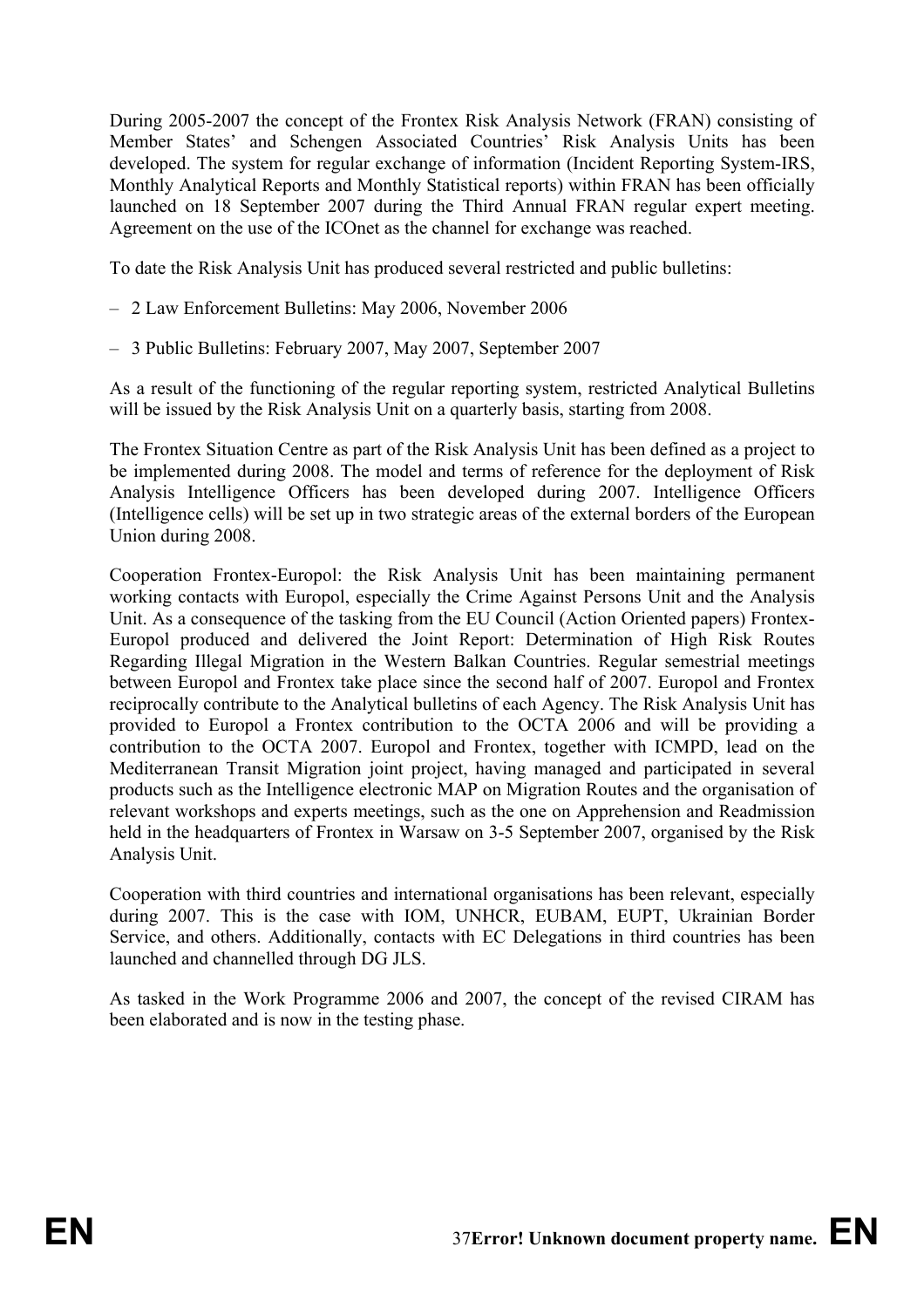### **5. FOLLOW UP TO RESEARCH**

## **2006**

## *Projects:*

- Examination of operational needs of the MS in the field of green border surveillance
- 2 study visits: Austria and Finland
- Examination of biometrics at the airports
- 4 study visits Amsterdam, Frankfurt, Paris and London airports

### *Workshops*:

- Application of Technologies within the Framework of Border Security Concepts among the Member States
- Expanding the dialogue on RD in the field of EU external border management

## *Reports and bulletins:*

- Summary of workshop on the Application of Technologies within the Framework of Border Security Concepts among the Member States
- Summary of workshop on Expanding the Dialogue on RD in the Field of EU External Border Management
- Bulletin New Technologies in Maritime Surveillance
- Bulletin Devices and Technologies Used for the Searching of Vehicles and Containers in EU ports, in order to Detect Illegal Entrants.

### **2007**

## *Projects:*

- Examination of operational needs of the MS in the field of green border surveillance
- Examination of biometrics at the airports
- Border TechNet- stakeholder network of the end users, research community and industry
- 2 study visits EDA and ESA
- ICARUS project to identify current status of aerial surveillance technologies applicable to detection of illegal immigrants at the green borders
- EU Green Border Atlas
- 2 study visits tbd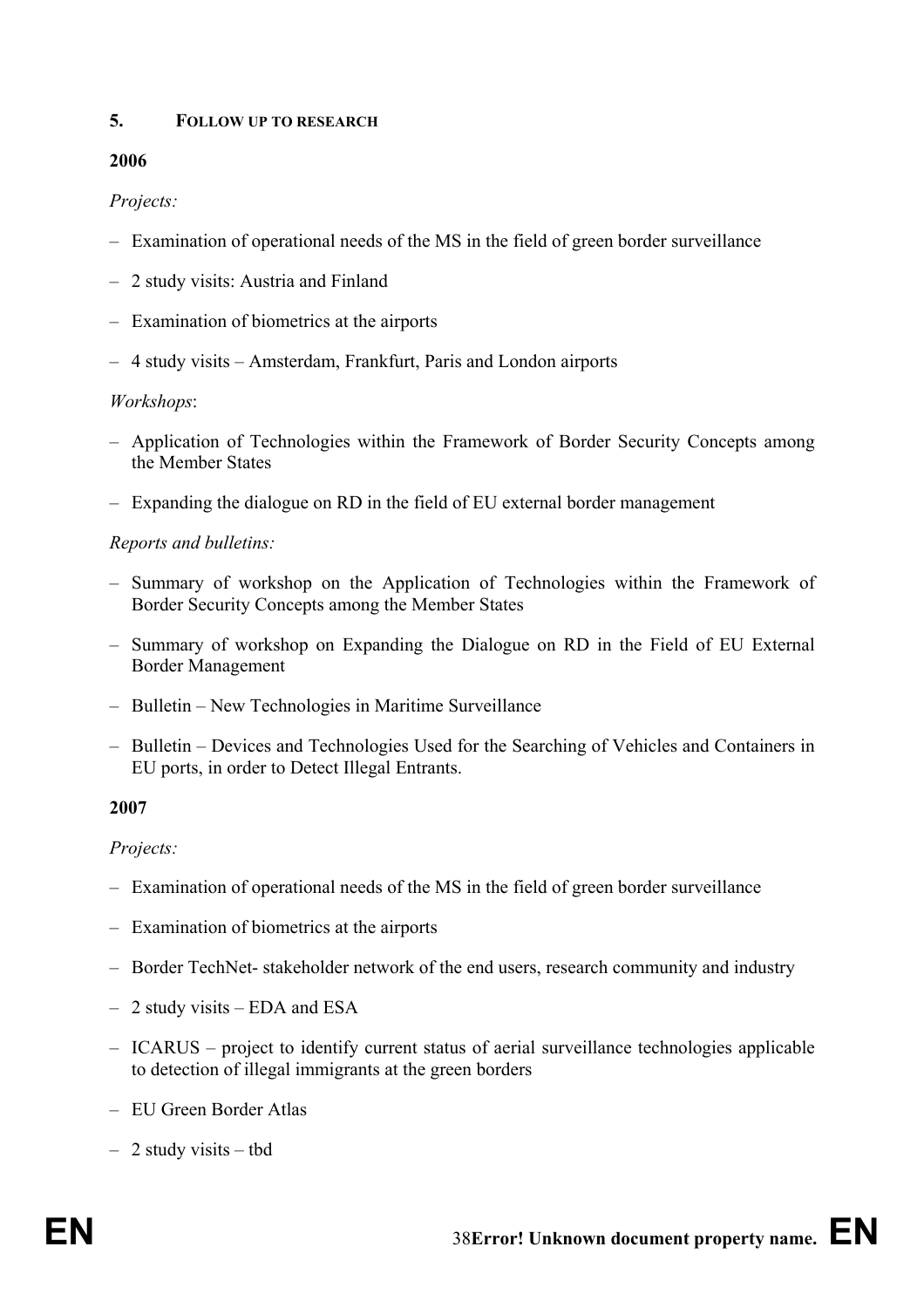- Technical support to the EU Commission
- Secure Communication Links

## *Workshops and seminars:*

- Workshop 30/31 May 2007 *Border TechNet tool* stakeholder network of the end users, research community and industry:
- Workshop on "Capability Needs in terms of New Technologies at the Green Borders of the EU" – 19 July 2007:
- Workshop on biometric technologies as a follow up of the BIOPASS Study on Automated Biometric Border Crossing Systems for Registered passengers at European Airports – 9 August 2007
- Workshop on *Blue Borders* planned for November 2007
- Workshop on *UAVs for border surveillance* planned for December 2008.

## *Reports and bulletins:*

- Border TechNet report, September 2007
- Report "Identification of Capability Needs in the Field of Green Border Surveillance: Case studies of Austria and Finland", July 2007
- Summary of Green Borders workshop, September 2007
- BIOPASS report, September 2007
- Summary of BIOPASS workshop, planned for October 2007
- Border Security and Unmanned Aerial Vehicle*s,* planned for October 2007
- Summary of workshop on Research Collaboration with Member States planned for October 2007.
- Summary of workshop on Blue Borders, planned for December 2007

### *Meetings, conferences, seminars*

- Meeting of the Committee on Immigration and Asylum 15 June 2007, DG JLS, Brussels
- Evaluation of FP 7 proposals 25 June 11 July 2007, Brussels
- Meeting with IPSC-JRC Acting Director Dr. Alois Sieber to discuss the partnership agreement between the two institutions as well as future projects pertaining to the border security  $-4$  July 2007, Frontex
- Informal SCIFA meeting 4-5 July, 2007, Lisbon, Portugal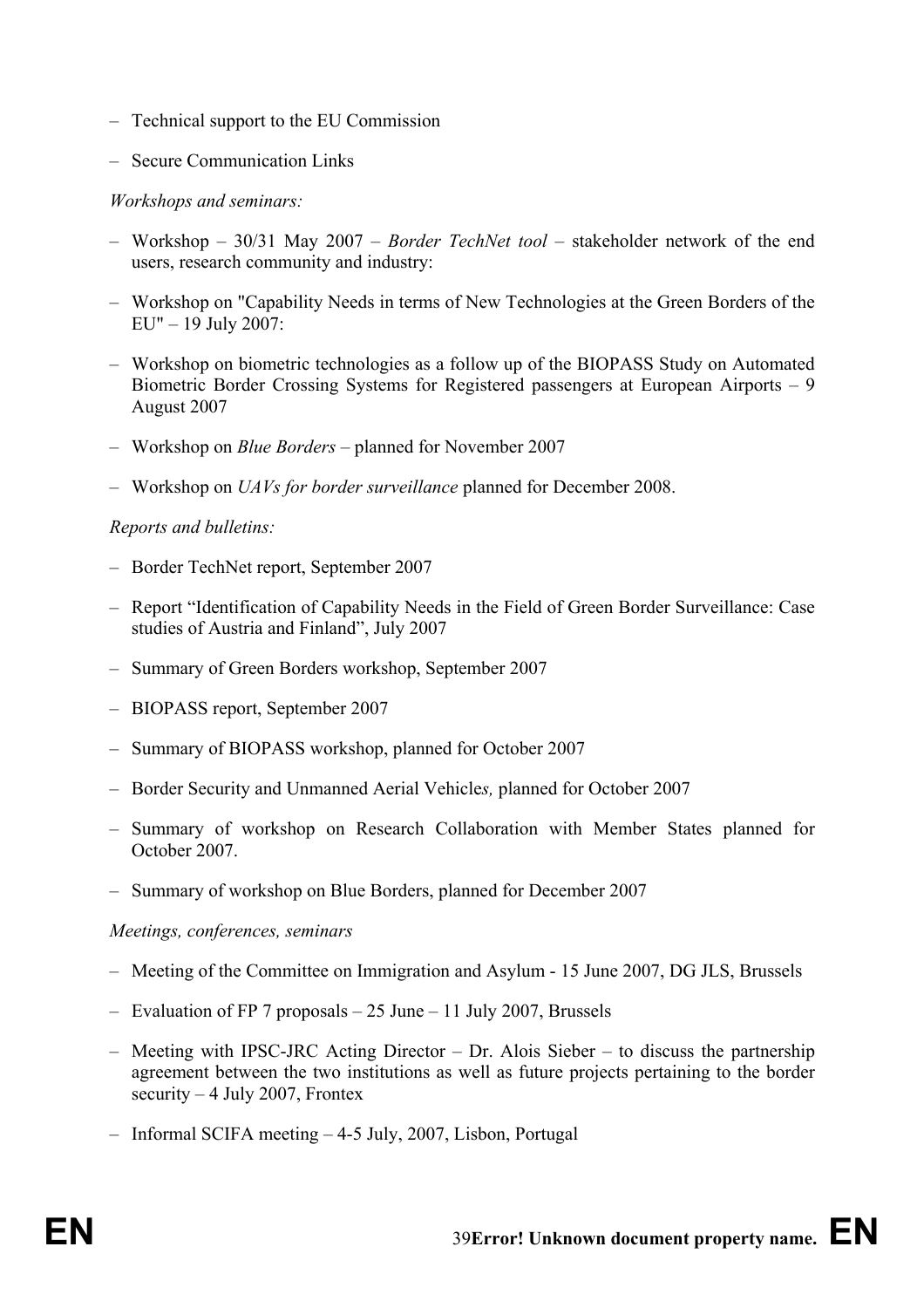- SOBCAH. Meeting 17 July 2007 in Genoa port (Italy)
- STABORSEC meeting ( with JRC and Sagem)– 10 August 2007, Frontex, Poland
- Meeting on UAV Traffic Insertion Sense & Avoid 4-5 September 2007, EDA, Brussels
- Meeting with national research and technology organizations, 6 September, Frontex, Poland
- ESRIF plenary meeting 11 September 2007, Brussels
- Workshop Border Surveillance by UAV 19 September 2007, Paris, France
- STACCATO workshop 18-19 September 2007, JRC, Ispra, Italy
- Meeting with GMV Aerospace and Guardia Civil on MARISS Project Space technologies to support maritime security (maritime traffic, borders, immigration control, illegal trafficking) - 20 September 2007, Spain, Las Palmas
- ASD Annual Convention 2007 Workshop on Sustainable Security 4-5 October, Barcelona
- Participation in the IGC (Inter-Governmental Consultations on Asylum, Refugee and Migration Policies) Working Group on Technology – 11 – 12 October, Geneva ( planned)
- ESRIF plenary meeting 12 October, Brussels
- Paris International Air Show 18-19 June, 2007, Paris, France
- Conference ' Innovating in defence and security at EU level for more secure and better controlled global environments' – 18 June, Paris
- Electronic Passport Forum –20-21 June 2007 in Istanbul, Turkey

### **6. RETURN OPERATIONS**

 $\Gamma$ 

### **6.1. List of operations for which the agency provided for assistance**

| 2006          |                                                  |                                                    |                        |                           |
|---------------|--------------------------------------------------|----------------------------------------------------|------------------------|---------------------------|
| Organizing MS | Participating states<br>(with returnees)         | Participating states<br>(with observers)           | Destination<br>country | Total no. of<br>returnees |
| Austria       | Poland, France                                   |                                                    | Armenia,<br>Georgia    | 8                         |
| Germany       | Malta,<br>France,<br>Netherlands,<br>Switzerland | Austria,<br>Czech<br>Republic,<br>Italy,<br>Poland | Togo, Benin<br>Guinea  | 31                        |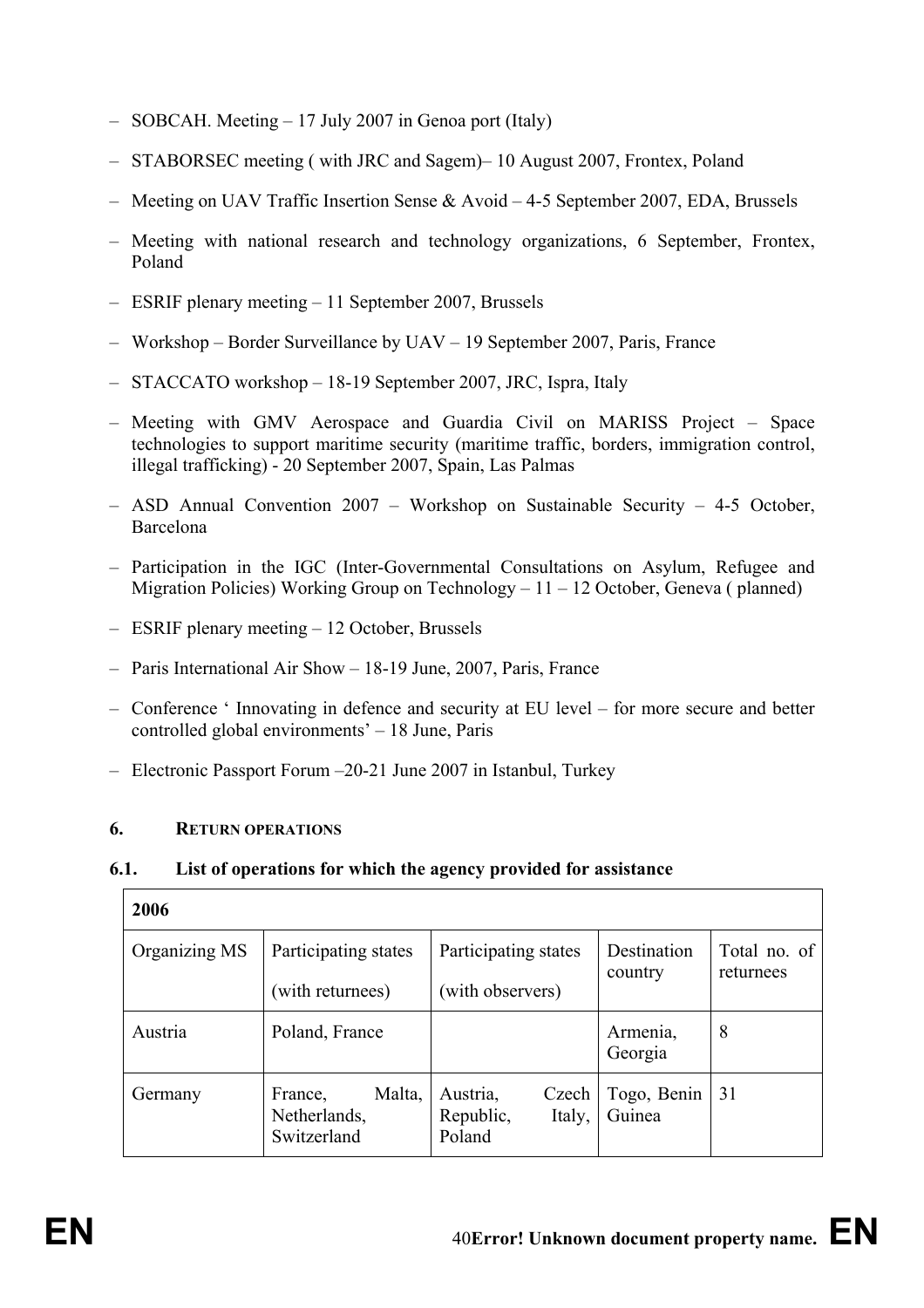| Germany | France,<br>Luxembourg,<br>Spain, Switzerland | Czech<br>Italy, Poland | Republic, Cameroon,<br>1020 | 35 |
|---------|----------------------------------------------|------------------------|-----------------------------|----|
|         |                                              |                        |                             |    |

| 2007              |                                                          |                                          |                                             |                           |  |
|-------------------|----------------------------------------------------------|------------------------------------------|---------------------------------------------|---------------------------|--|
| Organizing MS     | Participating states<br>(with returnees)                 | Participating states<br>(with observers) | Destination<br>country                      | Total no. of<br>returnees |  |
| Germany           | Italy, Luxembourg,<br>Poland,<br>Spain,<br>Switzerland   | Czech<br>Republic,<br>Romania            | Cameroon,<br>Ghana                          | 28                        |  |
| Italy             | Austria,<br>France.<br>Germany, Romania,<br>Spain        | Malta                                    | Nigeria                                     | 50                        |  |
| Netherlands       | Germany,<br>France,<br>Switzerland                       |                                          | Cameroon,<br>Togo                           | 21                        |  |
| Germany           | Poland,<br>France,<br>Luxembourg,<br>Netherlands, Spain, | Republic,<br>Czech<br>Italy              | Cameroon,<br>Togo                           | 26                        |  |
| Austria           | France                                                   |                                          | Kosovo                                      | 22                        |  |
| Spain             | Italy, France                                            | Germany                                  | Ecuador,<br>Colombia                        | 75                        |  |
| United<br>Kingdom | Netherlands,<br>Belgium,<br>France,<br>Italy, Norway     |                                          | Kosovo,<br>Albania                          | 36                        |  |
| Germany           | Switzerland                                              |                                          | Togo, Benin<br>(originally<br>Togo, Guinea) | 13                        |  |
| Netherlands       | Belgium,<br>France,<br>Germany                           |                                          | Cameroon                                    | 16                        |  |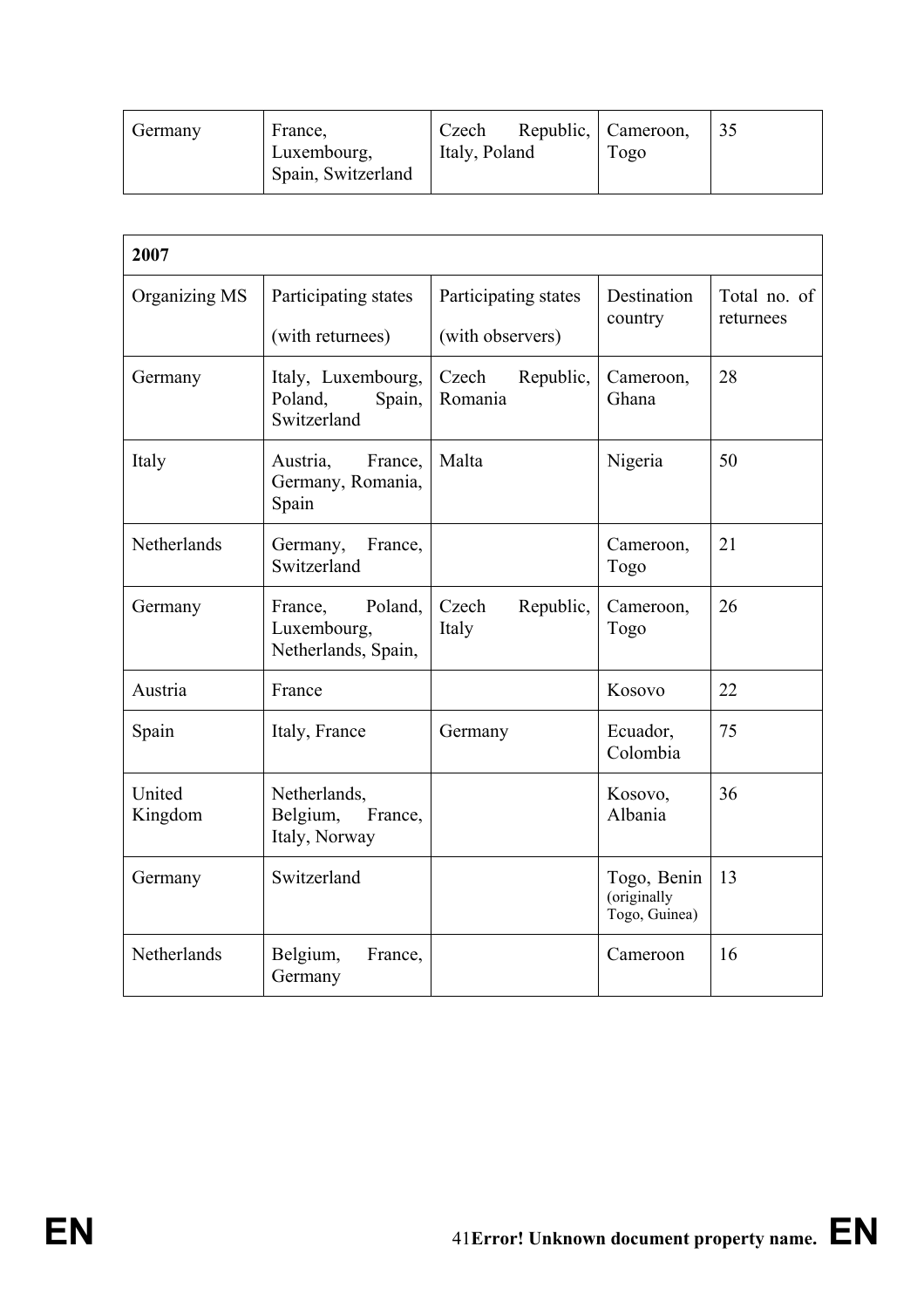## **6.2. Projects**

### **2006**

*1) Title: Identification of Best Practices* 

Ref. no.: 2006/OPS/1

Basis: Article 9(2) of the Frontex Regulation

General objective: To identify best practices for the acquisition of travel documents and the removal of illegally present third country nationals

State of play: ongoing, a closure meeting will be organized in November 2007.

*2) Title: Joint Operations in Malta* 

Ref. no.:  $2006$ /OPS/14

Basis: Request of Malta

General objective: To assist Malta in immigrants' identification thereby increasing percentage of identified illegal immigrants

State of play: finished.

*3) Title: Joint Return Operation organized by Austria* 

Ref. no.: 2006/OPS/11

Basis: Request of Austria

General objective: To provide Austria, Poland and other potential participating MS with the necessary assistance in organizing a joint return operation and to ensure its successful implementation in close co-operation with the participants.

State of play: finished.

### **2007**

*1) Title: Exchange of Return-related Information* 

Ref. no.: 2007/OPS/7

Basis: Article 9(1) of the Frontex Regulation, MoU Concerning the development of the secure web-based Information and Co-ordination Network for Member States' Migration Management Services, between the European Commission and Frontex

General objective: To improve exchange of return-related information between the Member States, Schengen Associated Countries, and Switzerland and between them and Frontex.

State of play: finished.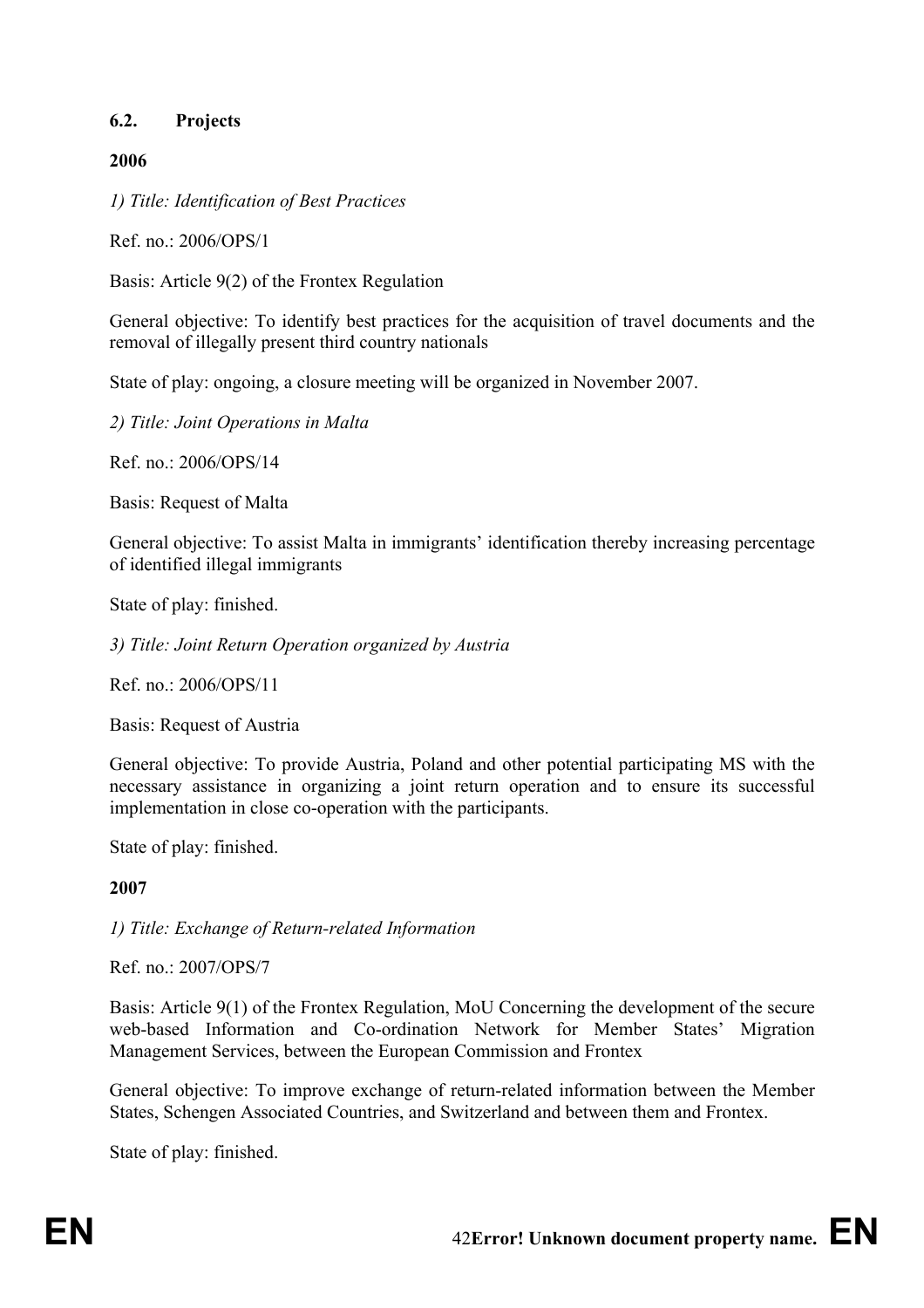*2) Title: Joint Return Operation Core Country Group* 

Ref. no.: 2007/OPS/18

Basis: Article 9(1) of the Council Regulation No 2007/2004 establishing Frontex

General objective: To regularly identify common needs for joint return operations in the Member States, determine mutual approach for such operations and increase existing cooperation under Frontex coordination and via its teamwork with the core countries. To offer initiated joint return operations to all MS.

State of play: ongoing.

### **6.3. Assistance to MS**

#### **2006**

- Assistance to Spain in collecting information on returns to Eritrea.
- Slovakia requested assistance in \_indiny a fellow European country organizing a return flight to Nigeria.
- Frontex supported Germany during the preparation of a project proposal, under the EU funding programme for Preparatory Actions 2006 in the Area of Return Management, by gathering information on 6 African countries in the field of return matters from all MS/SAC and Switzerland.

### **2007**

- Finland requested assistance in finding a fellow EU country organizing a return charter flight to the Democratic Republic of the Congo-Kinshasa.
- Slovenia asked for assistance in finding a country organizing a charter flight to Nigeria.
- Frontex gathered information on MS/SAC/CH' experiences in carrying out return flights to Iraq (both voluntary and forced) at the request of Germany and provided the overview to all the states.
- Frontex assisted all MS by providing them with information on the Swiss offer of available seats on their planned return flight to Kosovo and Armenia; further communication was about the change of destination states: Serbia and Armenia.
- Slovenia requested assistance in gathering information on returns by commercial flights to Sri Lanka.
- Frontex assisted all MS by providing them with information on the Swiss offer of available seats on their planned return flight to Hungary and Kosovo; further communication was about the change of destination states: Hungary and Turkey.
- Malta asked for assistance in finding a country organizing a charter flight to Mali.
- Cyprus requested assistance in returning Iranian nationals.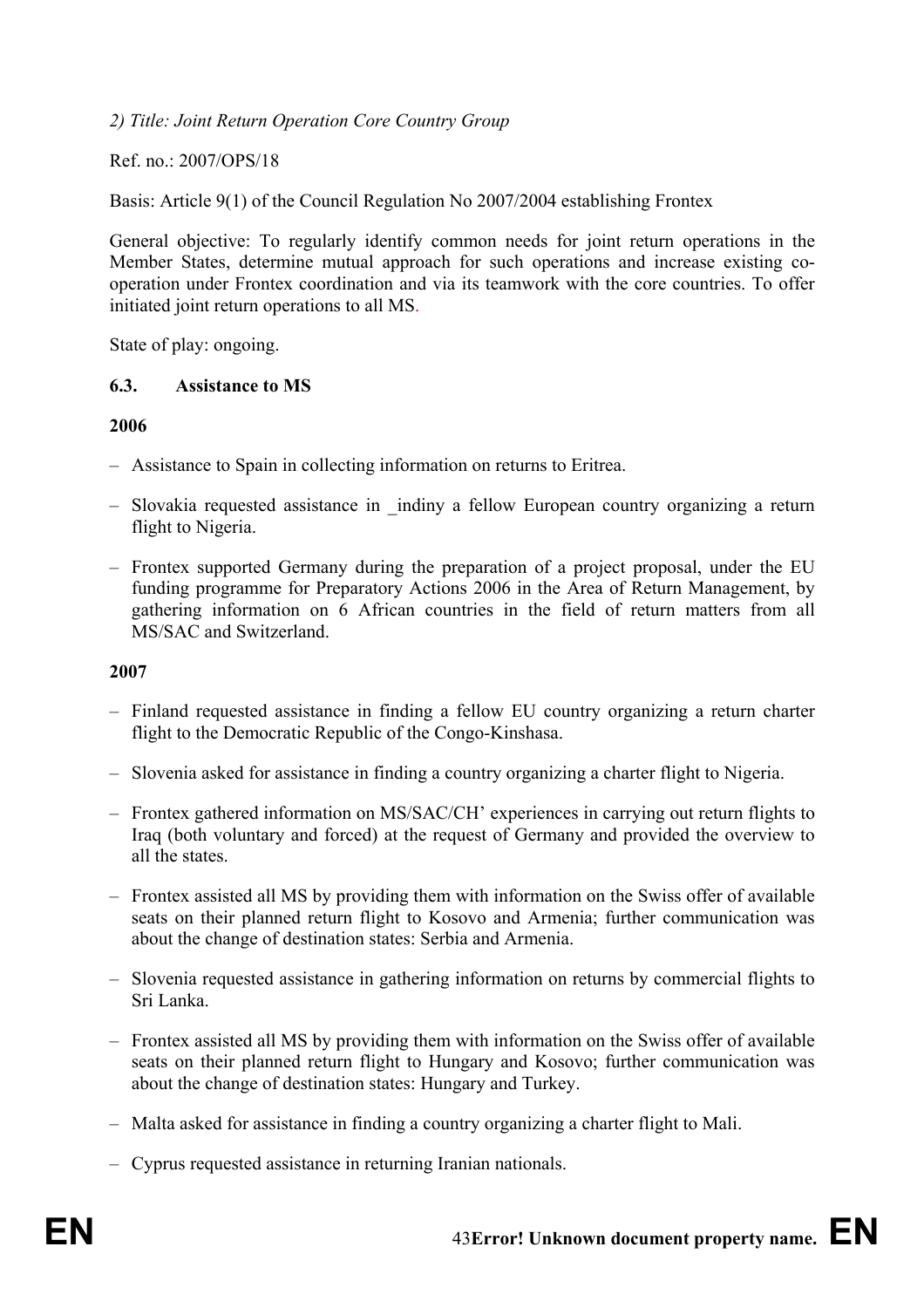- Slovenia requested assistance in returning a Ghanaian national to the country of origin.
- Belgium informed on their intention to plan a joint return operation to Brazil and asked Frontex for exploring the interest of other states in a first stage.

# **6.4. Meetings**

# **2006**

- $-$  April: 1<sup>st</sup> Meeting with Working Group of Experts within the project Identification of Best **Practices**
- November: 2nd Meeting with Working Group of Experts within the project Identification of Best Practices

# **2007**

- $-$  April:  $1<sup>st</sup>$  Meeting with Direct Contact Points in Return Matters
- May: Meeting on ICONet within the project Exchange of Return-related Information
- $-$  September: 1<sup>st</sup> Meeting within the project Joint Return Operation Core Country Group
- $-$  September:  $2<sup>nd</sup>$  Meeting with Direct Contact Points in Return Matters

# **6.5. Other achievements**

A Frontex representative took part in the advance party to Cameroon in April 2007; within a German project "Joint organisation and execution of collective flights for removal of third country nationals", no. JLS/2005/RETURN.

Frontex promoted and improved the structure and content of the ICONet-Return Section, including different forms, tables and overviews. Lots of information was collected and uploaded into this section. Annual Return Operations Schedule of planned national and joint return operations was created. Representatives of MS/SAC/CH, in particular from the operational level, were encouraged to apply for ICONet access and a profile of a "Return Contact" to extend the number of users.

Frontex Return Operations Officers actively took part in the Standardized Training for Joint Return Officers, developed by Frontex Training Unit.

## **7. COOPERATION WITH EUROPOL AND INTERNATIONAL ORGANISATIONS**

The strategic cooperation agreement with Europol is to be signed in the coming months after scrutiny by Europol of the recently adopted Frontex security manual.

The Frontex Executive Director has received a mandate to negotiate working arrangements with UNHCR, IOM and Interpol and draft working arrangements have been exchanged with the three organisations. ICMPD and EUBAM are organisations with which Frontex has established a solid working relationship through the participation in common projects or operations.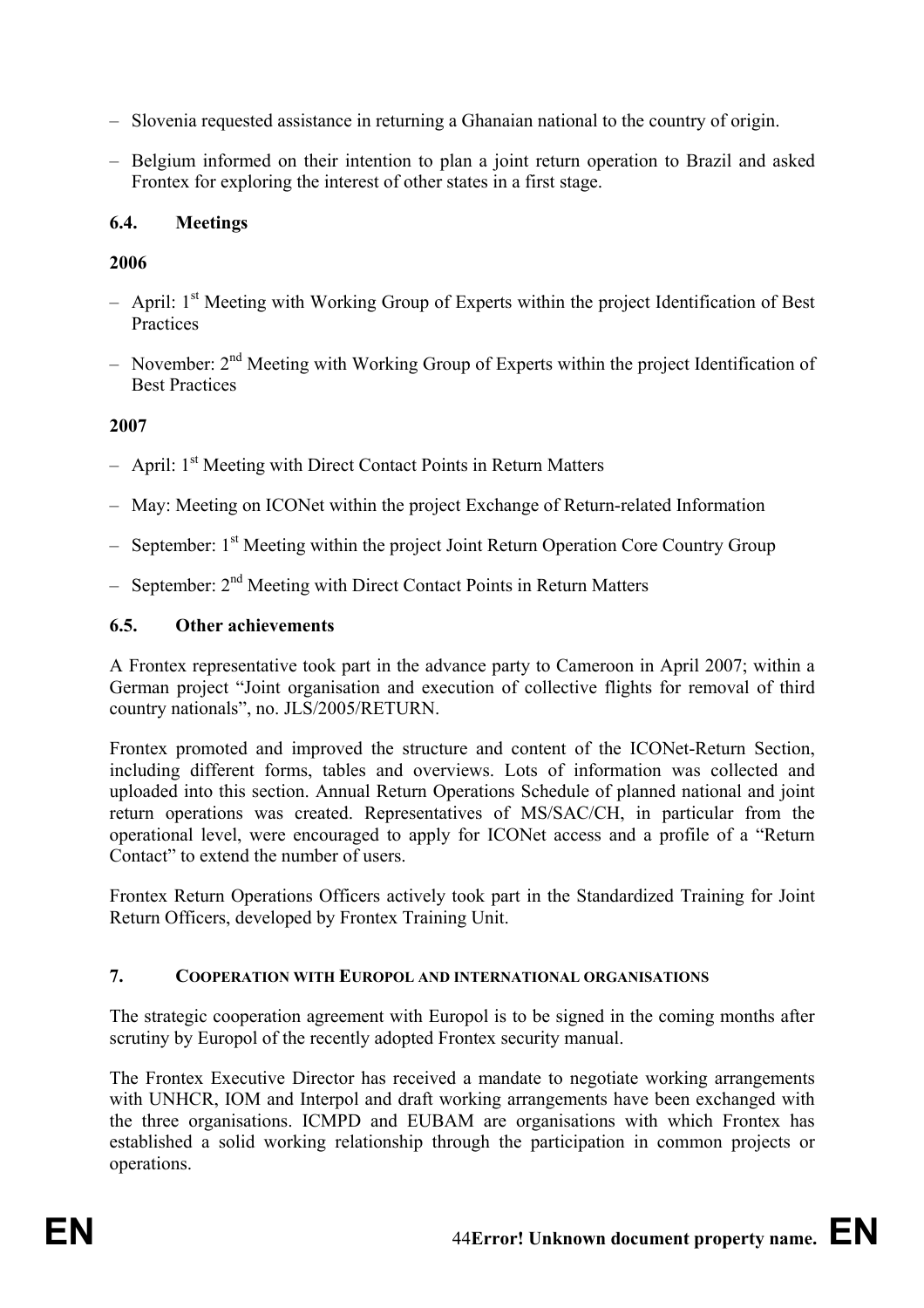Frontex has also established contacts or is cooperating with other EU Agencies such as CEPOL, Eurojust, EMSA and SitCen. Other organisations that are seeking cooperation with Frontex and where first contacts have been made are DCAF, SECI, IBPC and OSCE.

## **8. COOPERATION WITH THIRD COUNTRIES**

# **8.1. Third countries with which working arrangements are concluded:**

Russian Federation, Ukraine and the Swiss Confederation

# **8.2. Mandates given by the Management Board in 2006 and 2007:**

Croatia, The Former Yugoslav Republic of Macedonia, Turkey, Cape Verde, Egypt, Libya, Mauritania, Morocco, Senegal and the Coordination Service of the CIS.

## **9. STAFFING**

| <b>Staff</b>  | 2006<br>Jan      | 2007<br>Jan | 2007 Dec<br>(foreseen) |
|---------------|------------------|-------------|------------------------|
| Number of TA  |                  | 21          | 49                     |
| Number of CA  | $\boldsymbol{0}$ | 11          | 26                     |
| Number of SNE | 27               | 34          | 67                     |
| <b>Total</b>  | 28               | 66          | 142                    |

## **10. FINANCIAL MATTERS**

## **10.1. Overall Frontex budget**

| Total budget (million euro) | 2006 | 2007                                         | 2008 |
|-----------------------------|------|----------------------------------------------|------|
|                             |      | $19.166.300 \mid 42.150.300 \mid 70.432.000$ |      |

## **10.2. Breakdown**

| 2006       | <b>Budget</b><br>adopted<br>by<br>the<br><b>Budgetary</b><br>Authority | Amendment<br>nr $1$ (Aug) | Amended<br>budget nr 1 | Amendment<br>nr 2 (Nov) | Amended<br>budget nr 2 |
|------------|------------------------------------------------------------------------|---------------------------|------------------------|-------------------------|------------------------|
| EC subsidy | 11.754.000                                                             | 3.400.000                 | 15.154.000             | 3.786.000               | 18.940.000             |
| Other      | 546.000                                                                |                           | 546.000                | $-319.700$              | 226.300                |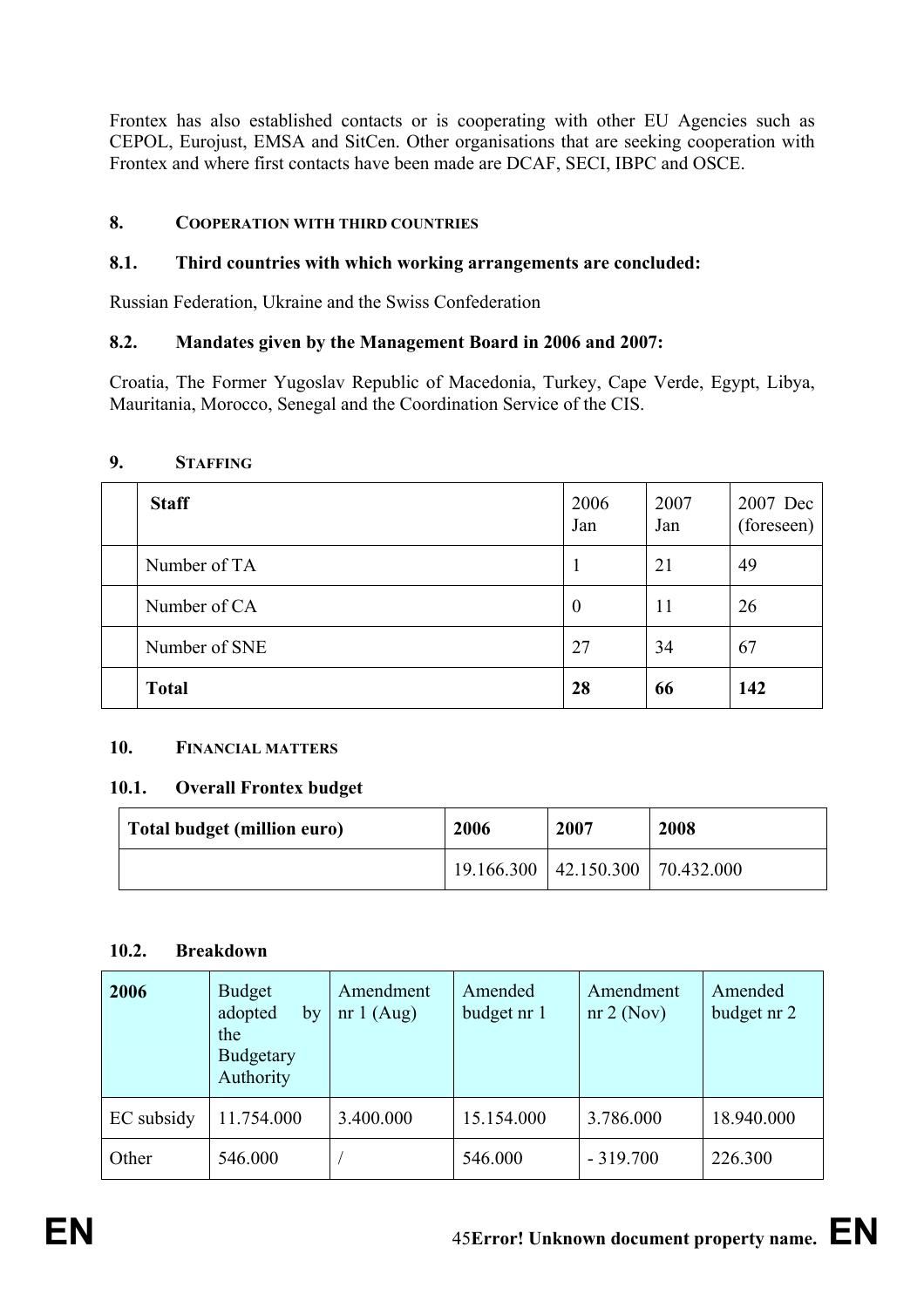| revenue<br>(UK/IE,<br>SAC <sub>s</sub> ) |            |           |            |           |            |
|------------------------------------------|------------|-----------|------------|-----------|------------|
| Total                                    | 12.300.000 | 3.400.000 | 15.700.000 | 3.466.300 | 19.166.300 |

Notes: 3.4 Meur were recovered from the Agency's 2005 budget in the first half of 2006. These became assigned revenue and could then be transferred back to Frontex when it needed additional money in summer 2006.

In November 2006 the EP transferred additional credits to the Agency due to a need for additional money for administrative expenditure. During the second amendment Frontex also revised the amounts under 'other revenue' to reflect the actual situation in 2006. No agreement was signed yet with the SACs and therefore no payment was foreseen. Only the amount from UK was taken into account.

| 2007                                              | PDB proposed<br>the<br>by<br>Commission | Increase<br>proposed<br>by<br>the EP | <b>Budget</b><br>adopted<br>by<br>the<br><b>Budgetary</b><br>Authority | Amendment<br>nr $1(Aug)$ | Amended<br>budget nr 1 |
|---------------------------------------------------|-----------------------------------------|--------------------------------------|------------------------------------------------------------------------|--------------------------|------------------------|
| EC subsidy                                        | 21.200.000                              | 12.780.000                           | 33.980.000                                                             | 7.000.000                | 40.980.000             |
| Other<br>revenue<br>(UK/IE,<br>SAC <sub>s</sub> ) | 1.000.000                               |                                      | 1.170.300                                                              |                          | 1.170.300              |
| Total                                             | 22.200.000                              | 12.780.000                           | 35.150.300                                                             | 7.000.000                | 42.150.300             |

Notes: 12.780.000 Eur out of the 33.980.000 Eur were put into the reserve and only released mid-2007.

Following concerns raised by several Member States regarding the Agency's capacity to respond to challenges brought about by maritime pressure, the Commission announced during the JHA Council of 12 and 13 June 2007 that it would examine the possibility of strengthening the Agency's budget. In August 2007 the Commission made available an additional 7 M $\epsilon$  to Frontex.

| 2008                              | <b>PDB</b><br>proposed<br>the<br>by<br>Commission | Increase<br>proposed by the<br>EP | Draft<br>budget<br>adopted by the<br>MB in Nov 2007 | Budget adopted<br>the<br>by<br>Budgetary<br>Authority |
|-----------------------------------|---------------------------------------------------|-----------------------------------|-----------------------------------------------------|-------------------------------------------------------|
| EC subsidy                        | 38.000.000                                        | 30.000.000                        | 68.000.000                                          | 68.000.000                                            |
| Other<br>revenue<br>(UK/IE, SACS) | 1.000.000                                         |                                   | 2.432.000                                           | 2.432.000                                             |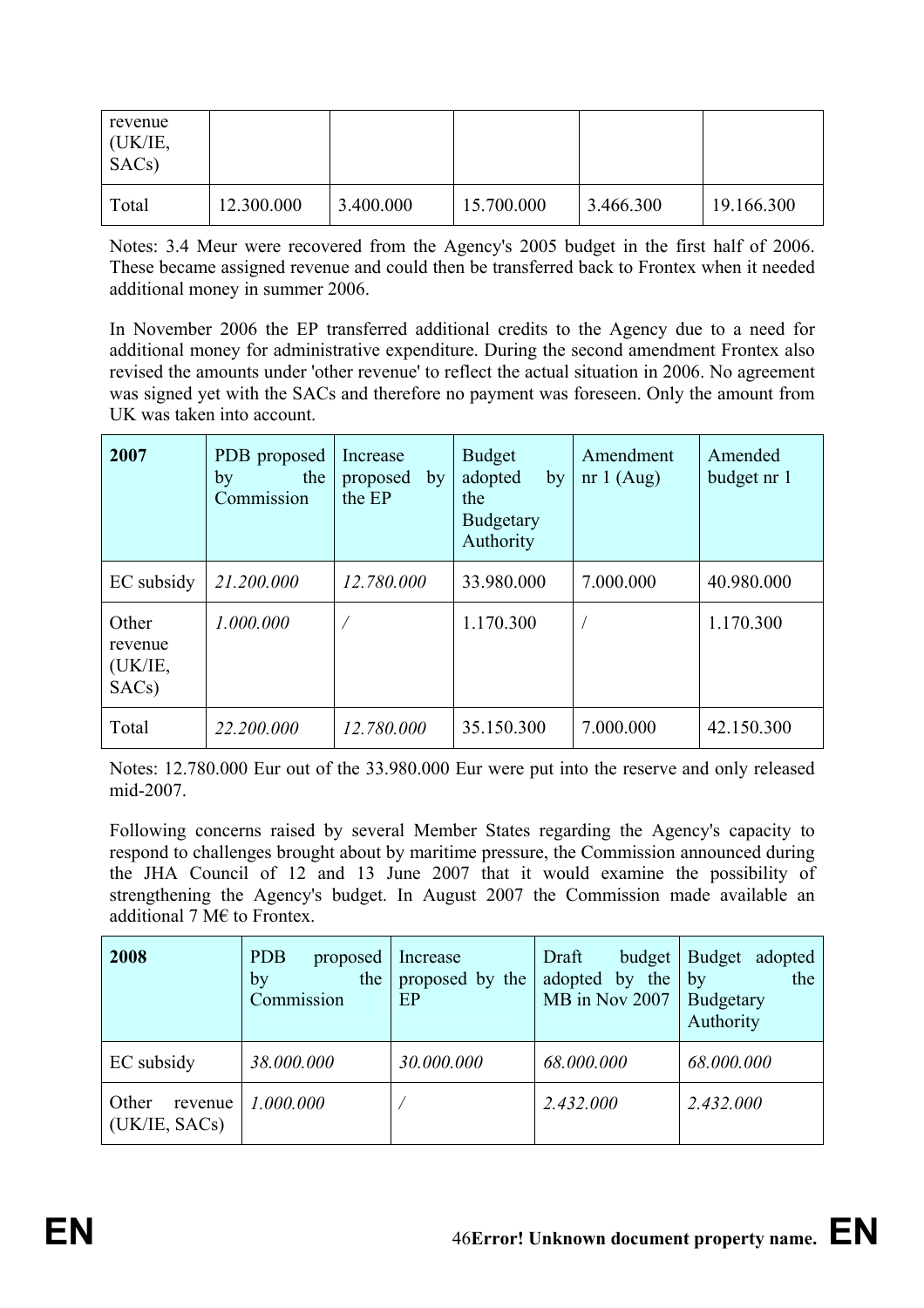|  | $\mathbf{r}$<br>`otal | 0.000.000<br>30 | 30.000.000 | 000<br>70.<br>$\boldsymbol{\varDelta}$ | .000 |
|--|-----------------------|-----------------|------------|----------------------------------------|------|
|--|-----------------------|-----------------|------------|----------------------------------------|------|

Notes: On 7 November 2007 the MB adopted (by written procedure) the draft budget for 2008. By then the approximate contributions from the SACs was established and therefore the figures were revised accordingly.

| Division of the annual budget between administrative and operational expenditures (in $\epsilon$ and %) |                                 |            |               |                      |               |  |
|---------------------------------------------------------------------------------------------------------|---------------------------------|------------|---------------|----------------------|---------------|--|
|                                                                                                         |                                 |            | $\frac{0}{0}$ | €                    | $\frac{0}{0}$ |  |
| 2006                                                                                                    | <b>Administrative/Operative</b> | 6,100,000  |               | $31.83$   13,066,300 | 68.17         |  |
| 2007                                                                                                    | <b>Administrative/Operative</b> | 14,460,000 |               | 34.46   27,496,000   | 65.54         |  |

### **10.3. Budget for operations and pilot projects**

| Total allocations to operations (compared to the overall operational budget) related to |              |              |               |           |       |  |
|-----------------------------------------------------------------------------------------|--------------|--------------|---------------|-----------|-------|--|
|                                                                                         |              | 2006<br>2007 |               |           |       |  |
|                                                                                         |              | €            | $\frac{0}{0}$ | €         | $\%$  |  |
| A                                                                                       | sea borders  | 9,229,300    | 70.63         | 8,165,000 | 40.17 |  |
| B                                                                                       | land borders | 910,000      | 6.96          | 3,600,000 | 17.71 |  |
|                                                                                         | air borders  | 315,000      | 2.41          | 1,800,000 | 8.85  |  |

| Overall financial commitments for joint operations (in<br>$\epsilon$ ) related to | 2006      | 2007       |
|-----------------------------------------------------------------------------------|-----------|------------|
| at sea borders                                                                    | 7,943,000 | 10,941,315 |
|                                                                                   |           |            |
| at land borders                                                                   | 3,672     | 909,643    |
| at air borders                                                                    | 350,186   | 968,939    |
| Involving different types of borders                                              | 711,864   | 2,300,000  |

| Overall financial commitments for pilot projects | 2006    | 2007    |
|--------------------------------------------------|---------|---------|
| at sea borders                                   | 762,814 | 142,000 |